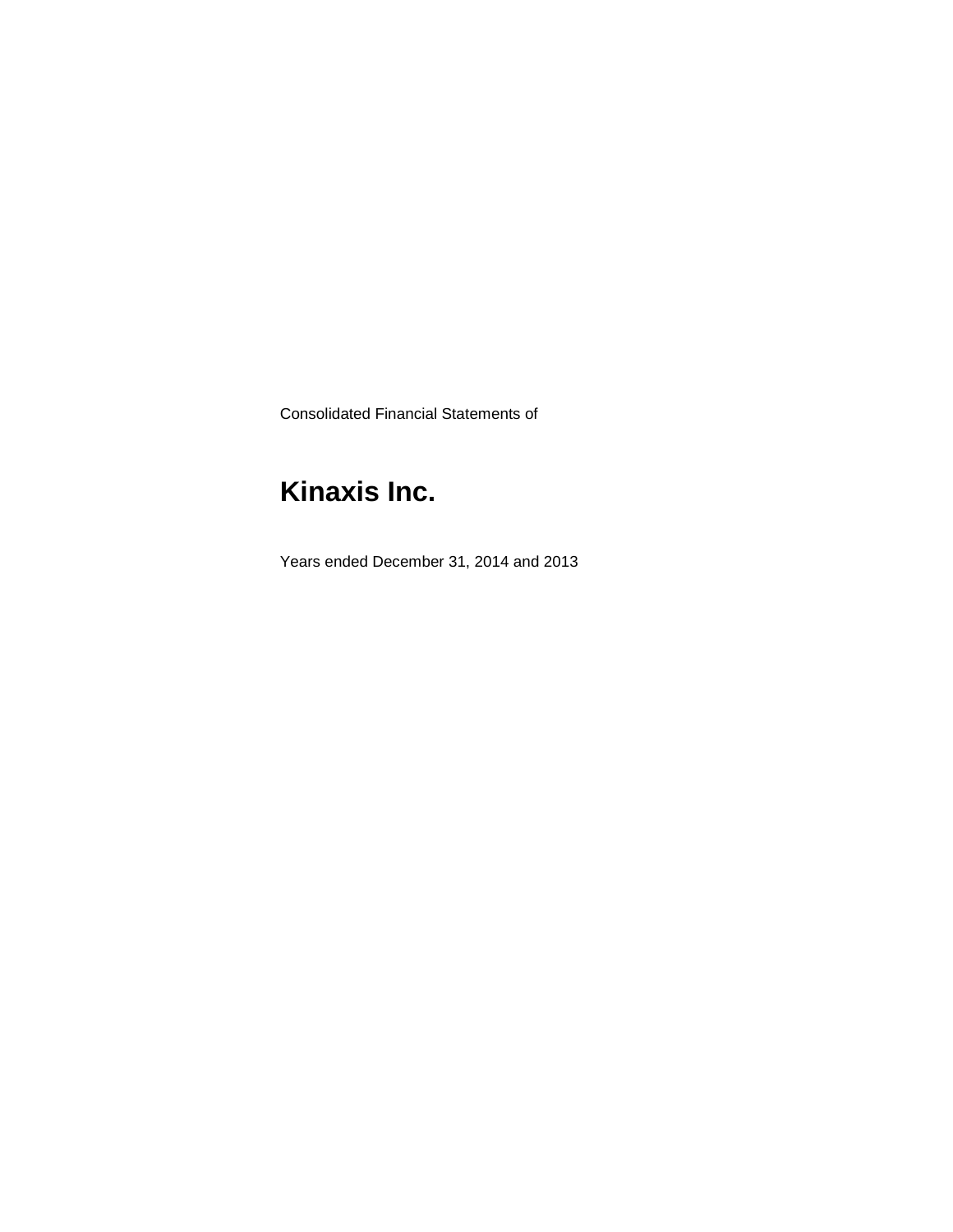

Ottawa, ON K2P 2P8 Canada

**KPMG LLP** Telephone (613) 212-KPMG (5764) Suite 1800 **Fax** (613) 212-2896 150 Elgin Street **Internet** www.kpmg.ca

## **INDEPENDENT AUDITORS' REPORT**

To the Shareholders of Kinaxis Inc.

We have audited the accompanying consolidated financial statements of Kinaxis Inc., which comprise the consolidated statements of financial position as at December 31, 2014 and December 31, 2013, the consolidated statements of comprehensive income, changes in shareholders' equity (deficiency) and cash flows for the years ended December 31, 2014, and December 2013, and notes, comprising a summary of significant accounting policies and other explanatory information.

#### Management's Responsibility for the Consolidated Financial Statements

Management is responsible for the preparation and fair presentation of these consolidated financial statements in accordance with International Financial Reporting Standards, and for such internal control as management determines is necessary to enable the preparation of consolidated financial statements that are free from material misstatement, whether due to fraud or error.

#### Auditors' Responsibility

Our responsibility is to express an opinion on these consolidated financial statements based on our audits. We conducted our audits in accordance with Canadian generally accepted auditing standards. Those standards require that we comply with ethical requirements and plan and perform the audit to obtain reasonable assurance about whether the consolidated financial statements are free from material misstatement.

An audit involves performing procedures to obtain audit evidence about the amounts and disclosures in the consolidated financial statements. The procedures selected depend on our judgment, including the assessment of the risks of material misstatement of the consolidated financial statements, whether due to fraud or error. In making those risk assessments, we consider internal control relevant to the entity's preparation and fair presentation of the consolidated financial statements in order to design audit procedures that are appropriate in the circumstances, but not for the purpose of expressing an opinion on the effectiveness of the entity's internal control. An audit also includes evaluating the appropriateness of accounting policies used and the reasonableness of accounting estimates made by management, as well as evaluating the overall presentation of the consolidated financial statements.

We believe that the audit evidence we have obtained in our audits is sufficient and appropriate to provide a basis for our audit opinion.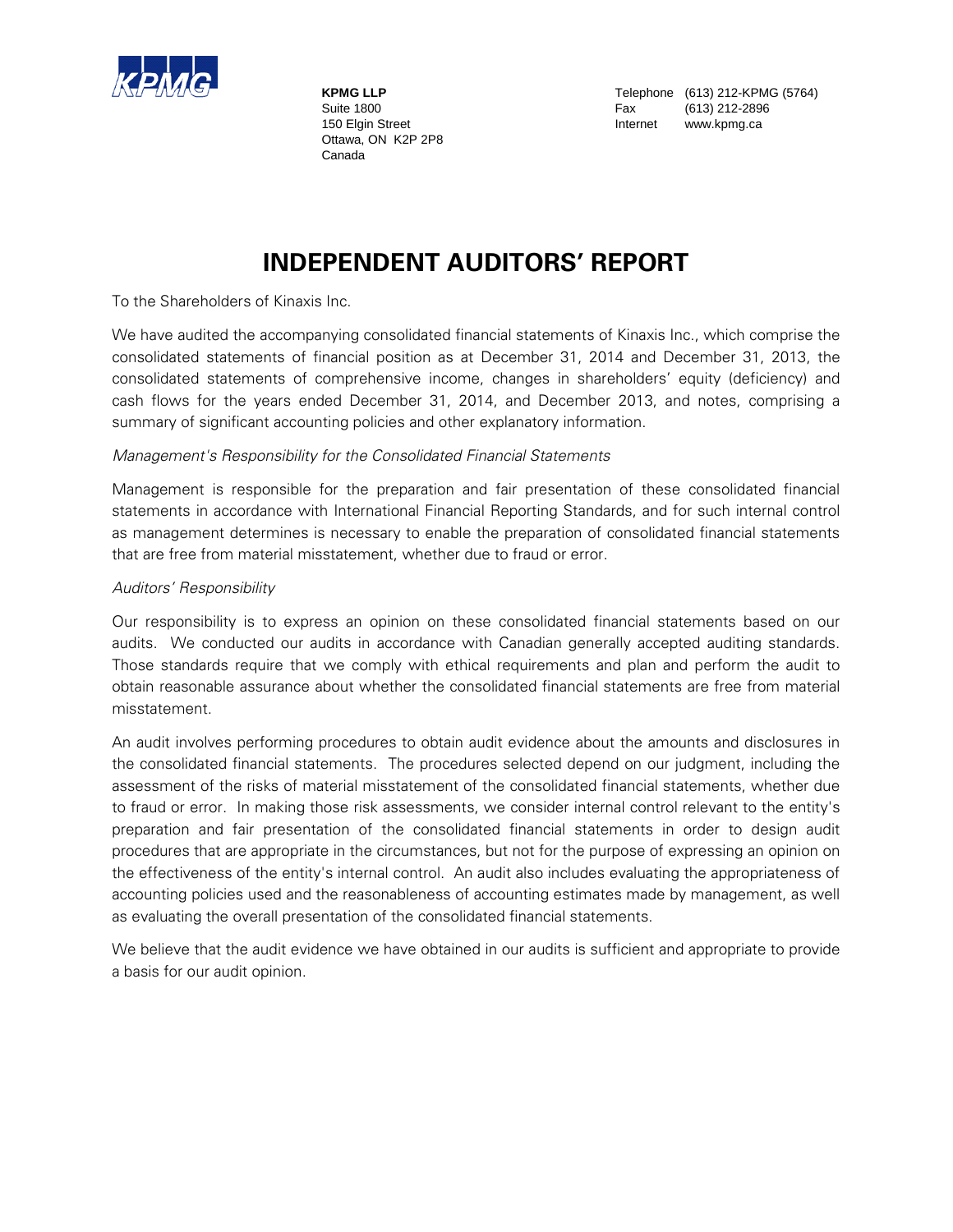

### Opinion

In our opinion, the consolidated financial statements present fairly, in all material respects, the consolidated financial position of Kinaxis Inc. as at December 31, 2014 and December 31, 2013, and its consolidated financial performance and its consolidated cash flows for the years ended December 31, 2014, and December 31, 2013 in accordance with International Financial Reporting Standards.

 $KPMG$  14P

Chartered Professional Accountants, Licensed Public Accountants February 24, 2015 Ottawa, Canada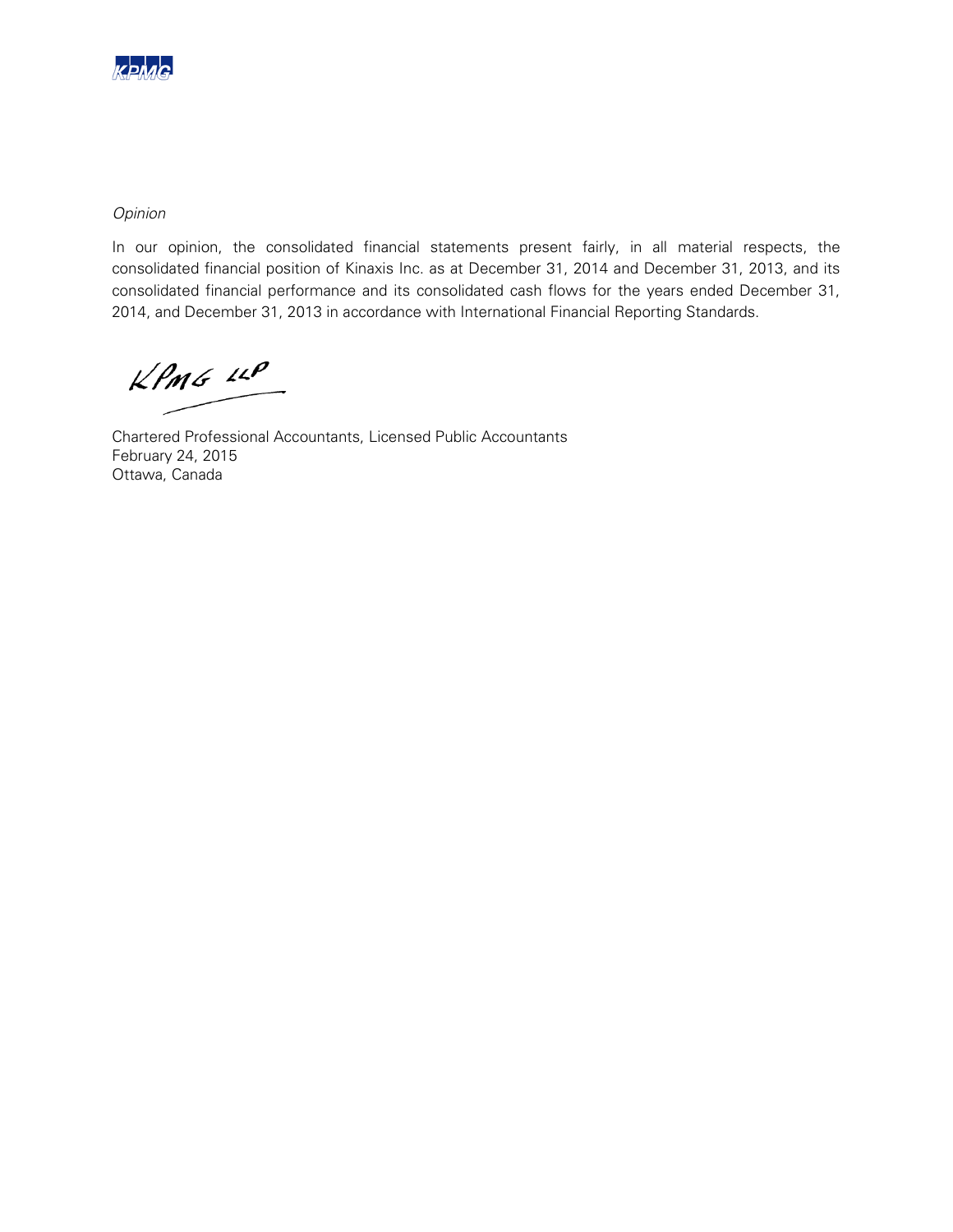Consolidated Statements of Financial Position (Expressed in thousands of U.S. dollars)

|                                                                       | 2014           | 2013           |
|-----------------------------------------------------------------------|----------------|----------------|
| <b>Assets</b>                                                         |                |                |
| Current assets:                                                       |                |                |
| Cash and cash equivalents                                             | \$<br>56,725   | \$<br>13,804   |
| Trade and other receivables (note 4)                                  | 17,023         | 12,449         |
| Investment tax credits receivable                                     | 1,974          | 1,330          |
| Prepaid expenses                                                      | 1,926          | 1,207          |
|                                                                       | 77,648         | 28,790         |
| Non-current assets:                                                   |                |                |
| Property and equipment (note 5)<br>Investment tax credits recoverable | 4,744<br>3,091 | 2,408          |
| Deferred tax assets (note 16)                                         | 5,726          | 2,108<br>8,166 |
|                                                                       |                |                |
|                                                                       | \$<br>91,209   | \$<br>41,472   |
| Liabilities and Shareholders' Equity (Deficiency)                     |                |                |
| <b>Current liabilities:</b>                                           |                |                |
| Trade payables and accrued liabilities (note 6)                       | \$<br>6,945    | \$<br>11,062   |
| Deferred revenue                                                      | 35,740         | 24,700         |
| Current portion of long-term debt (note 7)                            |                | 4,167          |
|                                                                       | 42,685         | 39,929         |
| Non-current liabilities:                                              |                |                |
| Lease inducement<br>Deferred revenue                                  | 109            | 155            |
| Long-term debt (note 7)                                               | 1,778          | 20,833         |
| Redeemable preferred shares (note 9)                                  |                | 54,135         |
|                                                                       | 1,887          | 75,123         |
|                                                                       |                |                |
| Shareholders' equity (deficiency):<br>Share capital (note 10)         | 87,219         | 9,902          |
| Contributed surplus                                                   | 6,152          | 3,948          |
| Accumulated other comprehensive income loss                           | (453)          | (360)          |
| Deficit                                                               | (46, 281)      | (87,070)       |
|                                                                       | 46,637         | (73, 580)      |
| Commitments (note 20)                                                 |                |                |
| Contingencies (note 23)                                               |                |                |
|                                                                       | \$<br>91,209   | \$<br>41,472   |
| See accompanying notes to consolidated financial statements.          |                |                |

On behalf of the Board of Directors: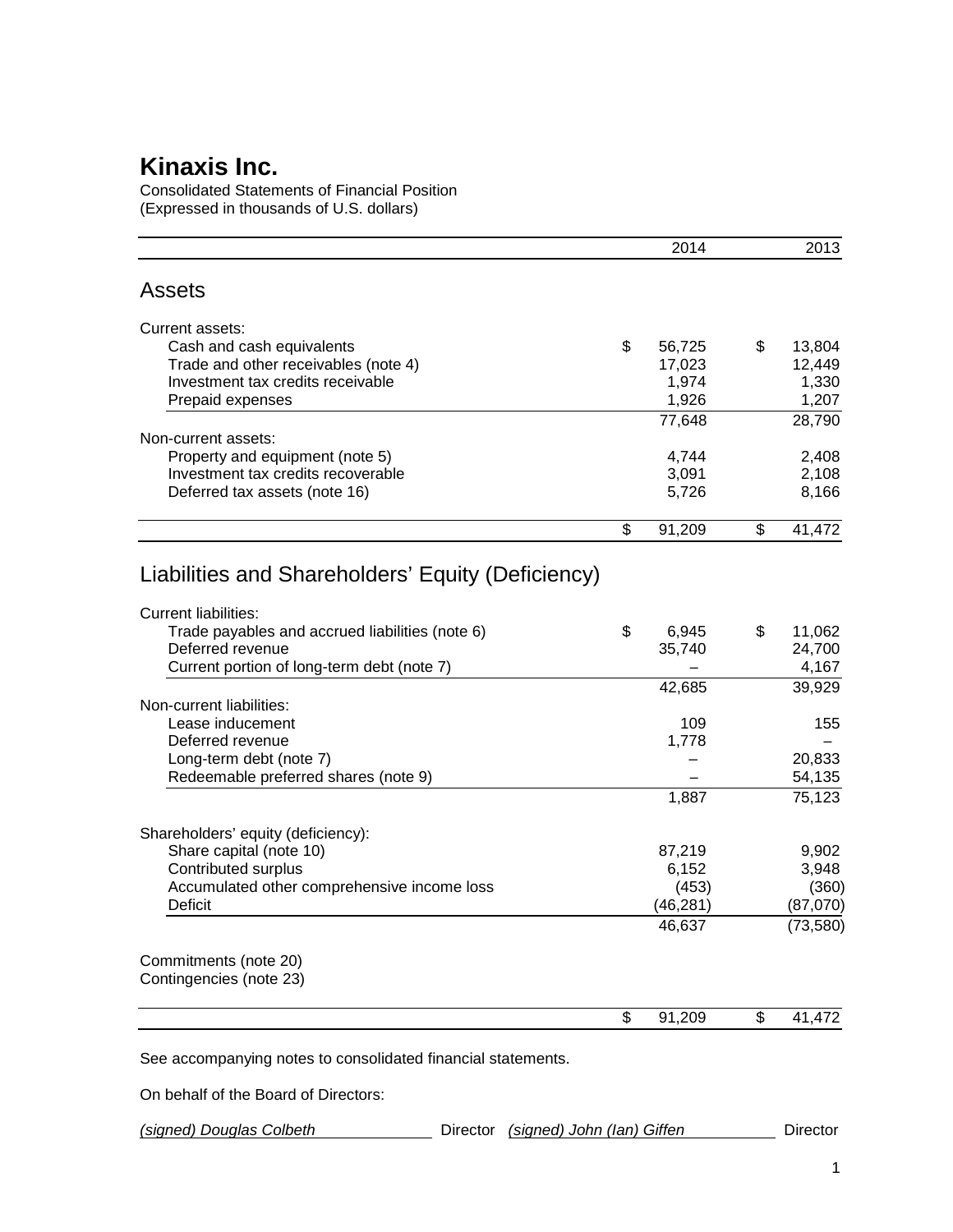Consolidated Statements of Comprehensive Income (Expressed in thousands of U.S. dollars, except share and per share data)

|                                                            | 2014         | 2013          |
|------------------------------------------------------------|--------------|---------------|
| Revenue (note 12)                                          | \$<br>70,054 | \$<br>60,816  |
| Cost of revenue                                            | 20,745       | 18,016        |
| Gross profit                                               | 49,309       | 42,800        |
| Operating expenses:                                        |              |               |
| Selling and marketing                                      | 15,296       | 15,071        |
| Research and development (note 13)                         | 13,429       | 8,171         |
| General and administrative                                 | 8,314        | 6,383         |
|                                                            | 37,039       | 29,625        |
|                                                            | 12,270       | 13,175        |
| Other income (expense):                                    |              |               |
| Loss due to change in fair value of redeemable             |              |               |
| preferred shares (note 9)                                  | (6,760)      | (17, 884)     |
| Foreign exchange loss                                      | (599)        | (168)         |
| Net finance (expense) income (note 15)                     | (490)        | 31            |
|                                                            | (7, 849)     | (18,021)      |
| Profit (loss) before income taxes                          | 4,421        | (4, 846)      |
| Income tax expense (note 16):                              |              |               |
| Current                                                    | 819          | 8,857         |
| Deferred (recovery)                                        | 3,823        | (3,983)       |
|                                                            | 4,642        | 4,874         |
| Loss                                                       | (221)        | (9,720)       |
| Other comprehensive loss:                                  |              |               |
| Items that are or may be reclassified subsequently         |              |               |
| to profit or loss:                                         |              |               |
| Foreign currency translation differences -                 |              |               |
| foreign operations                                         | (93)         | (63)          |
| Total comprehensive loss                                   | \$<br>(314)  | \$<br>(9,783) |
| Basic loss per share                                       | \$<br>(0.01) | \$<br>(0.59)  |
|                                                            |              |               |
| Weighted average number of basic common shares (note 11)   | 19,076,464   | 16,539,070    |
| Diluted loss per share                                     | (0.01)       | (0.59)        |
| Weighted average number of diluted common shares (note 11) | 19,076,464   | 16,539,070    |

See accompanying notes to consolidated financial statements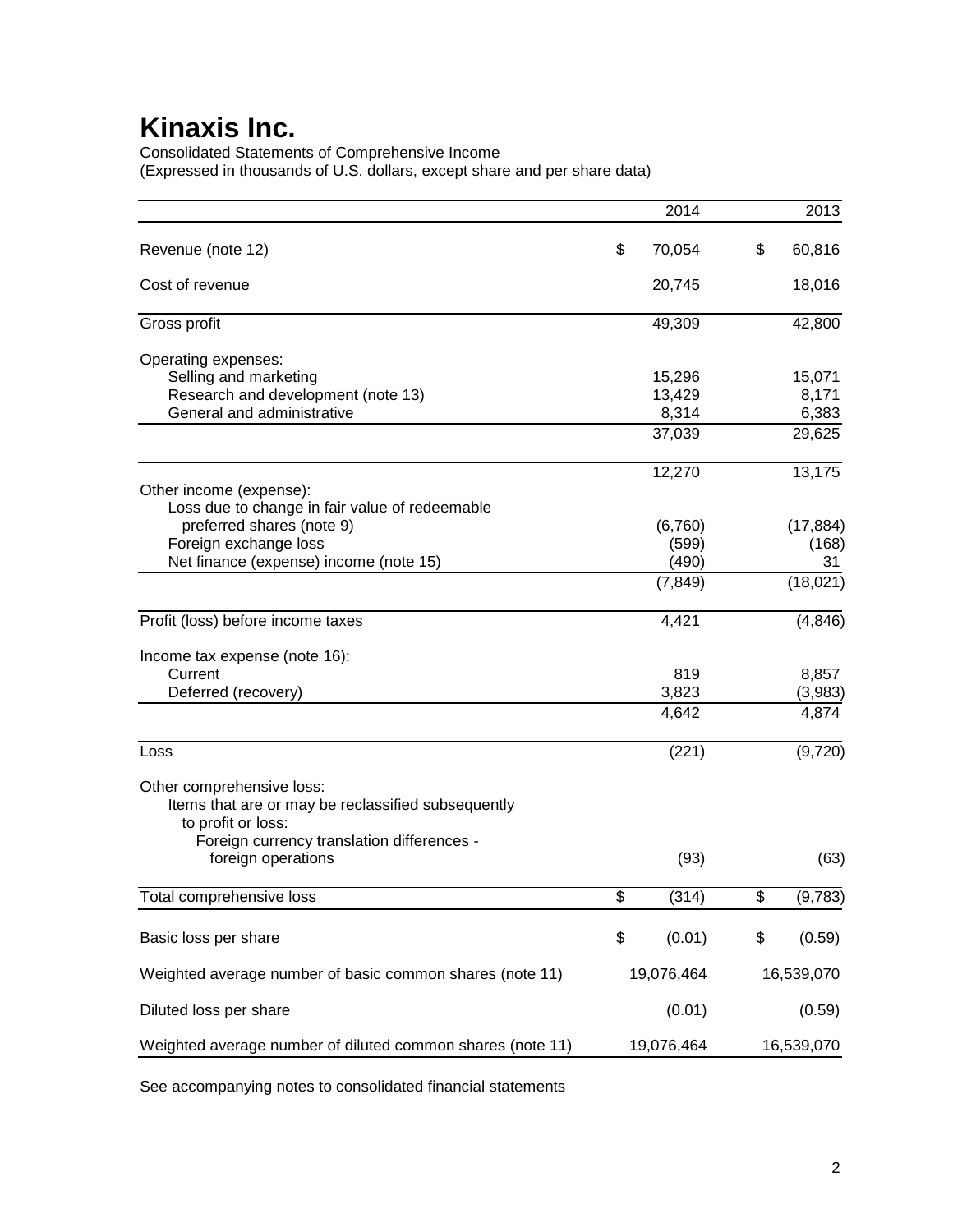Consolidated Statements of Changes in Shareholders' Equity (Deficiency) (Expressed in thousands of U.S. dollars)

|                                                             |           |             | Accumulated   |                 |                 |
|-------------------------------------------------------------|-----------|-------------|---------------|-----------------|-----------------|
|                                                             |           |             | other         |                 | Total           |
|                                                             | Share     | Contributed | comprehensive |                 | equity          |
|                                                             | capital   | surplus     | loss          | <b>Deficit</b>  | (deficiency)    |
| Balance, December 31, 2012<br>\$                            | 11,176    | \$<br>2,923 | \$<br>(297)   | \$<br>(29, 508) | \$<br>(15, 706) |
| Loss                                                        |           |             |               | (9,720)         | (9,720)         |
| Other comprehensive loss                                    |           |             | (63)          |                 | (63)            |
| Total comprehensive loss                                    |           |             | (63)          | (9,720)         | (9,783)         |
| Repurchase of shares and                                    |           |             |               |                 |                 |
| options                                                     | (2,751)   |             |               | (47, 842)       | (50, 593)       |
| Share purchase plan                                         |           |             |               |                 |                 |
| subscriptions                                               | 347       |             |               |                 | 347             |
| Share options exercised                                     | 163       |             |               |                 | 163             |
| Share based payments                                        |           | 1,003       |               |                 | 1,003           |
| Repayment of receivable                                     |           |             |               |                 |                 |
| on share sale                                               | 967       |             |               |                 | 967             |
| Interest on receivable for                                  |           |             |               |                 |                 |
| share sale                                                  |           | 22          |               |                 | 22              |
| Total shareholder transactions                              | (1, 274)  | 1,025       |               | (47, 842)       | (48,091)        |
| \$<br>Balance, December 31, 2013                            | 9,902     | \$<br>3,948 | \$<br>(360)   | \$<br>(87,070)  | \$<br>(73, 580) |
| Loss                                                        |           |             |               | (221)           | (221)           |
| Other comprehensive loss                                    |           |             | (93)          |                 | (93)            |
| Total comprehensive loss                                    |           |             | (93)          | (221)           | (314)           |
| Conversion of Class A preferred<br>shares to Common Shares  |           |             |               |                 |                 |
| (notes 8 and 9)                                             | 60,895    |             |               |                 | 60,895          |
| Shares issued per offering (note 8)<br>Share issuance costs | 59,562    |             |               |                 | 59,562          |
| net of tax (note 8)                                         | (3,837)   |             |               |                 | (3, 837)        |
| Reduction of share capital (note 8)                         | (41, 010) |             |               | 41,010          |                 |
| Shares issued for cash                                      | 585       |             |               |                 | 585             |
| Share options exercised                                     | 804       | (136)       |               |                 | 668             |
| Restricted share units vested                               | 318       | (318)       |               |                 |                 |
| Share based payments                                        |           | 2,658       |               |                 | 2,658           |
| Total shareholder transactions                              | 77,317    | 2,204       |               | 41,010          | 120,531         |
| \$<br>Balance, December 31, 2014                            | 87,219    | \$<br>6,152 | \$<br>(453)   | \$<br>(46, 281) | \$<br>46,637    |

See accompanying notes to consolidated financial statements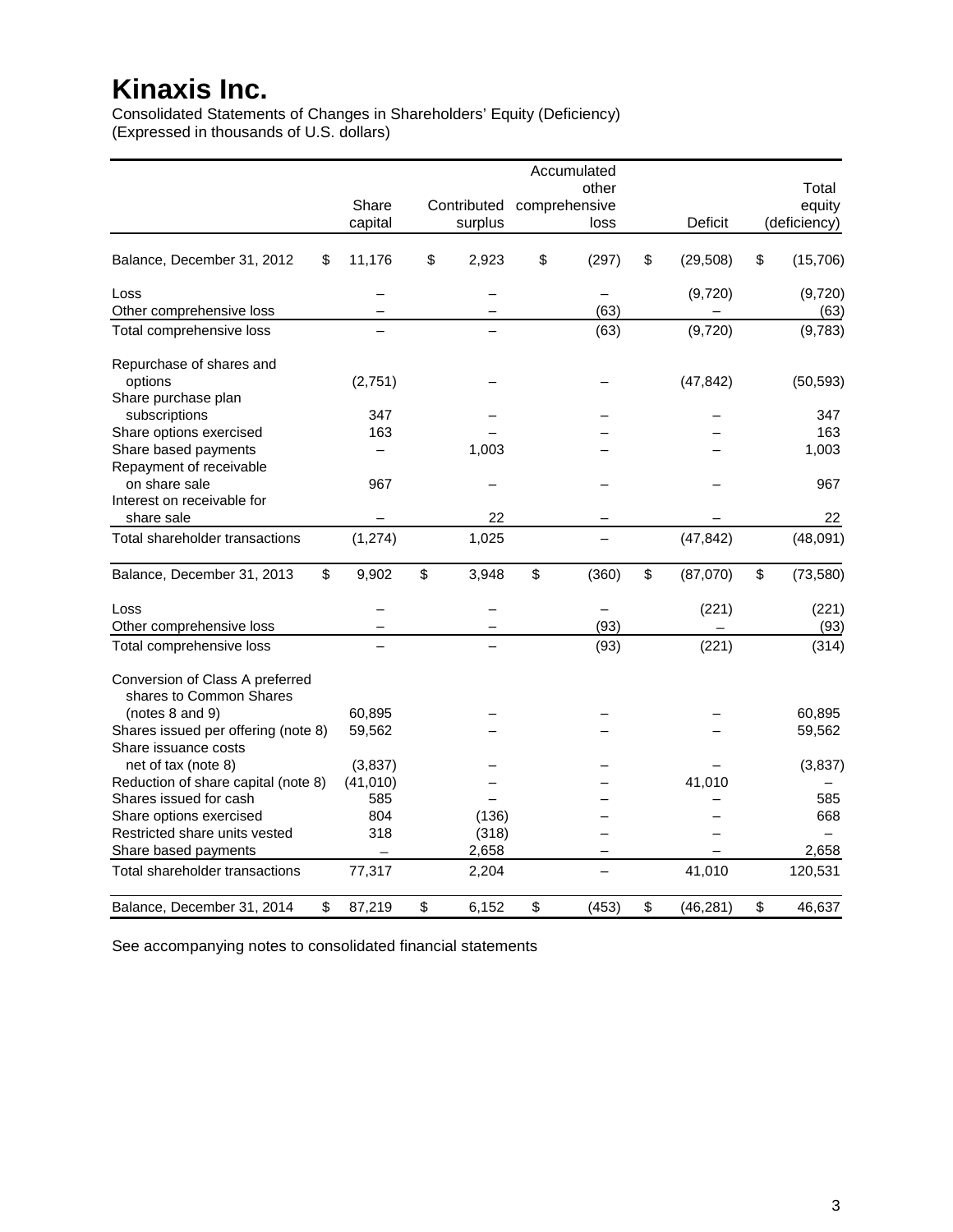Consolidated Statements of Cash Flows (Expressed in thousands of U.S. dollars)

|                                                        | 2014         |                           | 2013      |
|--------------------------------------------------------|--------------|---------------------------|-----------|
| Cash flows from operating activities:                  |              |                           |           |
| Loss                                                   | \$<br>(221)  | \$                        | (9,720)   |
| Items not affecting cash:                              |              |                           |           |
| Depreciation of property and equipment                 | 1,151        |                           | 834       |
| Loss due to change in fair value of redeemable         |              |                           |           |
| preferred shares                                       | 6,760        |                           | 17,884    |
| Share-based compensation                               | 2,658        |                           | 1,003     |
| Amortization of lease inducement                       | (46)         |                           | (46)      |
| Long-term investment tax credits recoverable           | (983)        |                           | 2,573     |
| Income tax expense                                     | 4,642        |                           | 4,874     |
| Changes in operating assets and liabilities (note 17)  | 7,800        |                           | 3,379     |
| Interest paid                                          | (545)        |                           | (3)       |
| Income taxes paid                                      | (4,966)      |                           | (1, 149)  |
|                                                        | 16,250       |                           | 19,629    |
| Cash flows from investing activities:                  |              |                           |           |
| Purchase of property and equipment                     | (3, 487)     |                           | (1, 397)  |
| Cash flows from financing activities:                  |              |                           |           |
| Non-Voting Common Shares                               |              |                           |           |
| issued and share subscriptions received                | 991          |                           | 532       |
| <b>Common Shares issued</b>                            | 262          |                           |           |
| Common Shares issued per offering                      | 59,562       |                           |           |
| Share issuance costs                                   | (5, 220)     |                           |           |
| Repayment of receivable for share sale                 |              |                           | 967       |
| Repurchase of Class A Preferred Shares                 |              |                           | (28, 469) |
| Repurchase of Common and Non-Voting                    |              |                           |           |
| <b>Common Shares</b>                                   |              |                           | (50, 593) |
| Issuance of long-term debt                             | 5,000        |                           | 25,000    |
| Repayment of long-term debt                            | (30,000)     |                           |           |
| Payment of finance lease obligations                   |              |                           | (59)      |
|                                                        | 30,595       |                           | (52, 622) |
| Increase (decrease) in cash and cash equivalents       | 43,358       |                           | (34, 390) |
| Cash and cash equivalents, beginning of year           | 13,804       |                           | 48,801    |
| Effects of exchange rates on cash and cash equivalents | (437)        |                           | (607)     |
| Cash and cash equivalents, end of the year (note 17)   | \$<br>56,725 | $\boldsymbol{\mathsf{S}}$ | 13,804    |

See accompanying notes to consolidated financial statements.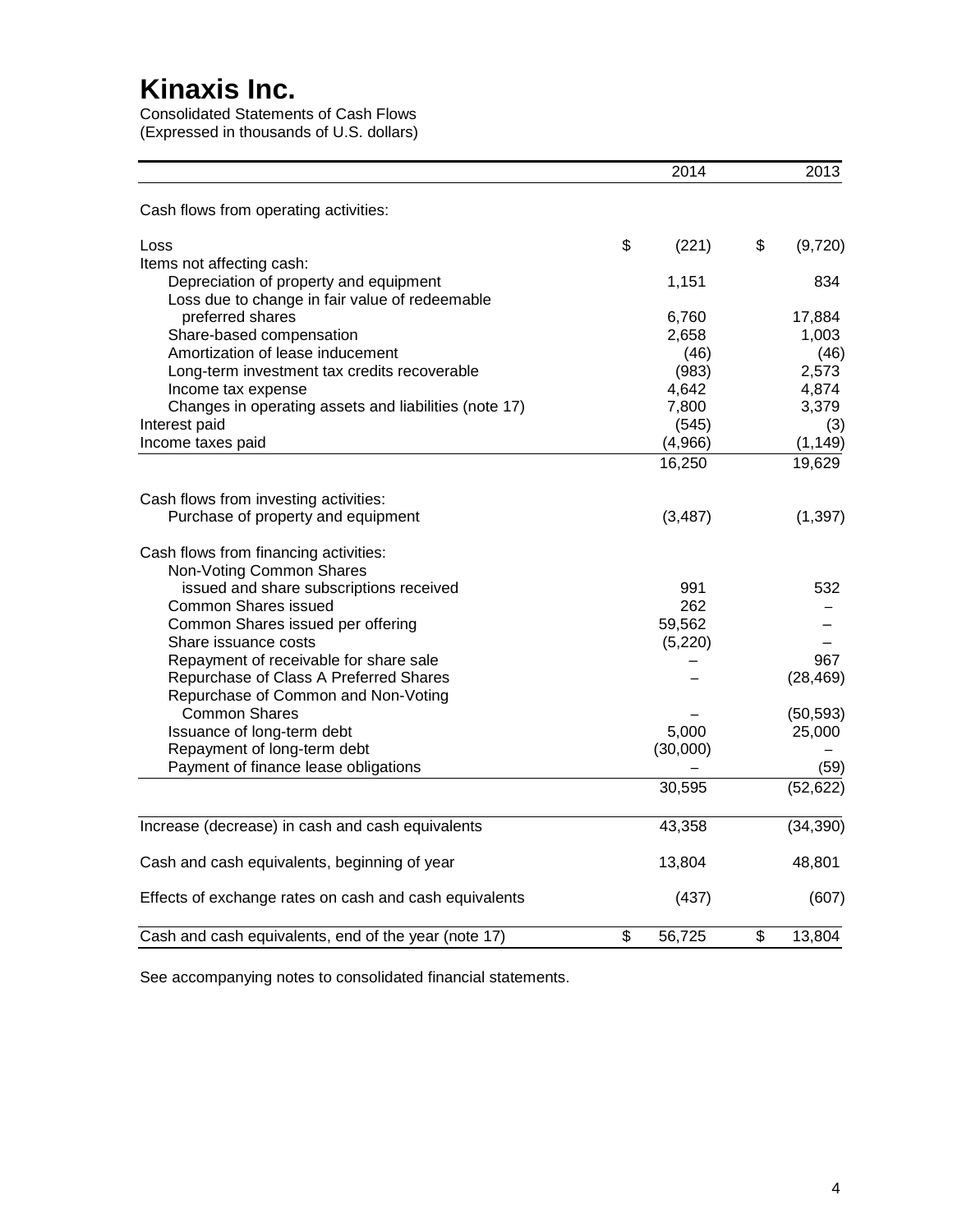Notes to Consolidated Financial Statements

Years ended December 31, 2014 and 2013 (Expressed in thousands of U.S. dollars, except share and per share amounts)

### **1. Corporate information:**

Kinaxis Inc., (the "Company") is incorporated under the Canada Business Corporations Act and domiciled in Ontario, Canada. The address of the Company's registered office is 700 Silver Seven Road, Ottawa, Ontario. The consolidated financial statements of the Company as at and for the year ended December 31, 2014 comprise the Company and its subsidiaries.

Kinaxis is a leading provider of cloud-based subscription software that enables its customers to improve and accelerate analysis and decision-making across their supply chain operations. Kinaxis is a global enterprise with offices in Chicago, United States; Tokyo, Japan; Hong Kong, China; Eindhoven, The Netherlands; and Ottawa, Canada.

On June 10, 2014, the Company completed an initial public offering and its shares began trading on the Toronto stock exchange under the symbol "KXS".

### **2. Basis of preparation:**

(a) Statement of compliance:

The consolidated financial statements have been prepared in accordance with International Financial Reporting Standards ("IFRS") as issued by the International Accounting Standards Board ("IASB"), and include the accounts of Kinaxis Inc. and its four wholly-owned subsidiaries, Kinaxis Corp., Kinaxis Asia Limited, Kinaxis Japan K.K. and Kinaxis Europe B.V.

The consolidated financial statements were authorized for issue by the Board of Directors on February 24, 2015.

(b) Measurement basis:

The consolidated financial statements have been prepared on the historical cost basis except for certain financial instruments measured at fair value. Historical cost is generally based on the fair value of the consideration given in exchange for assets.

(c) Presentation currency:

These consolidated financial statements are presented in United States dollars ("USD") which is the functional currency of the Company and its subsidiaries unless otherwise stated. Tabular amounts are presented in thousands of USD.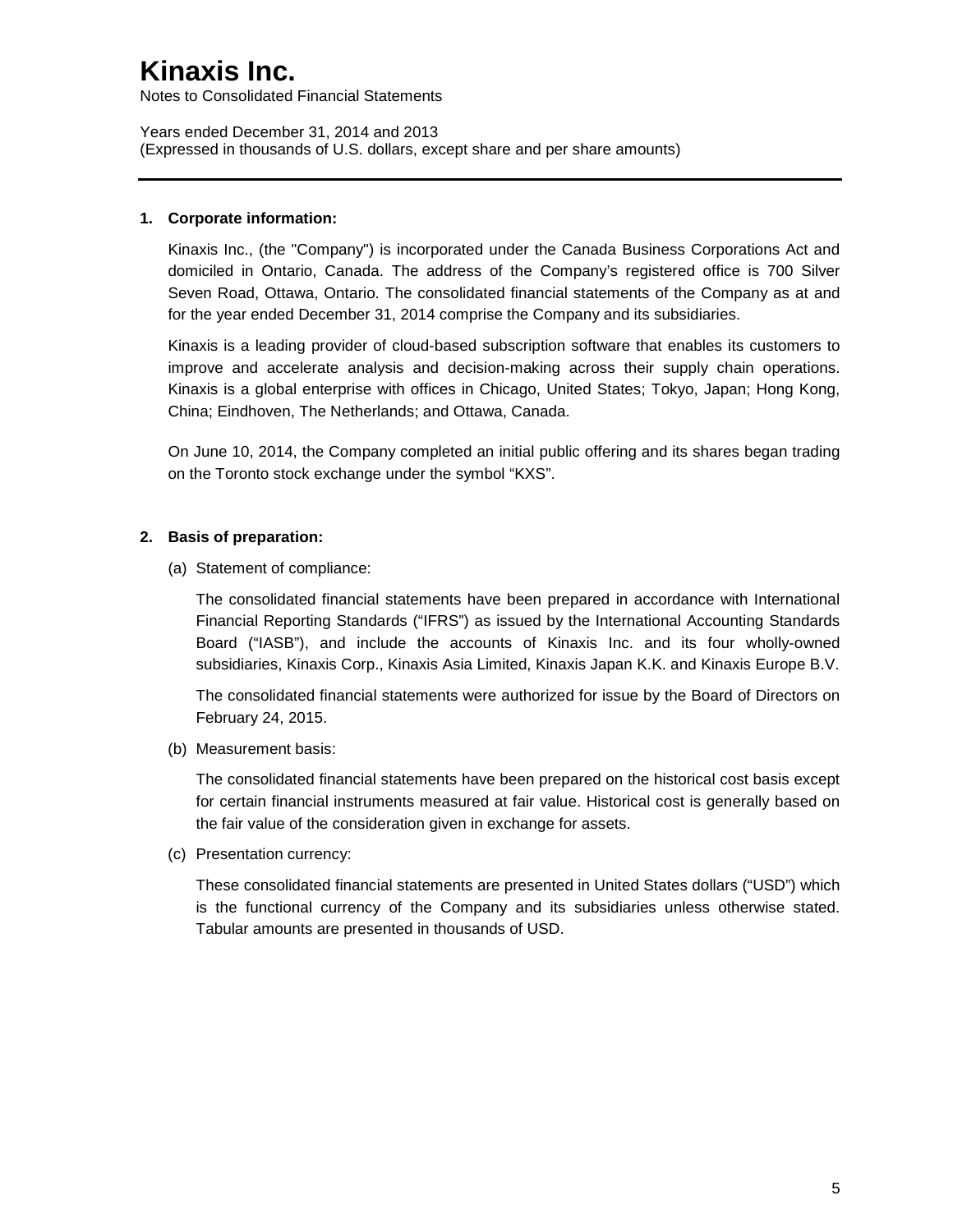Notes to Consolidated Financial Statements

Years ended December 31, 2014 and 2013 (Expressed in thousands of U.S. dollars, except share and per share amounts)

### **2. Basis of preparation (continued):**

(d) Foreign currency:

#### *Foreign currency transactions*

The financial statements of the Company and its wholly-owned subsidiaries (excluding Kinaxis Japan K.K. and Kinaxis Europe B.V.), are measured using the United States dollar as the functional currency. Transactions in currencies other than the U.S. dollar are translated at the rates of exchange prevailing at the dates of the transactions. At the end of each reporting period, monetary items denominated in foreign currencies are translated to the functional currency at the rates prevailing at that date. Exchange differences on monetary items are recognized in profit or loss in the period in which they arise. Non-monetary items carried at fair value that are denominated in foreign currencies are translated to the functional currency at the rates prevailing at the date when the fair value was determined. Nonmonetary items that are measured in terms of historical cost in a foreign currency are translated using the rates at the date of the transaction.

#### *Foreign operations*

The consolidated financial statements also include the accounts of its wholly-owned subsidiaries Kinaxis Japan K.K. and Kinaxis Europe B.V., translated into U.S. dollars. The financial statements of Kinaxis Japan K.K. are measured using the Japanese Yen as its functional currency and the financial statements of Kinaxis Europe B.V. are measured using the European Euro as its functional currency. Assets and liabilities have been translated into U.S. dollars using exchange rates prevailing at the end of each reporting period. Income and expense items are translated at the average exchange rates for the period, unless exchange rates fluctuate significantly during that period, in which case the exchange rates at the dates of the transactions are used. Exchange differences arising, if any, are recognized in other comprehensive income and accumulated in shareholders' equity (deficiency).

(e) Use of estimates and judgments:

The preparation of the consolidated financial statements in accordance with IFRS requires management to make judgments, estimates and assumptions that affect the application of accounting policies and the reported amounts of assets, liabilities, revenue, expenses and disclosure of contingent assets and liabilities. Actual results may differ from these estimates.

Estimates and judgments included, but not limited to, the determination of the value of redeemable preferred shares, the allocation of consideration for a multiple element revenue arrangement, recognition of deferred tax assets, valuation of investment tax credits recoverable and valuation of share-based payments. Estimates and assumptions are reviewed periodically and the effects of revisions are recorded in the consolidated financial statements in the period in which the estimates are revised and in any future periods affected.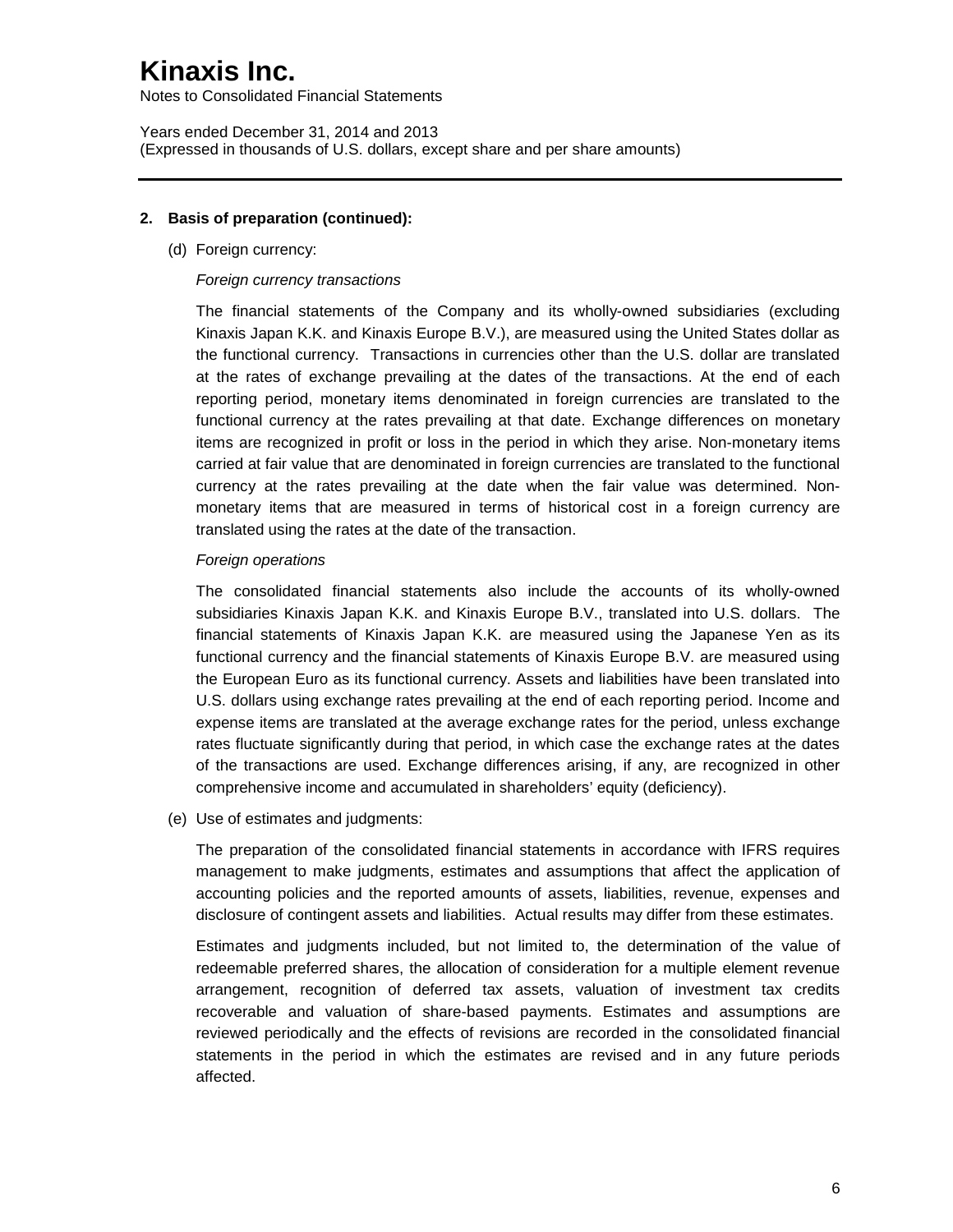Notes to Consolidated Financial Statements

Years ended December 31, 2014 and 2013 (Expressed in thousands of U.S. dollars, except share and per share amounts)

### **2. Basis of preparation (continued):**

(e) Use of estimates and judgments (continued):

#### *Fair value of redeemable preferred shares*

The estimate of the fair value of the redeemable preferred shares is supported by an independent valuation report prepared by a Chartered Business Valuator to provide a value for each class of share at the reporting date. The valuator applied both the discounted cash flow approach and a market based approach to estimate the value of the Company. An option pricing model that considers the legal rights of all security classes and the respective claims of each security class on the value of the Company was applied to determine the fair value of the redeemable preferred shares. Changes to any one of the inputs into the discounted cash flow or market based approaches may result in a different estimate of value for the Company and a different estimate of the fair value of the redeemable preferred shares. Furthermore, changes to inputs in the option pricing model may result in a different value allocated to the redeemable preferred shares. Immediately prior to the completion of the initial public offering on June 10, 2014, the fair value of the redeemable preferred shares was measured at the offering price of the shares.

#### *Allocation of consideration to multiple elements of a revenue arrangement*

Judgment is applied in determining the components of a multiple element revenue arrangement. In allocating the consideration received among the multiple elements of a revenue arrangement, management must make estimates as to the fair value of each individual element. The selling price of the element on a stand-alone basis is used to determine the fair value. Where stand-alone sales do not exist, various inputs as detailed in note 3(b) are used to determine the fair value. Changes to these inputs may result in different estimates of fair value for an element and impact the allocation of consideration and timing of revenue recognition.

#### *Income taxes*

The recognition of deferred tax assets requires the Company to assess future taxable income available to utilize deferred tax assets related to deductible or taxable temporary differences. The Company considers the nature and carry-forward period of deferred tax assets, the Company's recent earnings history and forecast of future earnings in performing this assessment. The actual deferred tax assets realized may differ from the amount recorded due to factors having a negative impact on operating results of the Company and lower future taxable income.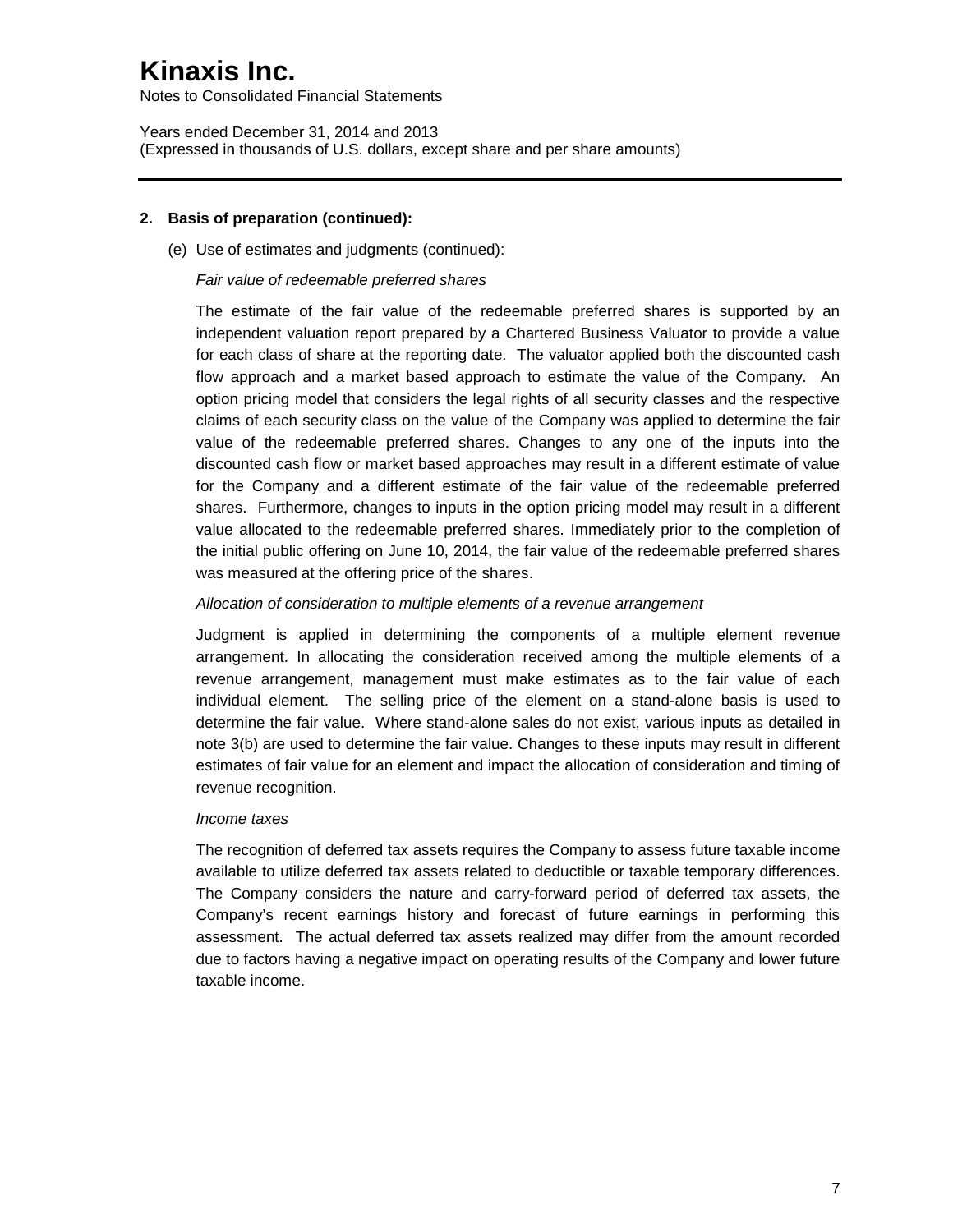Notes to Consolidated Financial Statements

Years ended December 31, 2014 and 2013 (Expressed in thousands of U.S. dollars, except share and per share amounts)

### **2. Basis of preparation (continued):**

(e) Use of estimates and judgments (continued):

#### *Investment tax credits recoverable*

The recognition of investment tax credits recoverable requires the Company to assess future tax payable available to utilize the investment tax credits. The Company considers the carryforward period of the investment tax credits, the Company's recent earnings history and forecast of future earnings in performing this assessment.

The Company determines the value of effort expended towards research and development projects that qualify for investment tax credits and calculates the estimated recoverable to be recognized. The allocation of direct salaries to qualifying projects is derived from time records and assessment by management. The actual investment tax credits claimed and realized may differ from the estimate based on the final tax returns and review by tax authorities.

#### *Fair value of share-based payments*

The Company uses the Black-Scholes valuation model to determine the fair value of equity settled stock options. Estimates are required for inputs to this model including the fair value of the underlying shares, the expected life of the option, volatility, expected dividend yield and the risk-free interest rate. Variation in actual results for any of these inputs will result in a different value of the stock option realized from the original estimate. The assumptions and estimates used are further outlined in note 10.

### **3. Significant accounting policies:**

(a) Basis of consolidation:

Subsidiaries are entities controlled by the Company. The financial statements of subsidiaries are included in the consolidated financial statements from the date that control commences until the date that control ceases. The accounting policies of subsidiaries have been changed when necessary to align them with the policies adopted by the Company. All intercompany transactions, balances, revenues and expenses between the Company and its subsidiaries have been eliminated.

(b) Revenue recognition:

The Company derives revenue from subscription of its product ("subscription revenue") comprised of its hosted software-as-a-service application ("SaaS") and fixed term subscription license of its software products ("On-premise license"). In addition, the Company derives revenue from the provision of professional services including implementation services, technical services and training and, to a lesser degree, from maintenance and support services provided to customers with legacy perpetual licenses to its software products. Professional services do not include significant customization to, or development of, the software.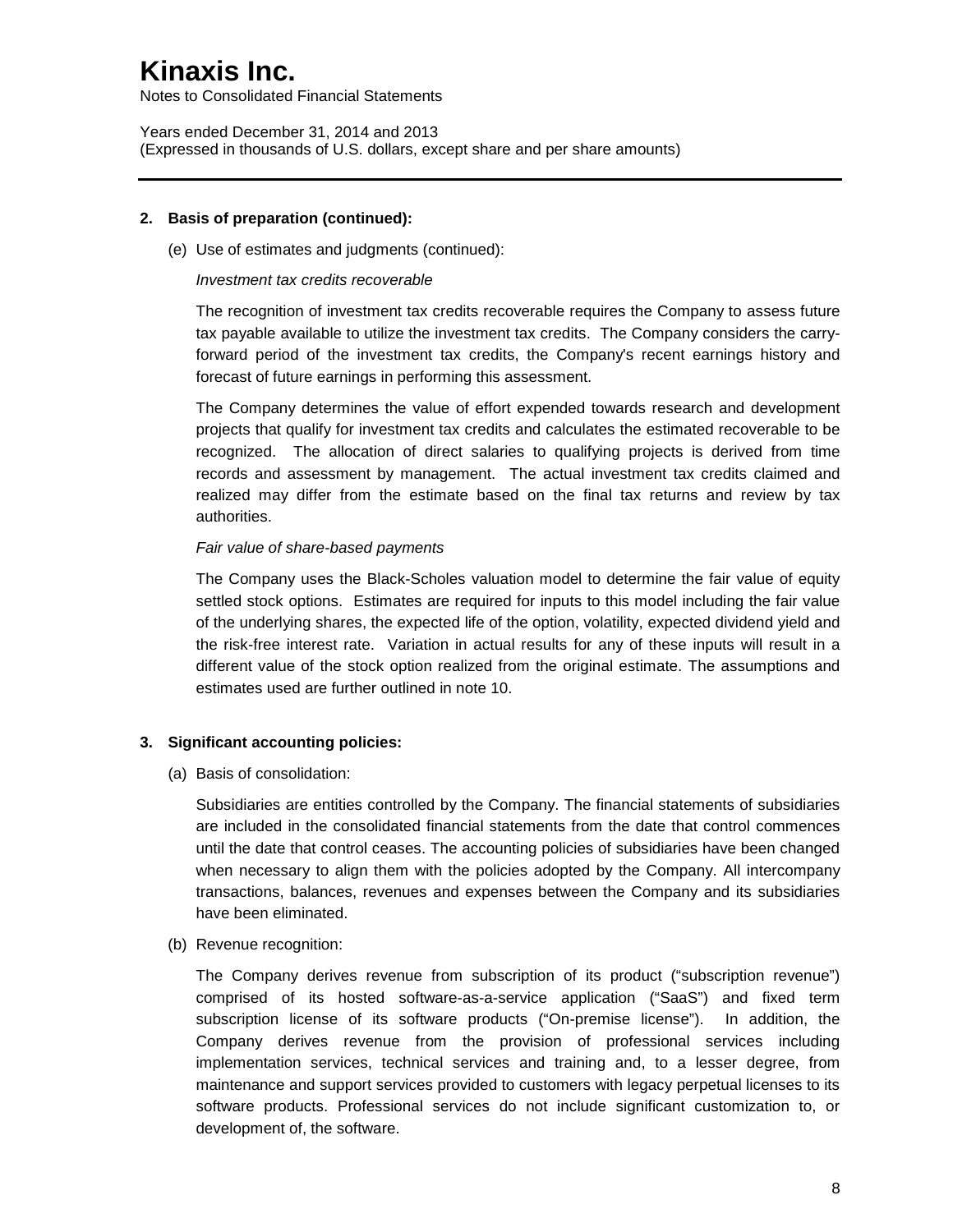Notes to Consolidated Financial Statements

Years ended December 31, 2014 and 2013 (Expressed in thousands of U.S. dollars, except share and per share amounts)

### **3. Significant accounting policies (continued):**

(b) Revenue recognition (continued):

The Company commences revenue recognition when all of the following conditions are met:

- it is probable that the economic benefits of the transaction will flow to the entity;
- the amount of revenue can be measured reliably; and
- the costs incurred for the transaction and the costs to complete the transaction can be measured reliably.

The Company provides its SaaS, On-premise licenses and professional services on a standalone basis or as part of a multiple element arrangement. Stand-alone sales occur through renewals of the SaaS or On-premise term license and stand-alone purchases of the same or similar professional services on an ongoing basis by customers. When sold in a multiple element arrangement, the SaaS or On-premise license and the professional services elements are considered separate units of accounting as they have stand-alone value to the customer. The total consideration for the arrangement is allocated to the separate units of accounting based on their relative fair value and the revenue is recognized for each unit when the requirements for revenue recognition have been met. The Company determines the fair value of each unit of accounting based on the selling price when they are sold separately. When the fair value cannot be determined based on when it was sold separately, the Company determines a value that most reasonably reflects the selling price that might be achieved in a stand-alone transaction. Inputs considered in making this determination include the specific parameters and model used in determining the contract price, contracted renewal rates, the history of pricing, renewals and stand-alone sales activity of similar customers.

Subscription revenue related to the provision of SaaS or On-premise term licenses is recognized ratably over the contract term as the service or access to the software is delivered. The contract term begins when the service is made available or the license is delivered to the customer.

The Company enters into arrangements for professional services primarily on a time and materials basis. Revenue for professional services entered into on a time and material basis is recognized as the services are performed. In certain circumstances, the Company enters into arrangements for professional services on a fixed price basis. Revenue for fixed price arrangements is recognized by reference to the stage of completion of the contract, taking into consideration the cost incurred to date in relation to the total expected cost to complete the deliverable. If the estimated cost to complete a contract results in a loss on the contract, the loss is recognized immediately in profit or loss.

Maintenance and support services provided to customers with legacy perpetual licenses are sold as a single element arrangement with one unit of accounting. Revenue for these arrangements is recognized ratably over the term of the maintenance contract.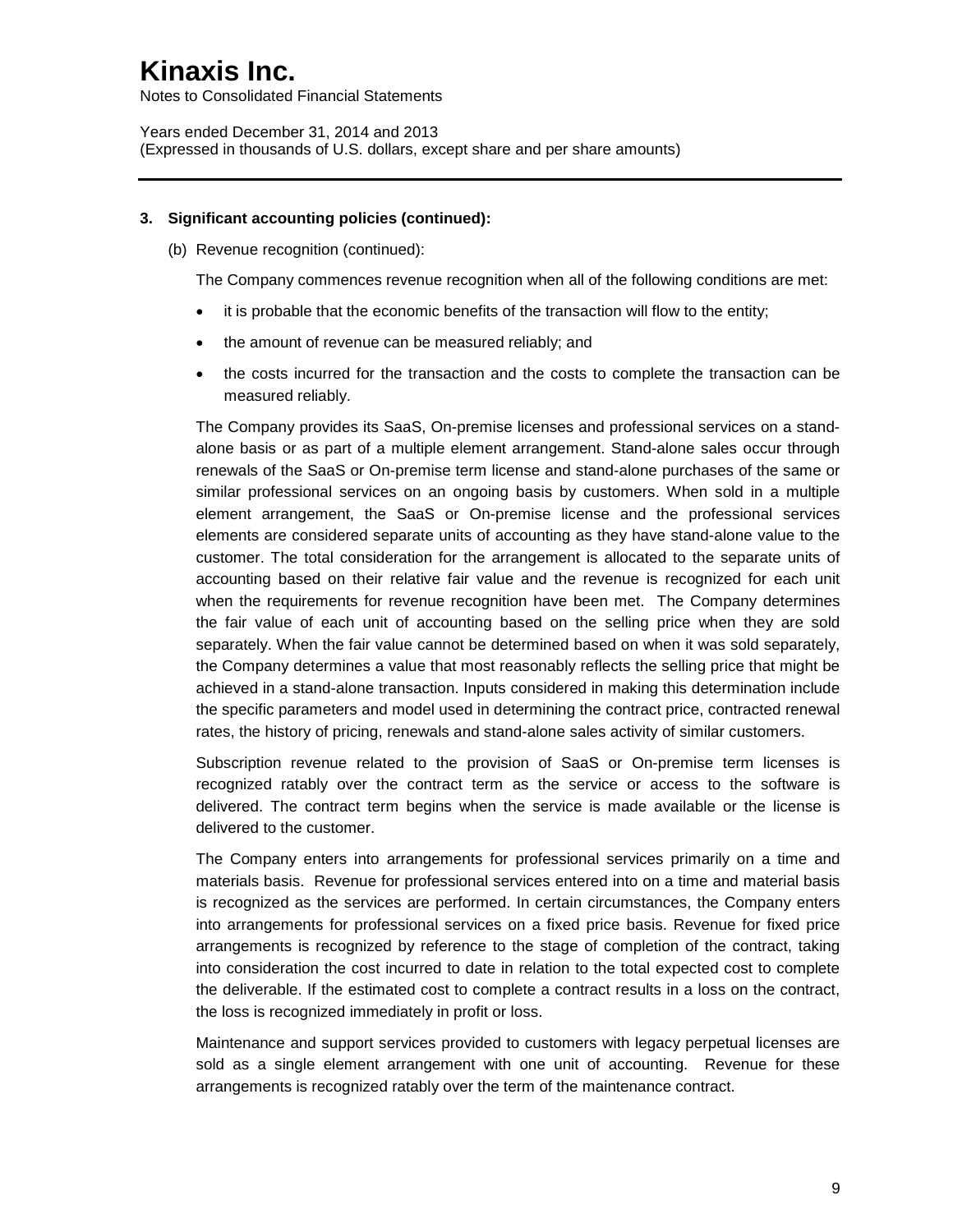Notes to Consolidated Financial Statements

Years ended December 31, 2014 and 2013 (Expressed in thousands of U.S. dollars, except share and per share amounts)

### **3. Significant accounting policies (continued):**

(c) Financial instruments:

Financial assets and financial liabilities are recognized when the Company becomes a party to the contractual provisions of the instrument.

Financial assets and financial liabilities are initially measured at fair value. Transaction costs that are directly attributable to the acquisition or issue of financial assets and financial liabilities (other than financial assets and financial liabilities at fair value through profit or loss ("FVTPL")) are added to or deducted from the fair value of the financial assets or financial liabilities, as appropriate, on initial recognition. Transaction costs directly attributable to the acquisition of financial assets or financial liabilities at fair value through profit or loss are recognized immediately in profit or loss.

#### Financial assets

All financial assets are recognized and de-recognized on trade date and are initially recorded at fair value plus transaction costs, except for those financial assets classified FVTPL whose transaction costs are expensed as incurred.

The Company determines the classification of its financial assets at initial recognition. Financial instruments are classified as follows:

| Financial Asset                   | Classification under IAS 39            |
|-----------------------------------|----------------------------------------|
| Cash and cash equivalents         | Loans and receivables – amortized cost |
| Trade and other receivables       | Loans and receivables – amortized cost |
| Investment tax credits receivable | Loans and receivables – amortized cost |

#### *Loans and receivables*

Financial assets classified as loans and receivables have fixed or determinable payments that are not quoted in an active market. Subsequent to initial recognition, loans and receivables are measured at amortized cost by using the effective interest method, less any impairment. Interest income is recognized by applying the effective interest rate except for short-term receivables where the interest revenue would be immaterial.

### *Effective interest method*

The effective interest method is a method of calculating the amortized cost of a debt or asset instrument and allocating interest income over the relevant period. The effective interest rate is the rate that exactly discounts estimated future cash receipts (including all fees paid or received that form an integral part of the effective interest rate, transaction costs and other premiums or discounts) through the expected life of the debt instrument, or, where appropriate, a shorter period to the net carrying amount on initial recognition.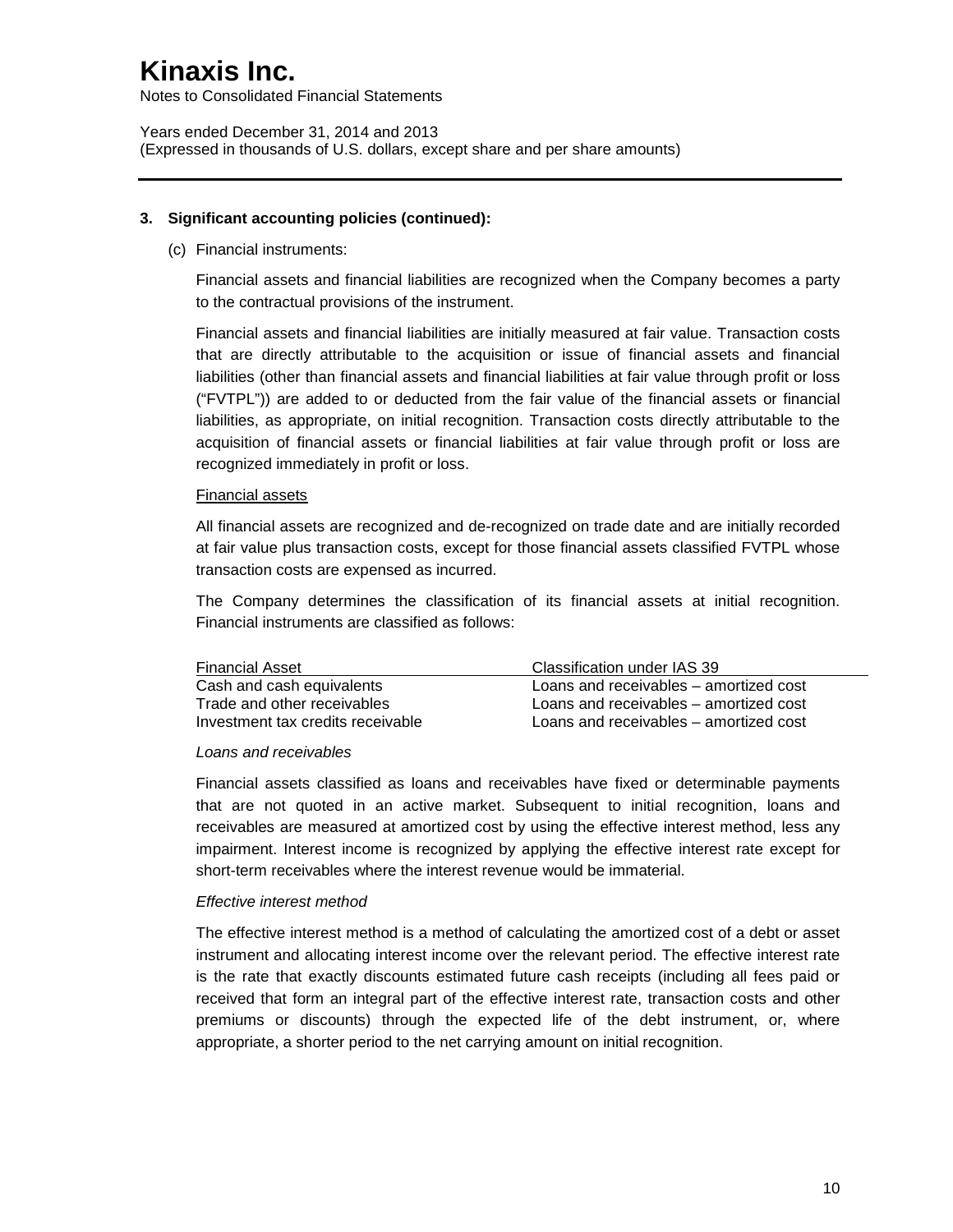Notes to Consolidated Financial Statements

Years ended December 31, 2014 and 2013 (Expressed in thousands of U.S. dollars, except share and per share amounts)

### **3. Significant accounting policies (continued):**

(c) Financial instruments (continued):

#### *Impairment of financial assets*

Financial assets, other than those categorized as FVTPL, are assessed for indicators of impairment at the end of each reporting period. Financial assets are impaired where there is objective evidence that, as a result of one or more events that occurred after the initial recognition of the financial asset, the estimated future cash flows of the investment have been negatively affected.

Certain categories of financial assets, such as trade and other receivables, are assessed for impairment individually and on a collective basis. Objective evidence of impairment for a portfolio of receivables could include the Company's past experience of collecting payments, an increase in the number of delayed payments in the portfolio past the average credit period, as well as observable changes in national or local economic conditions that correlate with default on receivables.

For all other financial assets, objective evidence of impairment could include significant financial difficulty of the issuer or counterparty, default or delinquency in interest or principal payments or it becoming probable that the borrower will enter bankruptcy or financial reorganization.

For financial assets carried at amortized cost, the amount of the impairment is the difference between the asset's carrying amount and the present value of estimated future cash flows, discounted at the financial asset's original effective interest rate.

#### Financial liabilities

Financial liabilities are classified as either financial liabilities at FVTPL or other financial liabilities.

The Company determines the classification of its financial liabilities at initial recognition. Financial instruments are classified as follows:

| <b>Financial liability</b>             | Classification under IAS 39                  |
|----------------------------------------|----------------------------------------------|
| Trade payables and accrued liabilities | Other financial liabilities – amortized cost |
| Redeemable preferred shares            | Financial liabilities - FVTPL                |

#### *Other financial liabilities*

The Company classifies non-derivative financial liabilities as other financial liabilities. Other financial liabilities are accounted for at amortized cost by using the effective interest method.

#### *Financial liabilities - FVTPL*

Financial liabilities that contain one or more embedded derivatives may be designated as other financial liabilities at FVTPL and accounted for as one hybrid instrument rather than separating the embedded derivatives from the host contract.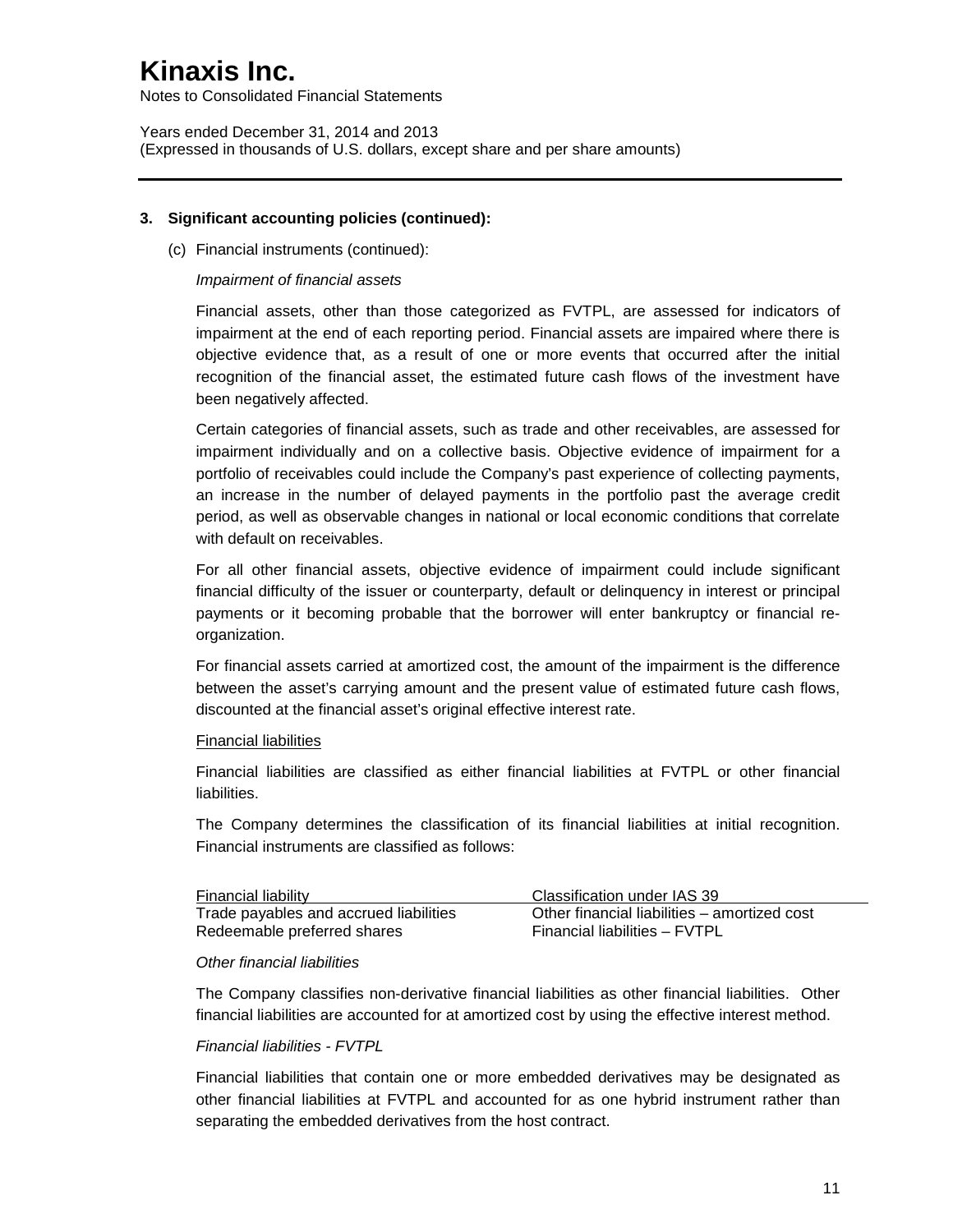Notes to Consolidated Financial Statements

Years ended December 31, 2014 and 2013 (Expressed in thousands of U.S. dollars, except share and per share amounts)

#### **3. Significant accounting policies (continued):**

(c) Financial instruments (continued):

*De-recognition of financial liabilities*

The Company de-recognizes financial liabilities when, and only when, the Company's obligations are discharged, cancelled or they expire.

(d) Cash and cash equivalents:

Cash and cash equivalents include cash investments in interest-bearing accounts which can readily be redeemed for cash without penalty or are issued for terms of ninety days or less from the date of acquisition.

(e) Property and equipment:

Property and equipment are measured at cost less accumulated depreciation and accumulated impairment losses. Property and equipment under finance leases are stated at the present value of minimum lease payments. Cost includes expenditures that are directly attributable to the acquisition of the asset. The assets are depreciated over their estimated useful lives using the straight-line method as this most closely reflects the expected pattern of consumption of the future economic benefits.

| Property and equipment         | Rate                                    |
|--------------------------------|-----------------------------------------|
|                                |                                         |
| Computer equipment             | 3 - 5 years                             |
| Computer software              | 1 - 5 years                             |
| Office furniture and equipment | 3 - 5 years                             |
| Leasehold improvements         | Shorter of useful life or term of lease |

Depreciation methods, useful lives and residual values are reviewed at each financial year end and adjusted if appropriate.

At the end of each reporting period, the Company reviews the carrying amounts of its property and equipment to determine whether there is any indication of impairment. If any such indication exists, the recoverable amount of the asset is estimated in order to determine the extent of the impairment loss (if any). The recoverable amount is the higher of fair value less costs to sell and value in use. In assessing value in use, the estimated future cash flows are discounted to their present value using a pre-tax discount rate that reflects current market assessments of the time value of money and the risks specific to the asset. For the purpose of impairment testing, assets that cannot be tested individually are grouped together into the smallest group of assets that generates cash inflows from continuing use that are largely independent of the cash inflows of other assets or groups of assets (the "cash-generating unit, or CGU"). If the recoverable amount of an asset is estimated to be less than its carrying amount, the carrying amount of the asset is reduced to its recoverable amount. An impairment loss is recognized immediately in profit or loss.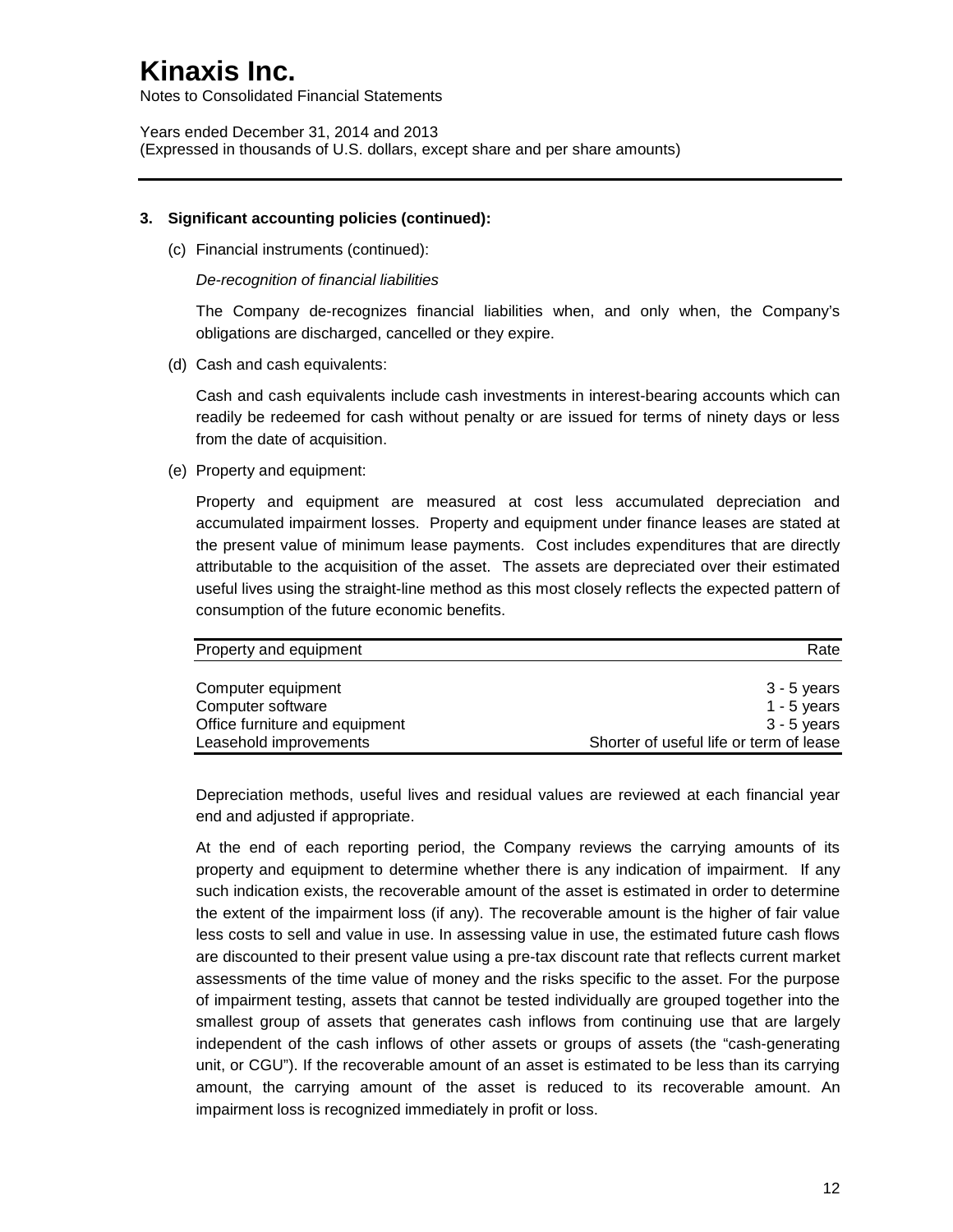Notes to Consolidated Financial Statements

Years ended December 31, 2014 and 2013 (Expressed in thousands of U.S. dollars, except share and per share amounts)

### **3. Significant accounting policies (continued):**

(e) Property and equipment (continued):

Assets to be disposed of are reported at the lower of the carrying amount or fair value less costs to sell.

(f) Leases:

Leases are classified as either finance or operating in nature. Finance leases are those which substantially transfer the benefits and risks of ownership to the Company. Assets acquired under finance leases are depreciated at the same rates as those described in note 3(e). Obligations recorded under finance leases are reduced by the principal portion of lease payments. The imputed interest portion of lease payments is charged to finance costs.

Payments made under operating leases are recognized in profit or loss on a straight-line basis over the term of the lease. Lease incentives received are recognized as an integral part of the total lease expense, over the term of the lease.

(g) Employee benefits:

The Company offers a defined contribution plan to its employees which is a post-employment benefit plan under which an entity pays fixed contributions into a separate entity and will have no legal or constructive obligation to pay further amounts. Obligations for contributions to defined contribution pension plans are recognized as an employee benefit expense in profit or loss in the periods during which services are rendered by employees.

(h) Provisions:

A provision is recognized if, as a result of a past event, the Company has a present legal or constructive obligation that can be estimated reliably, and it is probable that an outflow of economic benefits will be required to settle the obligation. Provisions are determined by discounting the expected future cash flows at a pre-tax rate that reflects current market assessments of the time value of money and the risks specific to the liability. The unwinding of the discount is recognized as finance cost.

A provision for onerous contracts is recognized when the expected benefits to be derived by the Company from a contract are lower than the unavoidable cost of meeting its obligations under the contract. The provision is measured at the present value of the lower of the expected cost of terminating the contract and the expected net cost of continuing with the contract. Before a provision is established, the Company recognizes any impairment loss on the assets associated with that contract.

(i) Research and development expense:

Research and development costs are expensed as incurred unless the criteria for capitalization are met. No research or development costs have been capitalized to date.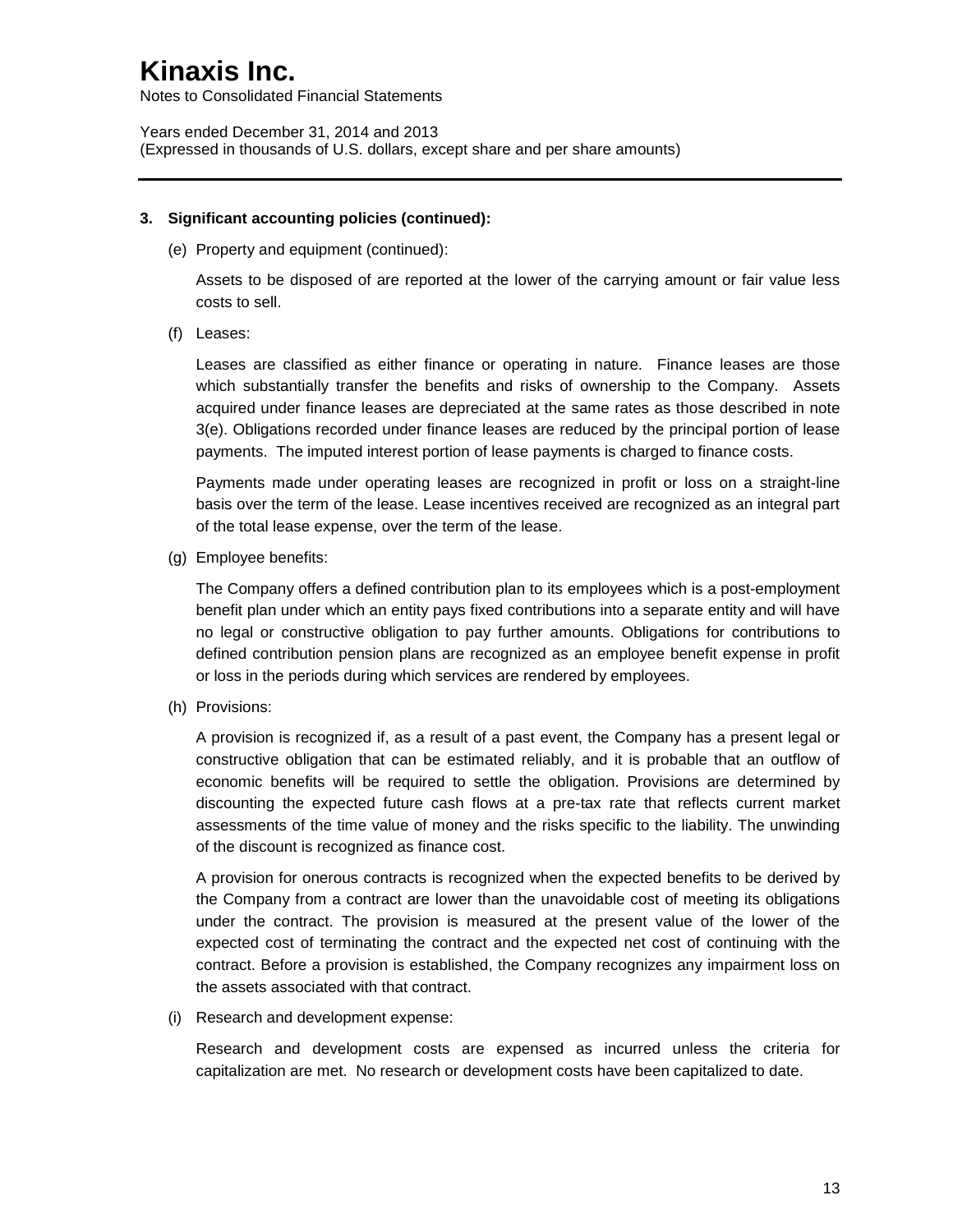Notes to Consolidated Financial Statements

Years ended December 31, 2014 and 2013 (Expressed in thousands of U.S. dollars, except share and per share amounts)

### **3. Significant accounting policies (continued):**

(j) Income taxes:

Current and deferred income taxes are recognized as an expense or recovery in profit or loss, except when they relate to items that are recognized outside profit or loss (whether in other comprehensive income or directly in equity), in which case the tax is also recognized outside of profit or loss.

### *Current income tax*

Current income tax assets and liabilities for the current and prior periods are measured at the amount expected to be recovered from, or paid to, the taxation authorities. The tax rates and tax laws used to compute the amount are those that are enacted or substantively enacted, by the reporting date, in the countries where the Company operates and generates taxable income.

#### *Deferred income tax*

Deferred income tax assets and liabilities are recorded for the temporary differences between transactions that have been included in the consolidated financial statements or income tax returns. Deferred income taxes are provided for using the liability method. Under the liability method, deferred income taxes are recognized for all significant temporary differences between the tax and financial statement bases of assets and liabilities and for certain carryforward items. Deferred income tax assets are recognized only to the extent that, in the opinion of management, it is probable that the deferred income tax assets will be realized.

Deferred tax assets and liabilities are measured at the tax rates that are expected to apply in the year when the asset is realized or the liability is settled, based on tax rates (and tax laws) that have been enacted or substantively enacted at the reporting date. Deferred income tax assets and liabilities are adjusted for the effects of changes in tax laws and rates on the date of the enactment or substantive enactment. Deferred tax assets and liabilities are offset when there is a legally enforceable right to set off current tax assets against current tax liabilities and when they relate to income taxes levied by the same taxation authority and the Company intends to settle its current tax assets and liabilities on a net basis.

#### *Investment tax credits*

Investment tax credits relating to scientific research and experimental development expenditures are recorded in the fiscal period the qualifying expenditures are incurred based on management's interpretation of applicable legislation in the Income Tax Act of Canada. Credits are recorded provided there is reasonable assurance that the tax credit will be realized. Credits claimed are subject to review by the Canada Revenue Agency.

Credits claimed in connection with research and development activities are accounted for using the cost reduction method. Under this method, assistance and credits relating to the acquisition of equipment is deducted from the cost of the related assets, and those relating to current expenditures, which are primarily salaries and related benefits, are included in the determination of profit or loss as a reduction of the research and development expenses.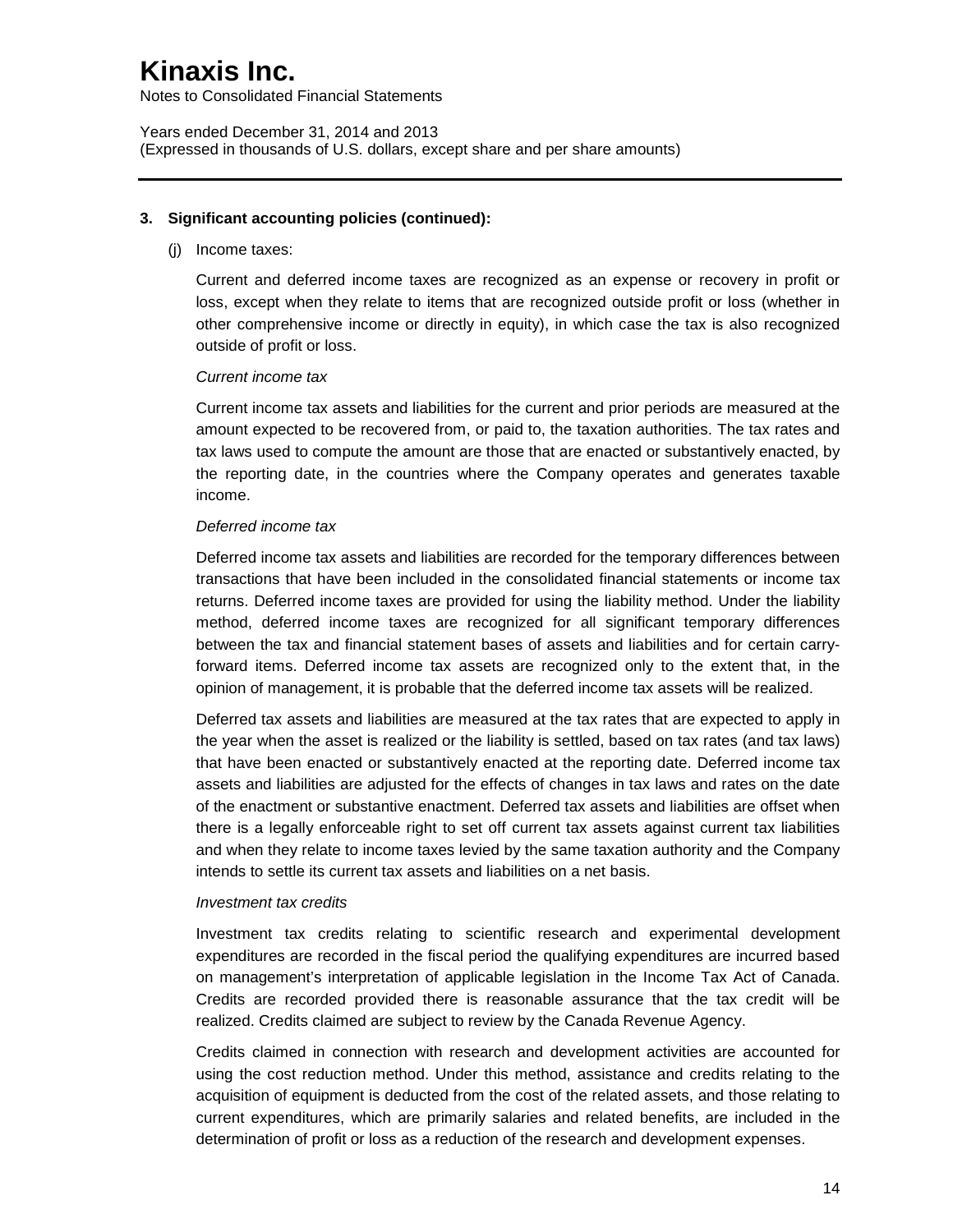Notes to Consolidated Financial Statements

Years ended December 31, 2014 and 2013 (Expressed in thousands of U.S. dollars, except share and per share amounts)

### **3. Significant accounting policies (continued):**

(k) Share-based payments:

The Company uses the fair value based method to measure share-based compensation for all share-based awards made to employees and directors. The grant date fair value of equitysettled share-based payment awards granted to employees is generally recognized as an expense, with a corresponding increase in equity, over the vesting period of the awards. The grant date fair value is determined using the Black-Scholes model. Each tranche of an award is considered a separate award with its own vesting period and grant date fair value. The amount recognized as an expense is adjusted to reflect the number of awards for which the related service and non-market performance conditions are expected to be met, such that the amount ultimately recognized is based on the number of awards that meet the related service and non-market performance conditions at the vesting date. For share-based payment awards with non-vesting (i.e. performance) conditions, the grant date fair value of the sharebased payment is measured to reflect such conditions and there is no true-up for differences between expected and actual outcomes.

Where the terms of an equity-settled transaction award are modified, the minimum expense recognized is the expense as if the terms had not been modified and if the original terms of the award are met. An additional expense is recognized for any modification that increases the total fair value of the share-based payment transaction, or is otherwise beneficial to the employee as measured at the date of modification.

(l) Earnings per share:

Basic earnings per share are calculated by dividing profit or loss by the weighted average number of common shares outstanding during the reporting period. Diluted earnings per share are calculated similar to basic earnings per share except the weighted average number of common shares outstanding is adjusted for the effects of all dilutive potential common shares, which are comprised of additional shares from the assumed exercise or conversion of share options and redeemable preferred shares outstanding. Options and redeemable preferred shares that have a dilutive impact are assumed to have been exercised or converted on the later of the beginning of the period or the date granted.

(m) Lease inducement:

The lease inducement represents rent-free periods and a tenant allowance provided to the Company by a lessor in connection with a leased property. These amounts have been deferred as a lease inducement and are being amortized as a reduction in rent expense over the expected term of the lease.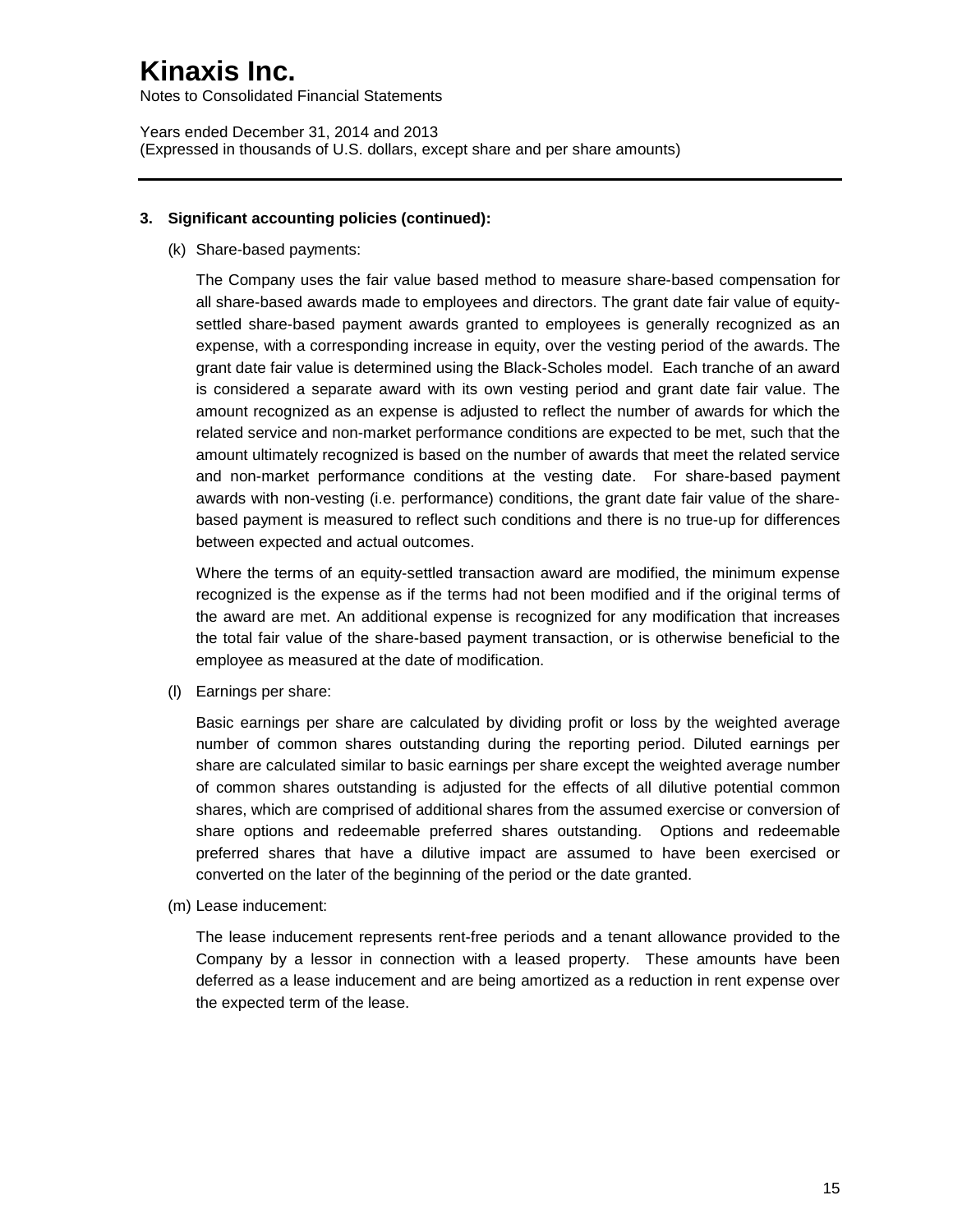Notes to Consolidated Financial Statements

Years ended December 31, 2014 and 2013 (Expressed in thousands of U.S. dollars, except share and per share amounts)

#### **3. Significant accounting policies (continued):**

(n) Standards and interpretations in issue:

International Accounting Standard 32: Financial Instruments: Presentation ("IAS 32")

In December 2011, the International Accounting Standards Board amended International Accounting Standard 32 to clarify the meaning of when an entity has a current legally enforceable right of set-off. The amendments are effective for annual periods beginning on or after January 1, 2014 and are required to be applied retrospectively. The adoption of IAS 32 did not have a material impact on the consolidated financial statements.

IFRIC 21: Levies

In May 2013, the International Accounting Standards Board issued IFRIC 21 which provides guidance on accounting for levies in accordance with the requirements of International Accounting Standard 37: Provisions, Contingent Liabilities and Contingent Assets. The interpretation defines a levy as an outflow from an entity imposed by a government in accordance with legislation. It also notes that levies do not arise from executor contracts of other contractual arrangements. The interpretation also confirms that an entity recognizes a liability for a levy only when the triggering event specified in the legislation occurs. This IFRIC is effective for annual reporting periods beginning on or after January 1, 2014 and is required to be applied retrospectively. The adoption of IFRIC 21 did not have a material impact on the consolidated financial statements.

(o) Standards and interpretations in issue not yet adopted:

The following is a list of standards and amendments that have been issued but not yet adopted by the Company.

IFRS 9: Financial Instruments

In July 2014, the IASB issued the final version of IFRS 9, bringing together the classification and measurement, impairment and hedge accounting phases of the project to replace IAS 39, Financial Instruments: Recognition and Measurement. This standard simplifies the classification of a financial asset as either at amortized cost or at fair value as opposed to the multiple classifications which were permitted under IAS 39. This standard also requires the use of a single impairment method as opposed to the multiple methods in IAS 39. The approach in IFRS 9 is based on how an entity manages its financial instruments in the context of its business model and the contractual cash flow characteristics of the financial assets. The standard also adds guidance on the classification and measurement of financial liabilities. IFRS 9 is to be applied retrospectively for annual periods beginning on or after January 1, 2018. Early application is permitted. The Company does not intend to adopt this standard early and is currently evaluating the impact of adopting this standard on the consolidated financial statements.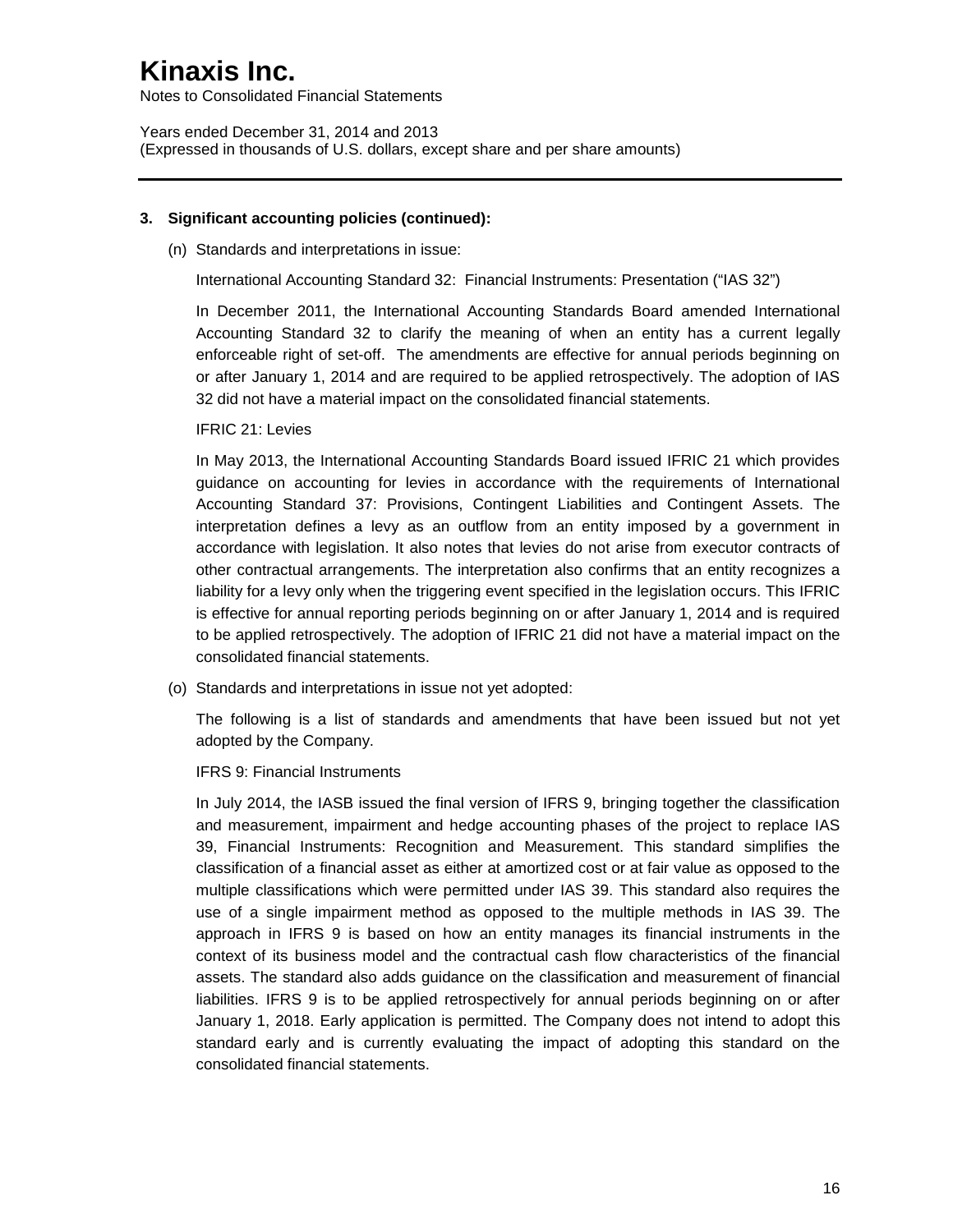Notes to Consolidated Financial Statements

Years ended December 31, 2014 and 2013 (Expressed in thousands of U.S. dollars, except share and per share amounts)

### **3. Significant accounting policies (continued):**

(o) Standards and interpretations in issue not yet adopted (continued):

IFRS 15: Revenue from Contracts with Customers

In May 2014, the International Accounting Standards Board issued IFRS 15, Revenue from Contracts with Customers, which provides a single, principles-based five-step model for revenue recognition to be applied to all customer contracts, and requires enhanced disclosures. This standard is effective January 1, 2017 and allows early adoption. The Company does not intend to adopt this standard early and is currently evaluating the impact of adopting this standard on the consolidated financial statements.

### **4. Accounts receivable:**

|                                    |     | 2014          | 2013          |
|------------------------------------|-----|---------------|---------------|
| Trade accounts receivable<br>Other | \$. | 16,387<br>636 | 12,125<br>324 |
|                                    | S   | 17,023        | 12,449        |

There have been no balances written off for the years ended December 31, 2014 and December 31, 2013 or any allowance for doubtful accounts recorded as at December 31, 2014 (2013 - \$Nil).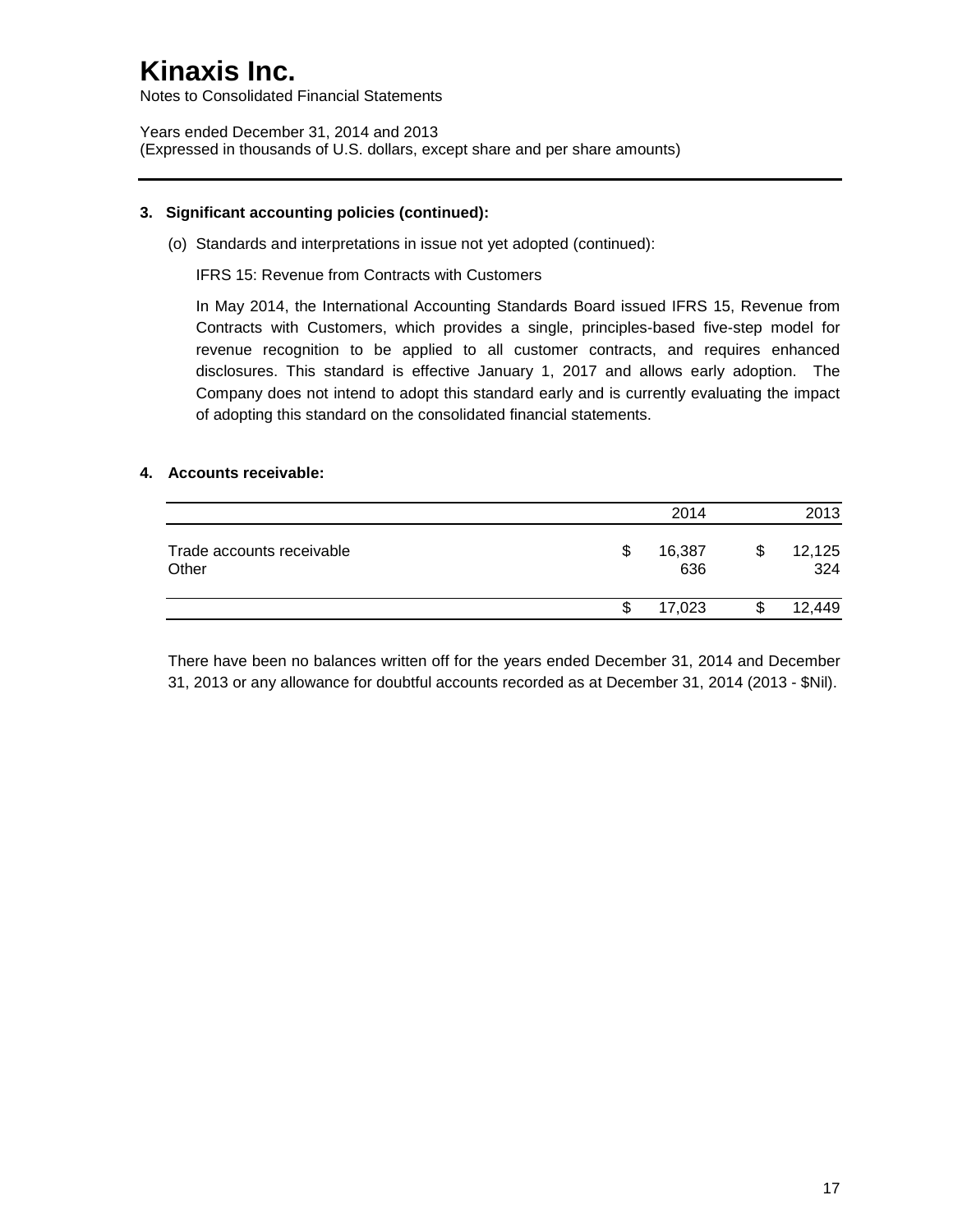Notes to Consolidated Financial Statements

Years ended December 31, 2014 and 2013 (Expressed in thousands of U.S. dollars, except share and per share amounts)

### **5. Property and equipment:**

|                                        | Computer              | Computer             | Office<br>furniture and              | Leasehold                 | Total<br>property and              |
|----------------------------------------|-----------------------|----------------------|--------------------------------------|---------------------------|------------------------------------|
| Cost                                   | equipment             | software             | equipment                            | improvements              | equipment                          |
| Balance, December<br>31, 2012          | \$<br>2,713           | \$<br>493            | \$<br>882                            | \$<br>2,129               | \$<br>6,217                        |
| Additions                              | 1,168                 | 184                  |                                      | 45                        | 1,397                              |
| Balance, December<br>31, 2013          | \$<br>3,881           | \$<br>677            | \$<br>882                            | \$<br>2,174               | \$<br>7,614                        |
| Additions                              | 3,171                 | 282                  | 12                                   | 22                        | 3,487                              |
| Balance, December<br>31, 2014          | \$<br>7,052           | \$<br>959            | \$<br>894                            | \$<br>2,196               | \$<br>11,101                       |
|                                        |                       |                      |                                      |                           |                                    |
| Accumulated<br>depreciation            | Computer<br>equipment | Computer<br>software | Office<br>furniture and<br>equipment | Leasehold<br>improvements | Total<br>property and<br>equipment |
| Balance, December<br>31, 2012          | \$<br>1,374           | \$<br>233            | \$<br>739                            | \$<br>2,026               | \$<br>4,372                        |
| Depreciation                           | 627                   | 121                  | 56                                   | 30                        | 834                                |
| Balance, December<br>31, 2013          | \$<br>2,001           | \$<br>354            | \$<br>795                            | \$<br>2,056               | \$<br>5,206                        |
| Depreciation                           | 914                   | 155                  | 51                                   | 31                        | 1,151                              |
| Balance, December<br>31, 2014          | \$<br>2,915           | \$<br>509            | \$<br>846                            | \$<br>2,087               | \$<br>6,357                        |
|                                        |                       |                      |                                      |                           |                                    |
| Carrying<br>value                      | Computer<br>equipment | Computer<br>software | Office<br>furniture and<br>equipment | Leasehold<br>improvements | Total<br>property and<br>equipment |
| December 31, 2013<br>December 31, 2014 | \$<br>1,880<br>4,137  | \$<br>414<br>450     | \$<br>87<br>48                       | \$<br>27<br>109           | \$<br>2,408<br>4,744               |

Depreciation expense for assets under finance leases for the year ended December 31, 2014 was \$Nil (2013 - \$22). Items under a finance lease included in computer equipment had a net carrying value of \$1 as at December 31, 2013.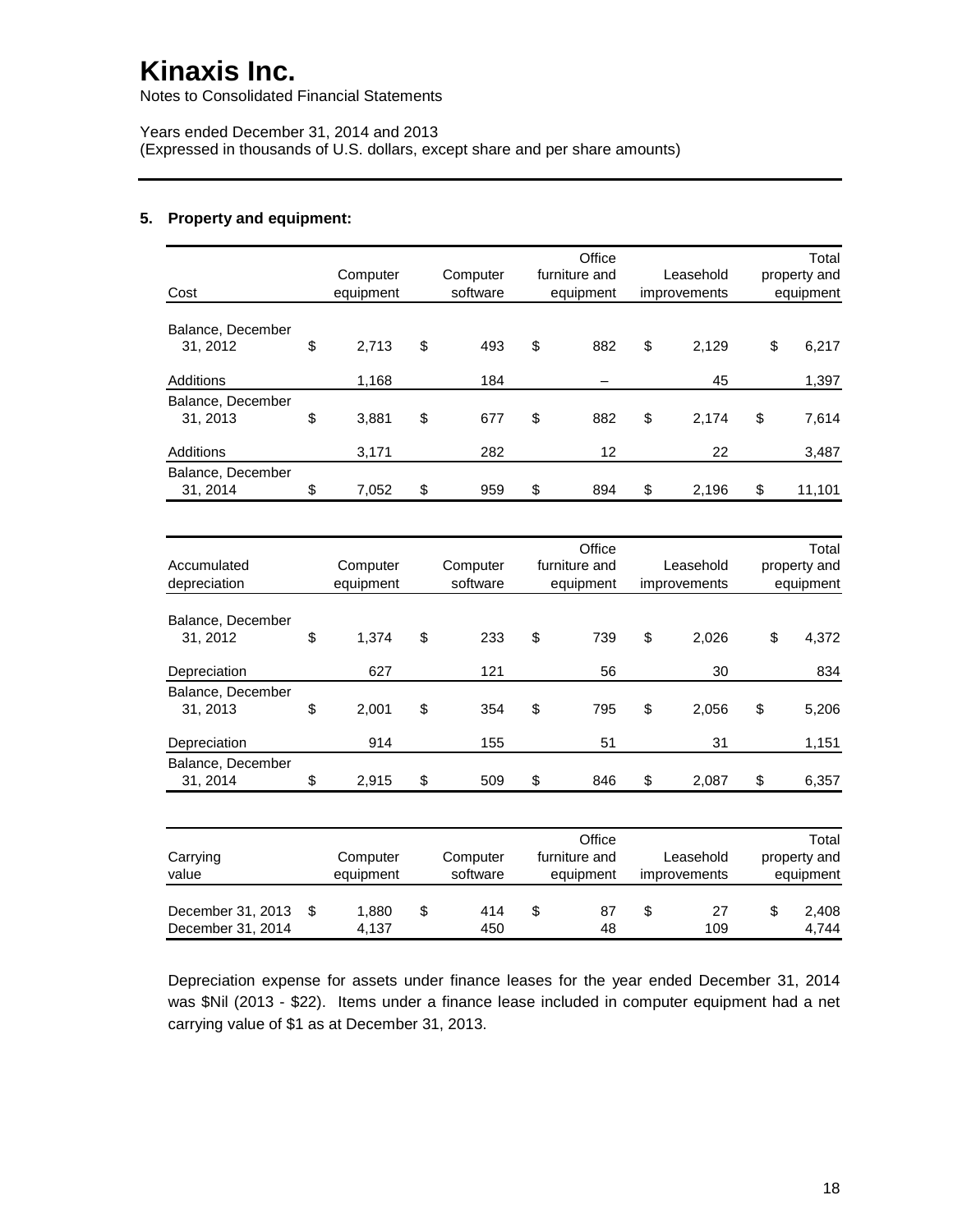Notes to Consolidated Financial Statements

Years ended December 31, 2014 and 2013 (Expressed in thousands of U.S. dollars, except share and per share amounts)

### **5. Property and equipment (continued):**

The following table presents the depreciation expense by function for the year ended December 31:

|                                                                                                    | 2014                         | 2013                          |
|----------------------------------------------------------------------------------------------------|------------------------------|-------------------------------|
| Cost of revenue<br>Selling and marketing<br>Research and development<br>General and administrative | \$<br>591<br>5<br>280<br>275 | \$<br>321<br>12<br>214<br>287 |
|                                                                                                    | \$<br>1,151                  | \$<br>834                     |
| 6.<br>Accounts payable and accrued liabilities:                                                    |                              |                               |
|                                                                                                    | 2014                         | 2013                          |
| Trade accounts payable<br><b>Accrued liabilities</b>                                               | \$<br>637<br>6,308           | \$<br>754<br>10,308           |
|                                                                                                    | \$<br>6,945                  | \$<br>11,062                  |
| Long-term debt:<br>7.                                                                              |                              |                               |
|                                                                                                    | 2014                         | 2013                          |
| Non-revolving term facility<br>Less: Current portion of long-term debt                             | \$                           | \$<br>25,000<br>4,167         |
|                                                                                                    | \$                           | \$<br>20,833                  |

On December 18, 2013, the Company's credit facility was amended to include a revolving demand facility in the amount of CAD\$5,000 and a non-revolving term facility of \$30,000. On June 18, 2014, the balance of the Company's non-revolving term facility was repaid using proceeds from the Company's initial public offering. Upon full repayment the non-revolving term facility was terminated. The revolving demand facility bears interest at bank prime plus 1.00% per annum and has not been drawn at December 31, 2014.

In addition to providing a general security agreement representing a first charge over the Company's assets, the Company must meet certain financial covenants as specified in the facility agreement. The Company was in compliance with these financial covenants as at December 31, 2014 and continues to be at the time of approval of these consolidated financial statements.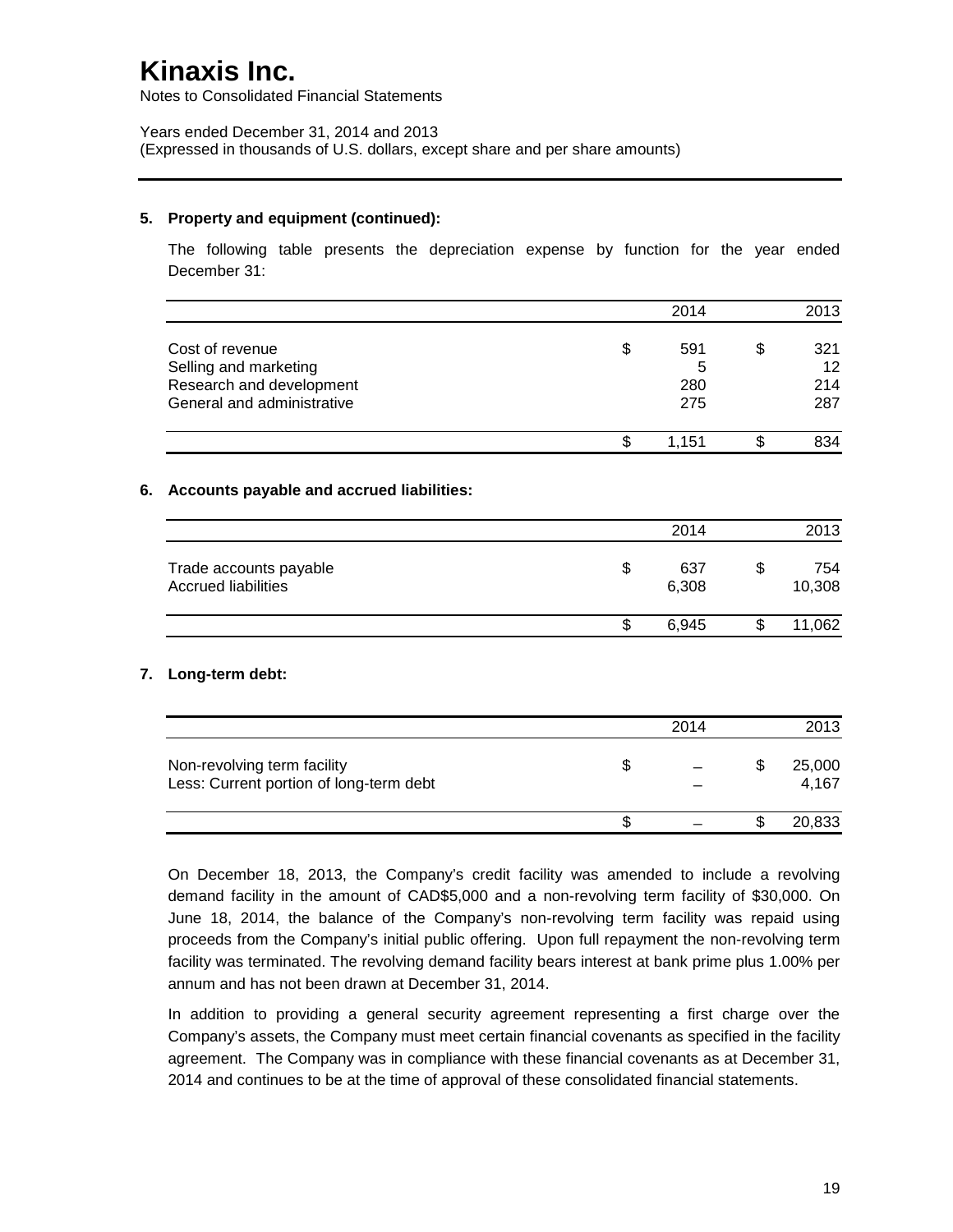Notes to Consolidated Financial Statements

Years ended December 31, 2014 and 2013 (Expressed in thousands of U.S. dollars, except share and per share amounts)

### **8. Capital reorganization:**

Prior to the Company's initial public offering, the Company's authorized capital consisted of an unlimited number of Common Shares, an unlimited number of Non-Voting Common Shares and an unlimited number of Class A Preferred Shares. At the annual general and special meeting of the shareholders held on May 22, 2014 the shareholders approved a capital reorganization consisting of an amalgamation of one of our shareholders, 1170233 Alberta ULC ("Alberta ULC"), and the Company with the resulting amalgamated entity having the following authorized capital:

- an unlimited number of Class B Preferred Shares:
- an unlimited number of Class A-1 Voting Common Shares;
- an unlimited number of Class A-2 Non-Voting Common Shares;
- an unlimited number of Class B Voting Common Shares;
- an unlimited number of Class C Preferred Shares; and
- an unlimited number of Common Shares.

Following the filing of the final prospectus for the Company's initial public offering on June 3, 2014 the Company and Alberta ULC amalgamated. As a result of the amalgamation:

- the holders of Common Shares and Non-Voting Common Shares received an equivalent number of Class A-1 Voting Common Shares and Class A-2 Non-Voting Common Shares respectively;
- the Common Shares, Non-Voting Common Shares and Class A Preferred Shares held by Alberta ULC were cancelled;
- the shareholders of Alberta ULC received an aggregate of 1,253,892.5 Class B Preferred Shares, 5,114,607.98 Class A-1 Voting Common Shares and 800,000 Class A-2 Non-Voting Common Shares in exchange for their shares in Alberta ULC;
- the remaining 3,858,025 Class A Preferred Shares were exchanged for Class B Preferred Shares on a one-for-one basis;
- as elected by certain holders, 1,078,525.47 Class A-1 Voting Common Shares and 1,128,633.44 Class A-2 Non-Voting Common Shares were converted into an aggregate of 2,207,132 Class B Voting Common Shares for purposes of receiving a stock dividend, which was satisfied by issuing an aggregate of 2,207,132 Class C Preferred Shares.

Upon completion of the initial public offering on June 10, 2014:

- all of the issued and outstanding Class B Preferred Shares, Class A-1 Voting Common Shares, and Class A-2 Non-Voting Common Shares were converted into Common Shares on a one-for-one basis with any fractional Common Shares that would otherwise have been issued upon such conversion being cancelled;
- all of the issued and outstanding Class B Voting Common Shares and Class C Preferred Shares were converted into Common Shares on the basis of one Class B Voting Common Share together with one Class C Preferred Shares into one Common Share;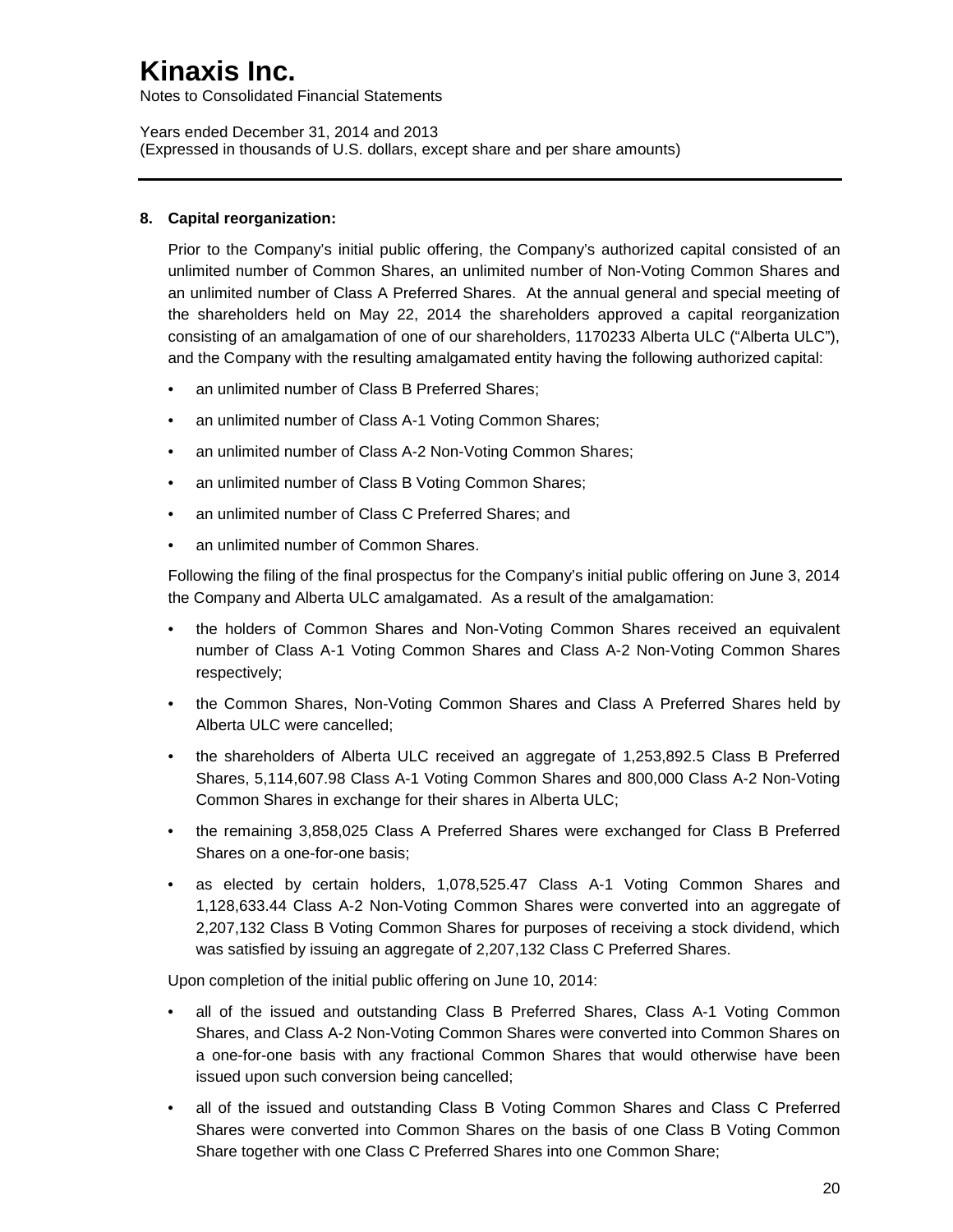Notes to Consolidated Financial Statements

Years ended December 31, 2014 and 2013 (Expressed in thousands of U.S. dollars, except share and per share amounts)

### **8. Capital reorganization (continued):**

- the accumulated deficit generated by the non-cash fair value adjustments amounting to \$41,010 related to the converted preferred shares was reclassified from deficit to share capital;
- 5,000,000 Common Shares were issued from treasury for CAD\$13.00 (USD\$11.91) per share; and
- Share issuance costs totaling \$5,220 net of future tax recoveries of \$1,383 was recorded to share capital.

### **9. Redeemable preferred shares:**

In November, 2013, the Company repurchased 3,124,998 Class A preferred shares for proceeds of \$28,469.The Class A Preferred Shares mandatorily converted to Common Shares in the event of a qualifying initial public offering.

As at June 3, 2014, upon filing of the final prospectus for the Company's initial public offering, the Company had 5,111,917 (December 31, 2013 - 5,111,917) Class A Preferred Shares issued and outstanding. Concurrent with the filing of the prospectus a capital reorganization occurred pursuant to which the Class A Preferred Shares were converted into Class B Preferred Shares on a one-to-one basis. Immediately prior to the completion of the initial public offering on June 10, 2014, the Class B Preferred Shares were converted into Common Shares on a one-to-one basis.

### Measurement of fair value

The valuation techniques used to measure the fair value of the redeemable preferred shares are unchanged from December 31, 2013. The redeemable preferred shares were converted to Common Shares immediately prior to completion of the Company's initial public offering. The fair value of the redeemable preferred shares was measured at the offering price of the shares at the time of conversion.

The following table reconciles the opening balances to the closing balances for Level 3 fair values.

|                                                                | Fair value of       |
|----------------------------------------------------------------|---------------------|
|                                                                | redeemable          |
|                                                                | preferred shares    |
| Balance at January 1, 2013                                     | \$<br>64,720        |
| Increase in fair value<br>Repurchase of preferred shares       | 17,884<br>(28, 469) |
| Balance at December 31, 2013                                   | 54,135              |
| Increase in fair value<br>Conversion to Common Shares (note 8) | 6,760<br>(60, 895)  |
| Balance, December 31, 2014                                     | \$                  |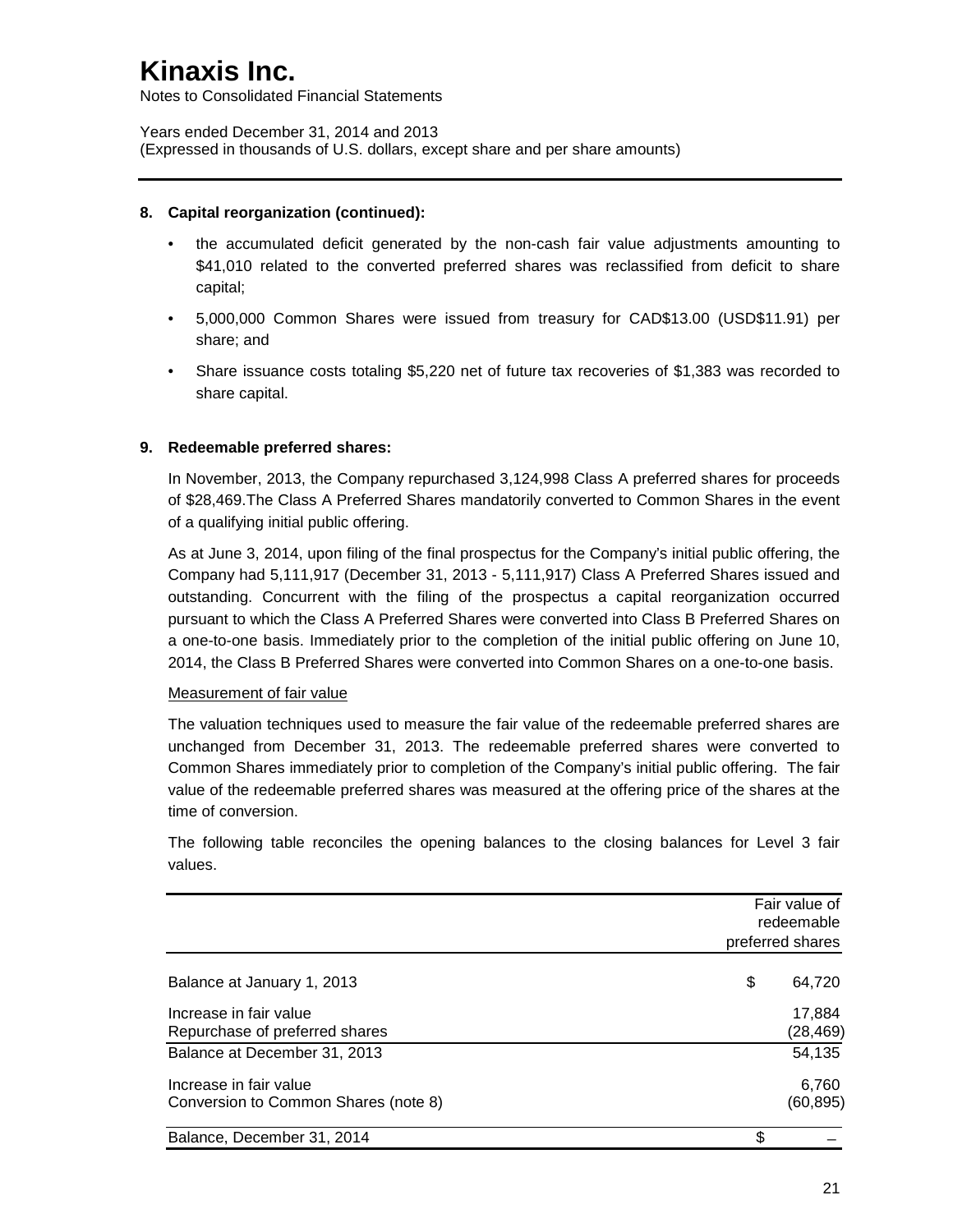Notes to Consolidated Financial Statements

Years ended December 31, 2014 and 2013 (Expressed in thousands of U.S. dollars, except share and per share amounts)

## **10. Share capital:**

#### *Authorized*

The Company is authorized to issue an unlimited number of Common Shares.

*Issued:*

|                                                                       |               |               |             | Non-voting     |
|-----------------------------------------------------------------------|---------------|---------------|-------------|----------------|
|                                                                       |               | Common shares |             | common shares  |
|                                                                       | <b>Shares</b> | Amount        | Shares      | Amount         |
| Shares outstanding at<br>January 1, 2013                              | 11,546,932    | \$<br>6,403   | 5,188,703   | \$<br>4,773    |
|                                                                       |               |               |             |                |
| Repurchase of shares<br>Share purchase plan subscriptions<br>received | (3, 115, 226) | (1,745)       | (898, 426)  | (1,006)<br>347 |
| Shares issued from employee<br>share purchase plan                    |               |               | 151,713     |                |
| Shares issued from exercised<br>options                               | 42,343        | 42            | 90,514      | 121            |
| Repayment of receivable<br>on share sale                              |               |               |             | 967            |
| Share transfer                                                        | (800,000)     | (448)         | 800,000     | 448            |
| Shares outstanding at                                                 |               |               |             |                |
| December 31, 2013                                                     | 7,674,049     | 4,252         | 5,332,504   | 5,650          |
| Shares issued for cash                                                |               |               | 60,000      | 585            |
| Shares issued from                                                    |               |               |             |                |
| exercised options<br>Shares issued from                               | 137,801       | 398           | 396,471     | 406            |
| vested restricted share units                                         | 26,667        | 318           |             |                |
| Conversion of non-voting common<br>to Common Shares (note 8)          | 5,788,975     | 6,641         | (5,788,975) | (6, 641)       |
| Fractional shares cancelled                                           |               |               |             |                |
| upon conversion (note 8)<br>Conversion of preferred shares            | (67)          |               |             |                |
| to Common Shares (note 8 and 9)                                       | 5,111,917     | 60,895        |             |                |
| Reduction of share capital (note 8)                                   |               | (41, 010)     |             |                |
| Shares issued per offering (note 8)                                   | 5,000,000     | 59,562        |             |                |
| Share issuance costs<br>net of tax (note 8)                           |               | (3, 837)      |             |                |
| Shares outstanding at                                                 |               |               |             |                |
| December 31, 2014                                                     | 23,739,342    | \$<br>87,219  |             | \$             |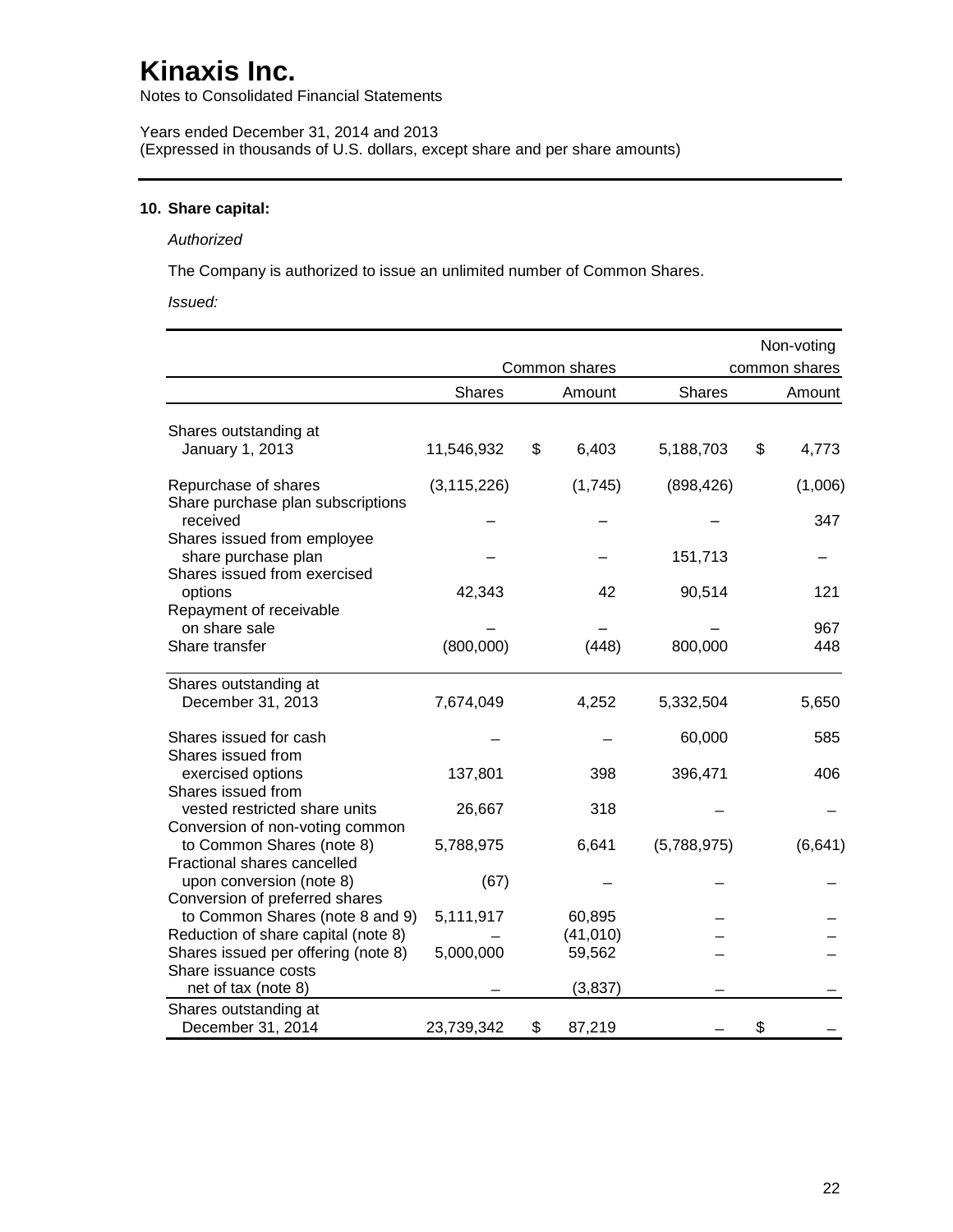Notes to Consolidated Financial Statements

Years ended December 31, 2014 and 2013 (Expressed in thousands of U.S. dollars, except share and per share amounts)

### **10. Share capital (continued):**

### *Issued (continued):*

In April 2003, the Company entered into a loan agreement with an officer to enable the purchase of the Company's Non-Voting Common Shares. In March 2008, upon the loan's maturity, the officer paid \$149 of accrued interest on the loan and the Company entered into a second loan agreement substantially on the same terms as the first loan. In March 2011, upon the second loan's maturity and payment of all interest, the officer and the Company entered into a third loan agreement substantially on the same terms as the second loan. In December 2013, the balance of the loan plus accrued interest was repaid.

During 2013, the Company received \$347 from employees pursuant to the employee share purchase plan to purchase 89,174 Non-Voting Common Shares.

### *Repurchase of shares*

In November 2013, the Company presented to its shareholders and employees an offer to repurchase common and non-voting common shares and vested options for cancellation. As per the terms of the offer, the Company may repurchase shares and options to a maximum aggregate amount of \$80,000. Pursuant to the offer, in December 2013 the Company repurchased 3,115,226 common shares and 898,426 non-voting common shares for total cash consideration of \$39,218. In addition, 1,421,707 stock options were surrendered for net proceeds of \$11,375.

### *Stock option plans*

The Company has outstanding stock options issued under its 2000 and 2010 stock option plans. During 2012, the Company adopted a new stock option plan under which an aggregate of up to 1,100,000 options to purchase common stock may be granted to employees. In January 2014, the option pool was increased by 400,000 to 1,500,000. Upon adoption of the new plan, no further options may be granted under previous stock option plans. Stock options are granted with an exercise price equal to or greater than the stock's TSX price at the date of grant as determined by the Board of Directors and the maximum term of an option is typically ten years. Options are granted periodically and typically vest over four years.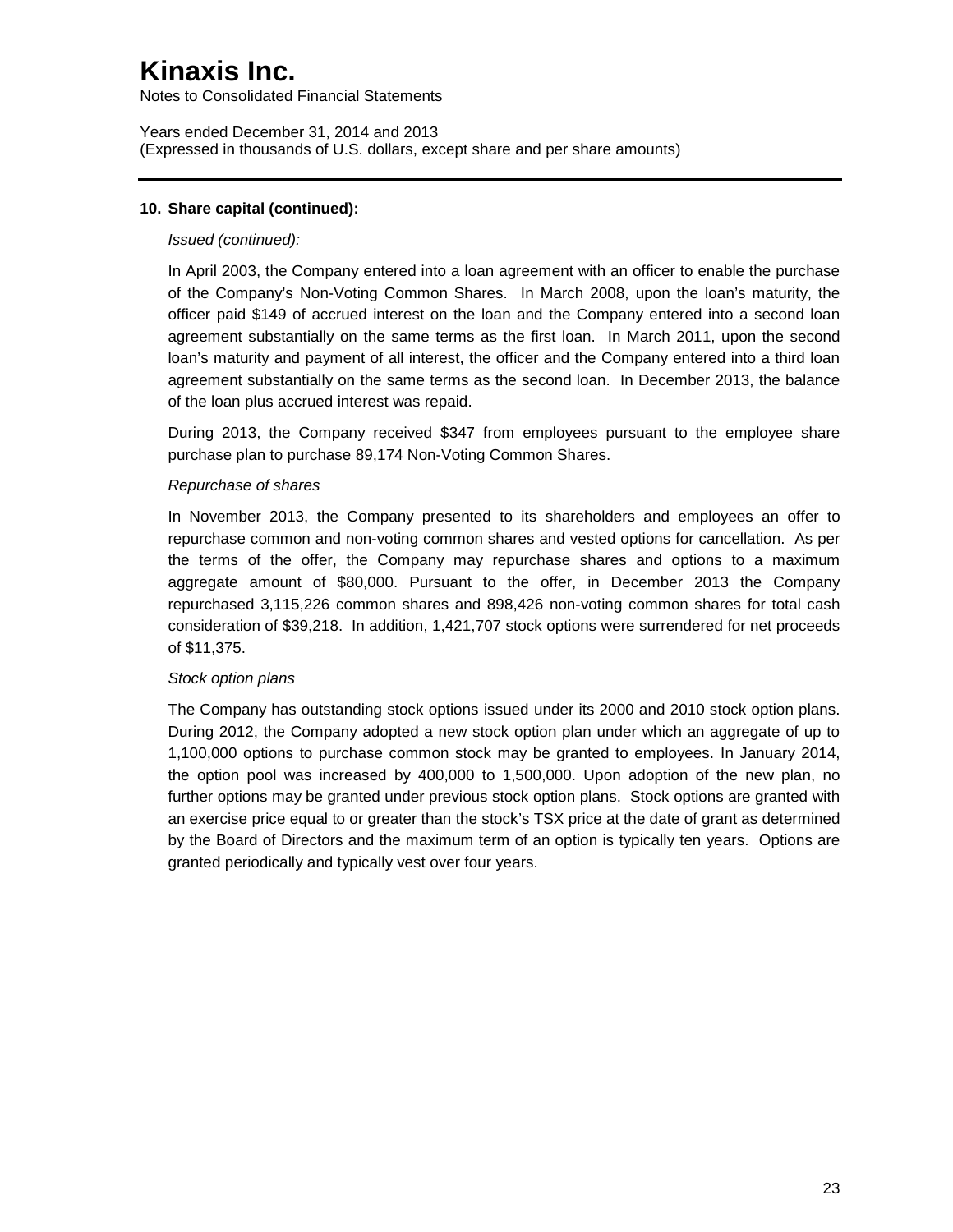Notes to Consolidated Financial Statements

Years ended December 31, 2014 and 2013 (Expressed in thousands of U.S. dollars, except share and per share amounts)

### **10. Share capital (continued):**

*Stock option plans (continued):*

A summary of the status of the plan is as follows:

|                      |               | December 31, 2014 |          |               | December 31, 2013 |          |  |
|----------------------|---------------|-------------------|----------|---------------|-------------------|----------|--|
|                      |               |                   | Weighted |               |                   | Weighted |  |
|                      |               |                   | average  |               |                   | average  |  |
|                      | <b>Shares</b> | exercise price    |          | <b>Shares</b> | exercise price    |          |  |
| Options outstanding, |               |                   |          |               |                   |          |  |
| beginning of year    | 1,945,580     | \$                | 2.21     | 3,253,581     | \$                | 1.81     |  |
| Granted              | 865,000       |                   | 10.91    | 280,000       |                   | 4.05     |  |
| Exercised            | (534, 272)    |                   | 1.25     | (132, 857)    |                   | 1.23     |  |
| Forfeited            | (102, 506)    |                   | 5.58     | (33,437)      |                   | 2.56     |  |
| Expired              | (3,000)       |                   | 3.20     |               |                   |          |  |
| Tendered (repurchase |               |                   |          |               |                   |          |  |
| program)             |               |                   |          | (1,421,707)   |                   | 1.75     |  |
| Options outstanding, |               |                   |          |               |                   |          |  |
| end of year          | 2,170,802     | \$                | 5.74     | 1,945,580     | S                 | 2.21     |  |
|                      |               |                   |          |               |                   |          |  |
| Options exercisable, |               |                   |          |               |                   |          |  |
| end of year          | 880.642       | \$                | 2.26     | 984,171       | \$                | 1.62     |  |

The following table summarizes information about stock options outstanding at December 31, 2014:

|             | Weighted<br>average                              | Weighted                                    |                                  |                                                        | Weighted                   |
|-------------|--------------------------------------------------|---------------------------------------------|----------------------------------|--------------------------------------------------------|----------------------------|
| Number      | remaining                                        | average                                     | Number                           |                                                        | average                    |
| outstanding | contractual                                      | exercise                                    | exercisable                      |                                                        | exercise                   |
|             | life                                             | price                                       |                                  |                                                        | price                      |
|             |                                                  |                                             |                                  |                                                        |                            |
|             |                                                  |                                             |                                  |                                                        | 1.08                       |
|             |                                                  |                                             |                                  |                                                        | 2.54                       |
| 675.000     | 9.06                                             | 9.56                                        |                                  |                                                        | 6.60                       |
| 100.000     | 9.62                                             | 13.63                                       |                                  |                                                        |                            |
| 100,000     | 9.93                                             | 15.73                                       |                                  |                                                        |                            |
|             |                                                  |                                             |                                  | £.                                                     | 2.26                       |
|             | at 12/31/14<br>197.885<br>1,097,917<br>2,170,802 | Options outstanding<br>2.64<br>7.11<br>7.55 | \$<br>1.08<br>2.61<br>\$<br>5.74 | at 12/31/14<br>196.322<br>674.320<br>10,000<br>880,642 | Options exercisable<br>\$. |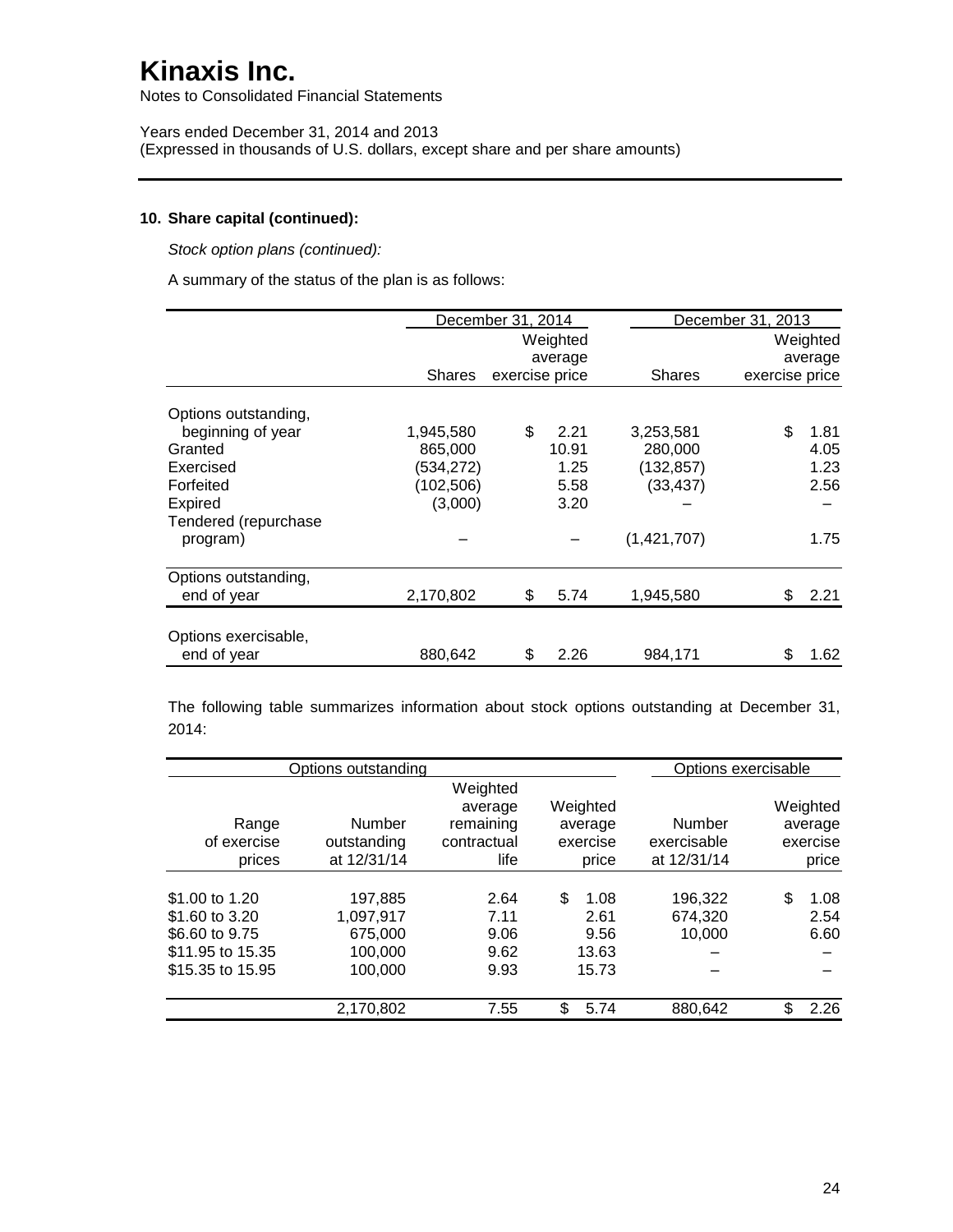Notes to Consolidated Financial Statements

Years ended December 31, 2014 and 2013 (Expressed in thousands of U.S. dollars, except share and per share amounts)

#### **10. Share capital (continued):**

#### *Stock option plans (continued):*

At December 31, 2014, there were 384,250 (2013 - 923,000) stock options available for grant under the Plan. In 2014, the Company issued 865,000 (2013 - 280,000) options and recorded share-based compensation expense of \$2,144 (2013 - \$1,003) related to the vesting of options granted in 2014 and previous years. The per share weighted-average grant date fair value of stock options granted during 2014 was \$5.73 (2013 - \$2.02) on the date of grant using the Black Scholes option-pricing model with the following weighted-average assumptions: exercise price is equal to the price of the underlying share, expected dividend yield 0%, risk-free interest rate of 1.98% (2013 - 1.87%), an expected life of 8 years (2013 - 8 years), and estimated volatility of 46% (2013 - 47%). Volatility is estimated by benchmarking to comparable publicly traded companies operating in a similar market segment. The forfeiture rate was estimated at 5% (2013 - 5%).

#### *Share Unit Plan*

On May 30, 2014, the Board of Directors adopted a Share Unit Plan to provide long-term incentive compensation to executives, key employees and non-employee directors. Share Units may be granted in the form of Restricted Share Units ("RSU"), Performance Share Units ("PSU") or Deferred Share Units ("DSU"). RSUs vest based on the passage of time, generally in three annual increments, PSUs vest based on performance criteria as determined by the Board of Directors and DSUs do not vest until the participant's termination of service. Each vested share unit entitles the participant to receive one Common Share or its cash equivalent.

At December 31, 2014, there were 670,000 share units available for grant under the Plan. During the year ended December 31, 2014, the Company granted 80,000 RSUs. Each RSU entitles the participant to receive one Common Share. The RSUs vest based over time in three equal annual tranches. The fair value of the RSUs granted was \$11.91 per unit using the fair value of a Common Share at time of grant. The Company recorded share-based compensation expense for the year ended December 31, 2014 of \$514 related to the vesting of RSUs granted in 2014. On December 10, 2014 the first 26,667 of the RSUs granted in 2014 vested and were released.

|                            | 2014      | 2013     |
|----------------------------|-----------|----------|
| Cost of revenue            | \$<br>331 | \$<br>77 |
| Selling and marketing      | 621       | 429      |
| Research and development   | 533       | 96       |
| General and administrative | 1,173     | 401      |
|                            | 2.658     | .003     |
|                            |           |          |

The following table presents the share-based payments expense by function: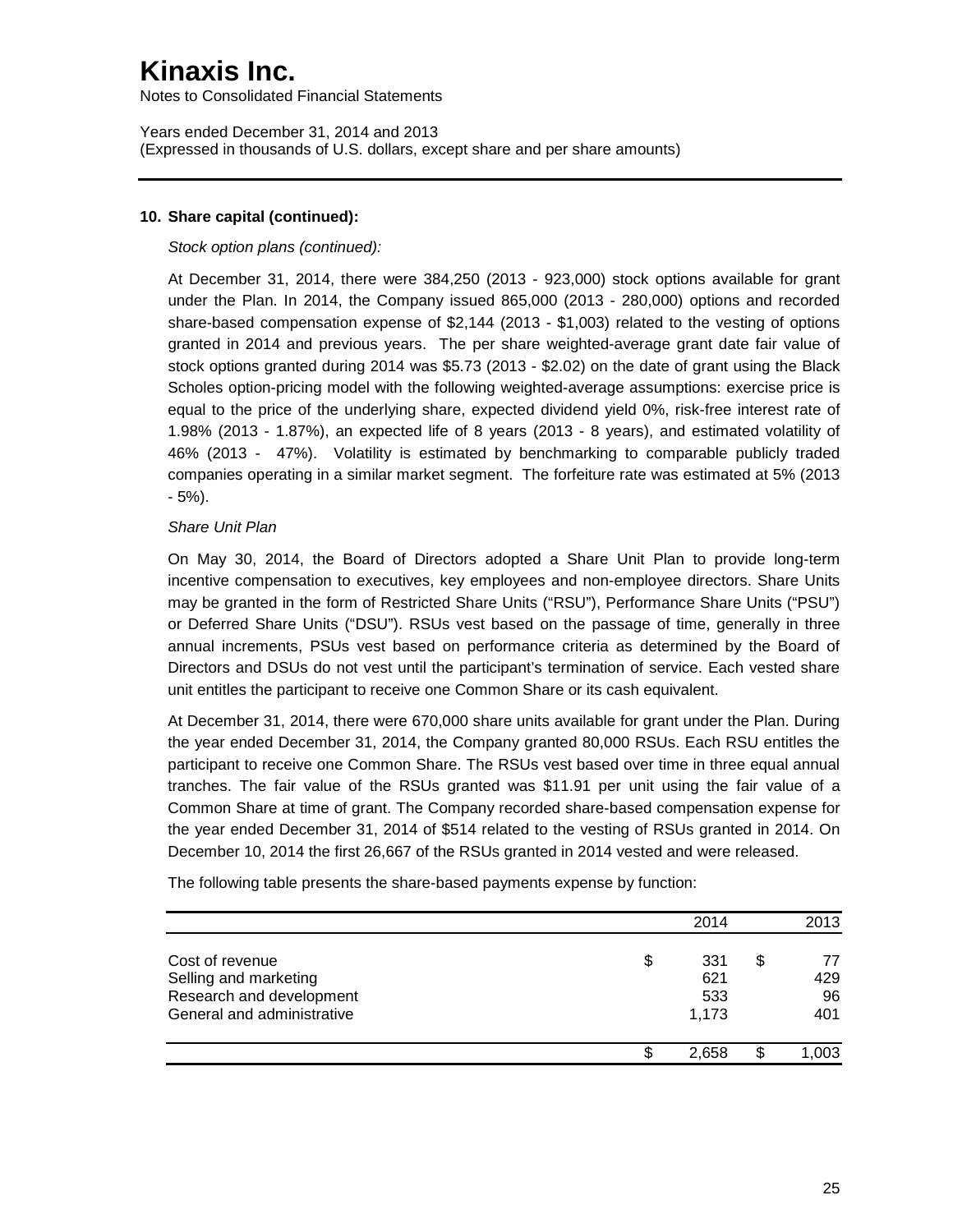Notes to Consolidated Financial Statements

Years ended December 31, 2014 and 2013 (Expressed in thousands of U.S. dollars, except share and per share amounts)

### **11. Earnings (loss) per share:**

The following table summarized the calculation of the weighted average number of basic and diluted common shares.

|                                                     | 2014       | 2013       |
|-----------------------------------------------------|------------|------------|
| Issued common shares at beginning of period         | 13,006,553 | 16,735,635 |
| Effect of repurchase of shares                      |            | (334, 471) |
| Effect of shares issued from employee               |            |            |
| share purchase plan                                 |            | 101,119    |
| Effect of shares issued for cash                    | 50,440     |            |
| Effect of shares issued                             |            |            |
| per offering                                        | 2,802,198  |            |
| Effect of preferred shares                          |            |            |
| converted to Common Shares                          | 2,864,921  |            |
| Effect of fractional shares                         |            |            |
| cancelled upon conversion                           | (37)       |            |
| Effect of shares issued from exercise of options    | 350,851    | 36,787     |
| Effect of shares issued from vesting of restricted  |            |            |
| share units                                         | 1,538      |            |
| Weighted average number of basic and diluted common |            |            |
| shares at December 31                               | 19,076,464 | 16,539,070 |

Due to the loss in December 31, 2014 and December 31, 2013, all outstanding options, restricted share units and redeemable preferred shares, as applicable, were excluded from the diluted weighted average number of shares as their effect would have been anti-dilutive.

### **12. Revenue:**

|                                                                  |   | 2014                      | 2013                            |
|------------------------------------------------------------------|---|---------------------------|---------------------------------|
| Subscription<br>Professional services<br>Maintenance and support | S | 51,119<br>17,755<br>1,180 | \$<br>40,039<br>19,173<br>1,604 |
|                                                                  |   | 70.054                    | 60,816                          |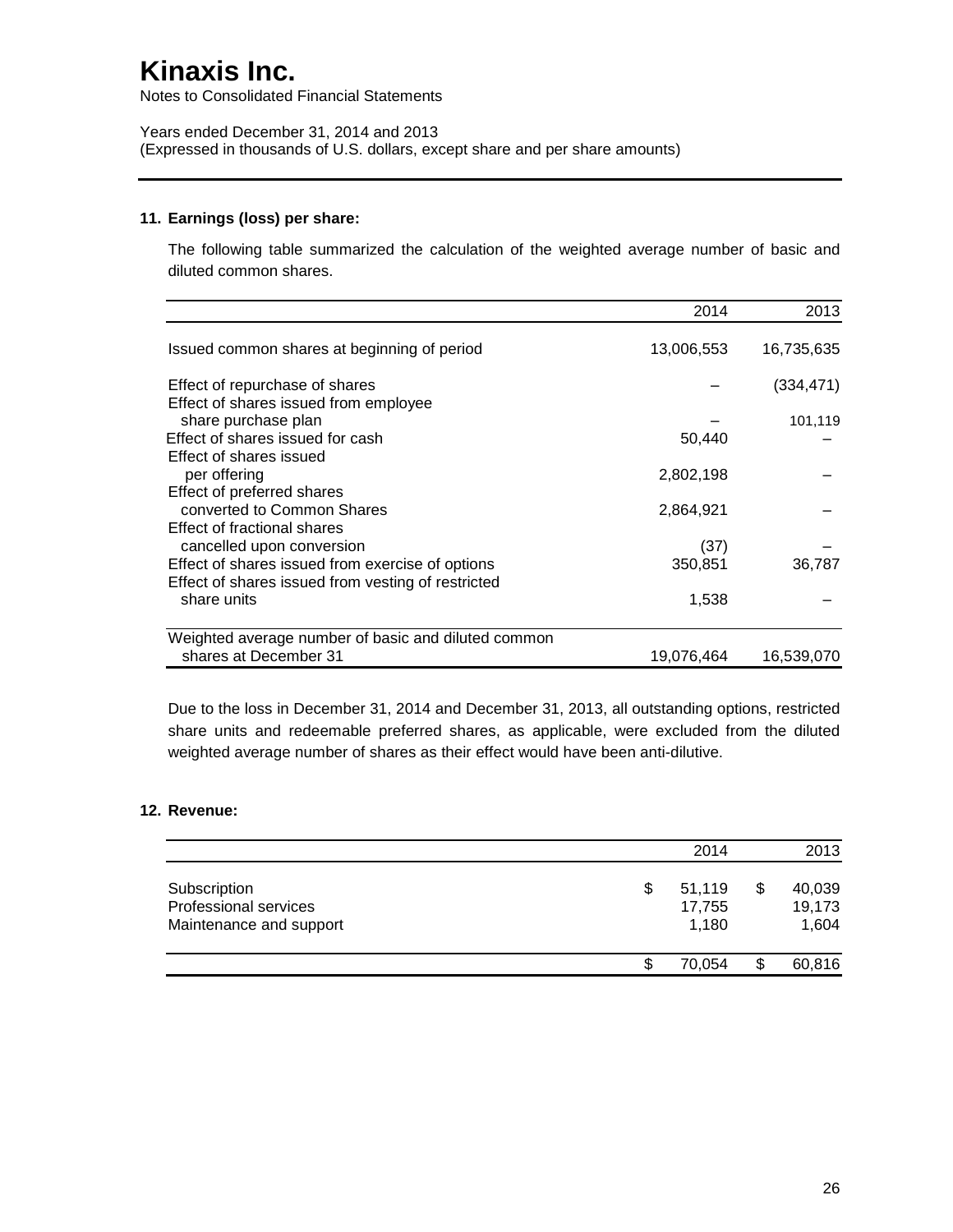Notes to Consolidated Financial Statements

Years ended December 31, 2014 and 2013 (Expressed in thousands of U.S. dollars, except share and per share amounts)

### **13. Research and development:**

|                                                             | 2014              |    | 2013               |
|-------------------------------------------------------------|-------------------|----|--------------------|
| Research and development expenses<br>Investment tax credits | 15.422<br>(1,993) | S  | 10,417<br>(2, 246) |
|                                                             | 13.429            | \$ | 8.171              |

#### **14. Personnel expenses:**

The following table presents the personnel expenses incurred by the Company for the years ended December 31, 2014, and 2013:

|                                                                                      | 2014                                    | 2013                                    |
|--------------------------------------------------------------------------------------|-----------------------------------------|-----------------------------------------|
| Salaries including bonuses<br><b>Benefits</b><br>Commissions<br>Share-based payments | \$<br>31,028<br>4,555<br>5,783<br>2,658 | \$<br>28,305<br>3,944<br>3,744<br>1,003 |
|                                                                                      | 44.024                                  | \$<br>36,996                            |

### **15. Net finance (expense) income:**

The following table presents the net finance (expense) income incurred by the Company:

|                                                                          | 2014  | 2013         |
|--------------------------------------------------------------------------|-------|--------------|
| Interest income on cash equivalents<br>Less finance costs:               |       | 169          |
| Interest expense on finance leases<br>Interest expense on long term debt | (530) | (1)<br>(137) |
|                                                                          | 490)  |              |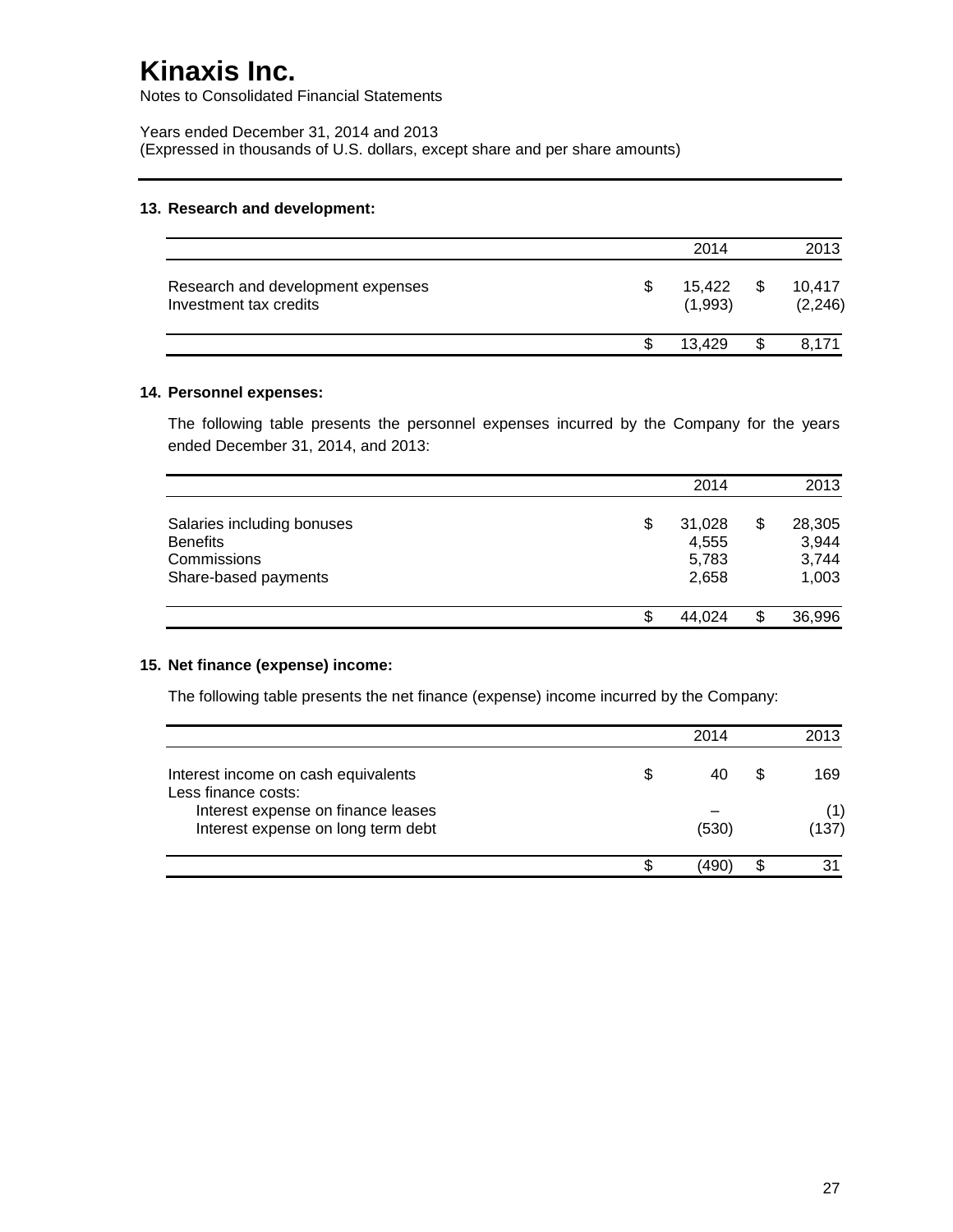Notes to Consolidated Financial Statements

Years ended December 31, 2014 and 2013 (Expressed in thousands of U.S. dollars, except share and per share amounts)

#### **16. Income taxes:**

The income tax amounts recognized in profit and loss are as follows:

|                                                                                           |   | 2014  |    | 2013    |
|-------------------------------------------------------------------------------------------|---|-------|----|---------|
| Current tax expense                                                                       |   |       |    |         |
| Current income tax                                                                        | S | 819   | S  | 4,899   |
| Part VI.1 tax on deemed dividends on                                                      |   |       |    |         |
| repurchase of preferred shares                                                            |   |       |    | 3,958   |
|                                                                                           |   | 819   |    | 8,857   |
| Deferred tax expense (recovery):                                                          |   |       |    |         |
| Origination and reversal of temporary differences<br>Temporary differences resulting from |   | 3,823 |    | 582     |
| Part VI.1 tax liability                                                                   |   |       |    | (3,634) |
| Recognition of previously unrecognized temporary differences                              |   |       |    | (931)   |
|                                                                                           |   | 3,823 |    | (3,983) |
|                                                                                           |   | 4.642 | \$ | 4.874   |

A reconciliation of the income tax expense to the expected amount using the Company's Canadian tax rate is as follows:

|                                                                                                           | 2014        | 2013           |
|-----------------------------------------------------------------------------------------------------------|-------------|----------------|
| Canadian tax rate                                                                                         | 26.50%      | 26.50%         |
| Expected Canadian income tax expense (recovery)                                                           | \$<br>1,172 | \$<br>(1, 285) |
| Increase (reduction) in income taxes resulting from:<br>Tax effect of loss due to change in fair value of |             |                |
| preferred shares                                                                                          | 1,791       | 4,739          |
| Difference between current and future tax rates and other                                                 | (5)         | 213            |
| Foreign tax rate differences                                                                              | 221         | 200            |
| Part VI.1 tax rate difference                                                                             |             | 324            |
| Recognition of previously unrecognized                                                                    |             |                |
| temporary differences                                                                                     |             | (931)          |
| Reversal of previously recognized temporary differences                                                   |             | 1,056          |
| Permanent difference of stock-based compensation                                                          | 704         | 267            |
| Exchange rate                                                                                             | 759         | 291            |
|                                                                                                           | \$<br>4.642 | \$<br>4,874    |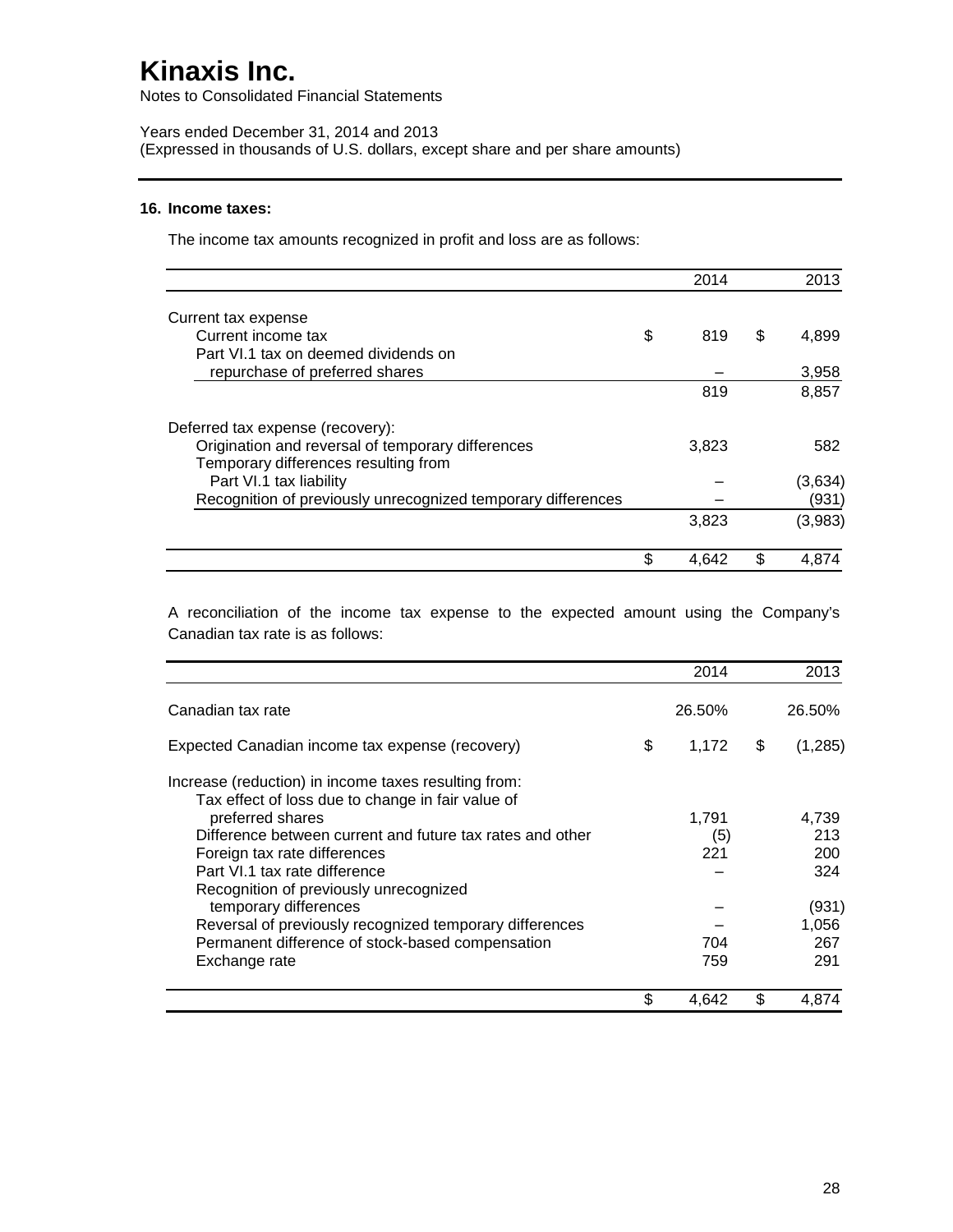Notes to Consolidated Financial Statements

Years ended December 31, 2014 and 2013 (Expressed in thousands of U.S. dollars, except share and per share amounts)

#### **16. Income taxes (continued):**

The tax effects of temporary differences and carry-forwards are as follows:

|                                      |   | 2014  | 2013        |
|--------------------------------------|---|-------|-------------|
| Deferred tax assets (liabilities):   |   |       |             |
| Non-capital loss carry-forwards      | S | 2,509 | \$<br>6,349 |
| Unclaimed scientific research and    |   |       |             |
| experimental development             |   | 2,013 | 1,828       |
| Tax effect of investment tax credits |   | (867) | (1,480)     |
| Share issuance costs                 |   | 1,138 |             |
| Property and equipment               |   | 863   | 1,407       |
| Other                                |   | 70    | 62          |
|                                      |   |       |             |
|                                      |   | 5.726 | 8,166       |

The movements in the deferred tax balances during the period were as follows:

|                                                                      | Balance at<br>January 1,<br>2014 | Recognized<br>in profit<br>and loss | Recognized<br>in equity | Balance at<br>December 31<br>2014 |
|----------------------------------------------------------------------|----------------------------------|-------------------------------------|-------------------------|-----------------------------------|
| Non-capital loss carry-forwards<br>Unclaimed scientific research and | \$<br>6.349                      | \$<br>(3,840)                       | \$                      | \$<br>2,509                       |
| experimental development<br>Tax effect of investment                 | 1,828                            | 185                                 |                         | 2,013                             |
| Tax effect of investment tax credits                                 | (1,480)                          | 613                                 |                         | (867)                             |
| Share issuance costs                                                 |                                  | (245)                               | 1,383                   | 1,138                             |
| Property and equipment                                               | 1,407                            | (544)                               |                         | 863                               |
| Other                                                                | 62                               | 8                                   |                         | 70                                |
|                                                                      | \$<br>8.166                      | \$<br>(3,823)                       | \$<br>1,383             | \$<br>5.726                       |

The Company has non-capital losses available to reduce taxable income of \$9,470 as at December 31, 2014 (2013 - \$23,960) which begin to expire in 2033. The Company has investment tax credits available to reduce federal income taxes payable in Canada of \$2,643 as at December 31, 2014 (2013 - \$1,982) and provincial income taxes payable in Ontario of \$448 as at December 31, 2014 (2013 - \$125) which begin to expire in 2028 and 2033 respectively.

The Company recognizes deferred tax assets pursuant to an assessment of the likelihood that the Company will generate sufficient future taxable income against which the benefit of the deferred tax assets may or may not be realized. This assessment requires management to exercise significant judgment and make estimates with respect to the Company's ability to generate taxable income in future periods and utilize deferred tax assets. The Company considered all existing evidence in performing this assessment including the history of profitability, secured backlog, forecasted earnings potential for new business growth, and the ability to realize the assets prior to expiry.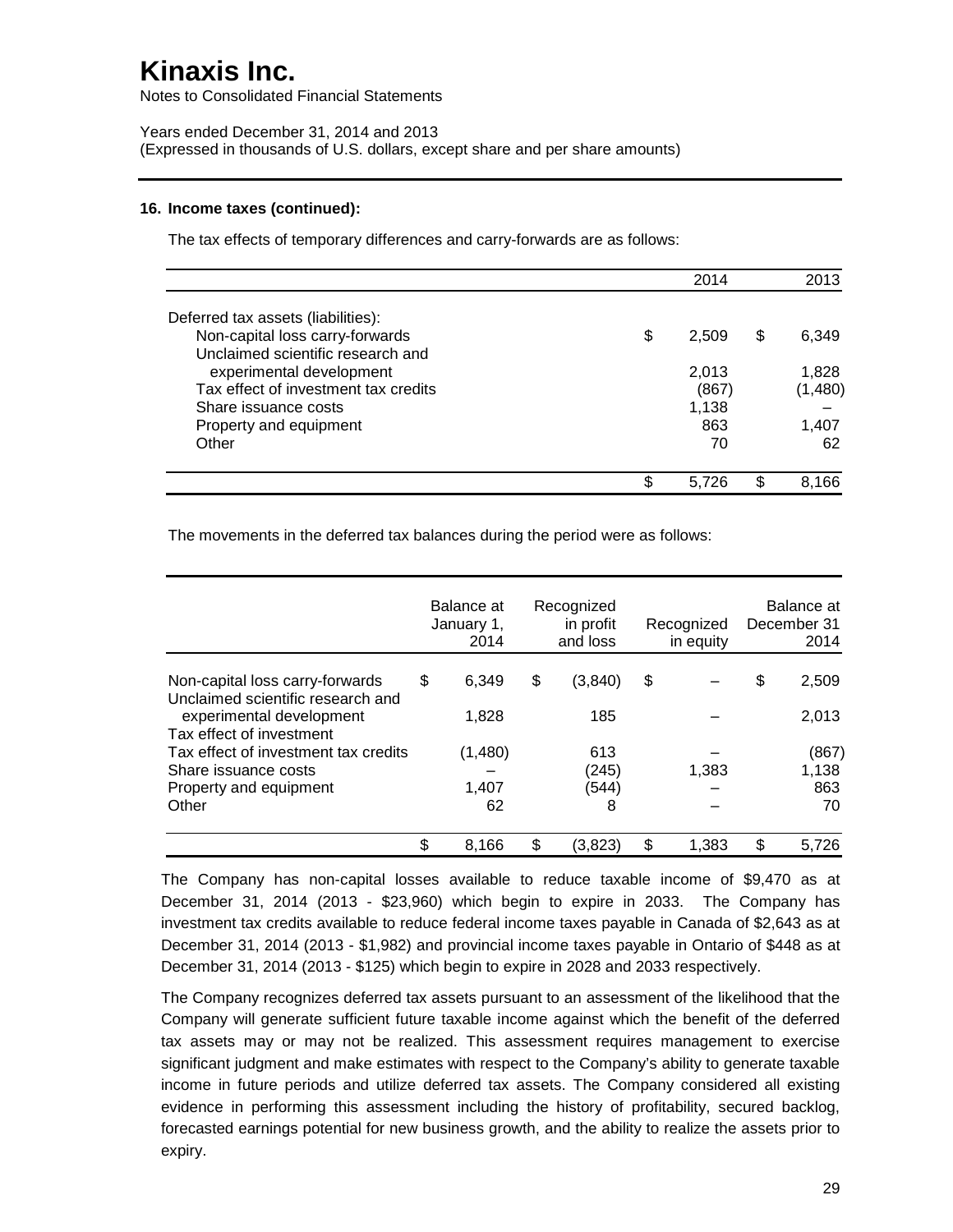Notes to Consolidated Financial Statements

Years ended December 31, 2014 and 2013 (Expressed in thousands of U.S. dollars, except share and per share amounts)

### **16. Income taxes (continued):**

At December 31, 2013, due to an assessment received from tax authorities on the value of the tax basis of certain property and equipment and the status of appeals relating to this assessment, the Company determined the likelihood of realizing the benefit of the related temporary differences was lower and reversed the previously recorded deferred tax assets reflecting the net impact of the assessment.

Deferred tax liabilities have not been recognized for temporary differences associated with investments in subsidiaries as the Company is able to control the timing of the reversal of the temporary differences and it is probable that the temporary differences will not reverse in the foreseeable future. The aggregate amount of these temporary differences at December 31, 2014 was \$3,860 (2013 - \$3,067).

### **17. Statement of cash flows:**

(a) Changes in operating assets and liabilities:

|                                                                                                                                                    |    | 2014                                       | 2013                                        |
|----------------------------------------------------------------------------------------------------------------------------------------------------|----|--------------------------------------------|---------------------------------------------|
| Trade and other receivables<br>Investment tax credits receivable<br>Prepaid expenses<br>Trade payables and accrued liabilities<br>Deferred revenue | \$ | (4,696)<br>(644)<br>(729)<br>651<br>13.218 | \$<br>(2,057)<br>44<br>(50)<br>576<br>4,866 |
|                                                                                                                                                    | S  | 7.800                                      | 3.379                                       |

### (b) Cash and cash equivalents are as follows:

|                          | 2014         | 2013                  |
|--------------------------|--------------|-----------------------|
| Cash<br>Cash equivalents | \$<br>56,725 | \$<br>10,093<br>3,711 |
|                          | \$<br>56,725 | \$<br>13,804          |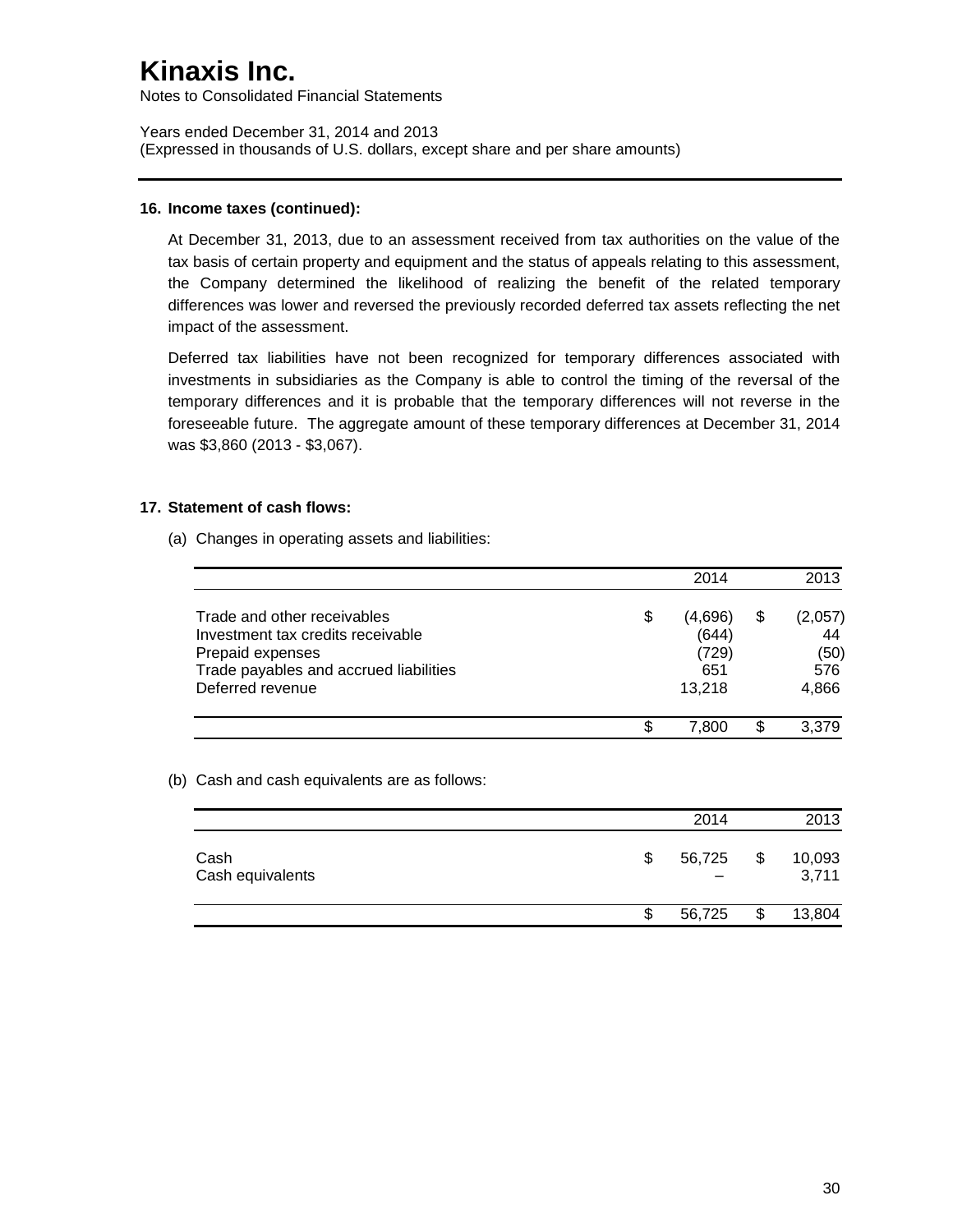Notes to Consolidated Financial Statements

Years ended December 31, 2014 and 2013 (Expressed in thousands of U.S. dollars, except share and per share amounts)

#### **18. Financial instruments:**

#### Fair value of financial instruments

The fair value of financial assets and liabilities, together with their carrying amounts are as follows:

|                                                                                          |          | 2014         |              | 2013         |
|------------------------------------------------------------------------------------------|----------|--------------|--------------|--------------|
|                                                                                          | Carrying | Fair         | Carrying     | Fair         |
| <b>Financial assets</b>                                                                  | value    | value        | value        | value        |
|                                                                                          |          |              |              |              |
| Loans and receivables, measured<br>at amortized cost:                                    |          |              |              |              |
| \$<br>Cash and cash equivalents                                                          | 56,725   | \$<br>56,725 | \$<br>13,804 | \$<br>13,804 |
| Trade and other receivables                                                              | 17,023   | 17,023       | 12,449       | 12,449       |
| Investment tax credits receivable                                                        | 1,974    | 1,974        | 1,330        | 1,330        |
| \$                                                                                       | 75,722   | \$<br>75,722 | \$<br>27,583 | \$<br>27,583 |
|                                                                                          |          |              |              |              |
|                                                                                          |          | 2014         |              | 2013         |
|                                                                                          | Carrying | Fair         | Carrying     | Fair         |
| <b>Financial liabilities</b>                                                             | value    | value        | value        | value        |
| Liabilities measured at FVTPL:                                                           |          |              |              |              |
| \$<br>Redeemable preferred shares                                                        |          | \$           | \$<br>54,135 | \$<br>54,135 |
| Other financial liabilities, measured<br>at amortized cost<br>Trade payables and accrued |          |              |              |              |
| liabilities                                                                              | 6,945    | 6,945        | 11,062       | 11,062       |
| Long-term debt                                                                           |          |              | 25,000       | 25,000       |
| \$                                                                                       | 6,945    | \$<br>6,945  | \$<br>90,197 | \$<br>90,197 |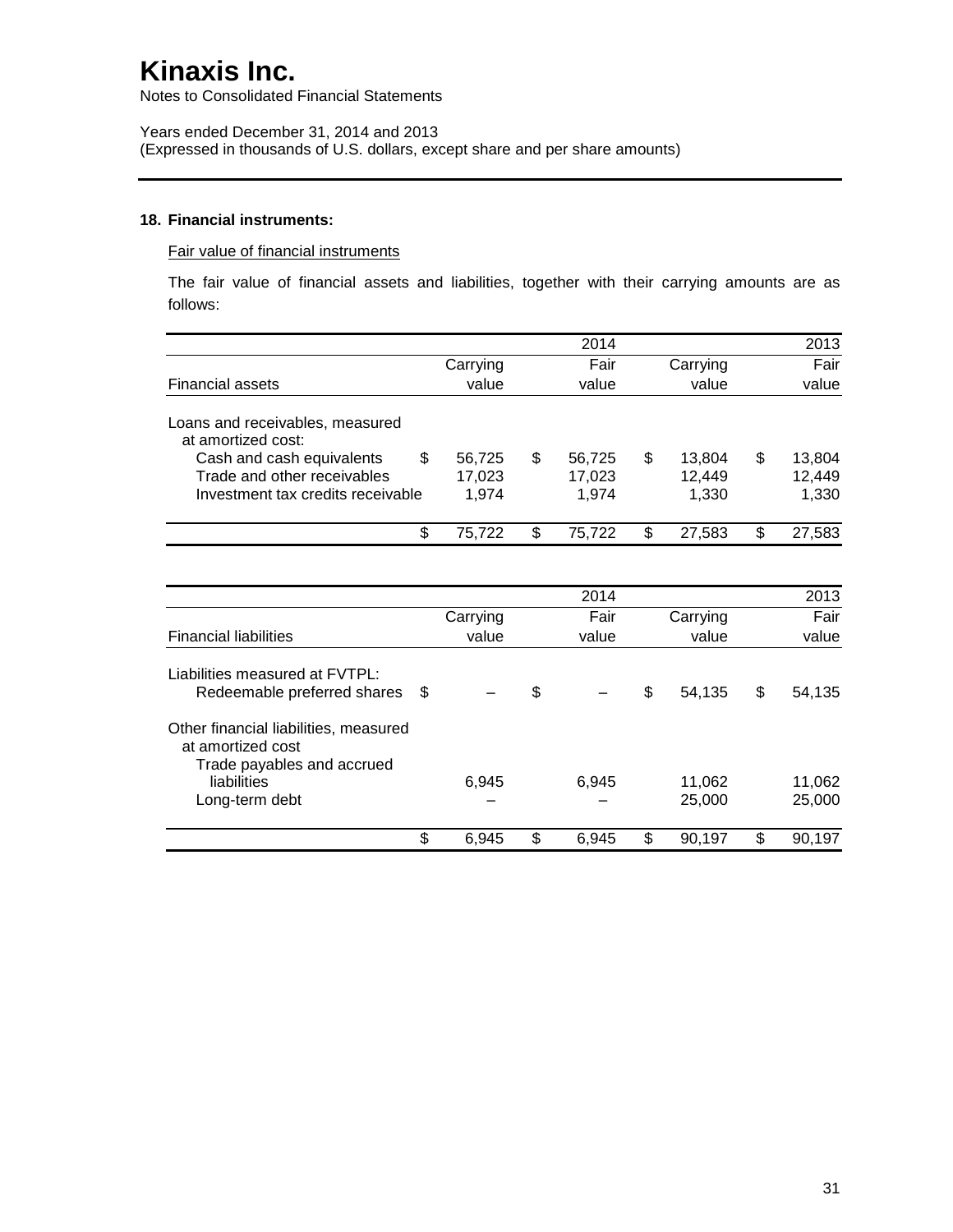Notes to Consolidated Financial Statements

Years ended December 31, 2014 and 2013 (Expressed in thousands of U.S. dollars, except share and per share amounts)

#### **18. Financial instruments (continued):**

#### Measurement of fair value

The Company's fair value hierarchy prioritizes the inputs to valuation techniques used to measure fair value. The three levels of the fair value hierarchy are:

- Level 1 values are based on unadjusted quoted prices in active markets that are accessible at the measurement date for identical assets or liabilities.
- **Level 2** values are based on quoted prices in markets that are not active or model inputs that are observable either directly or indirectly for substantially the full term of the asset or liability.
- Level 3 values are based on prices or valuation techniques that require inputs that are both unobservable and significant to the overall fair value measurement.

When the inputs used to measure fair value fall within more than one level of the hierarchy, the level within which the fair value measurement is categorized is based on the Company's assessment of the lowest level input that is the most significant to the fair value measurement.

The fair value of financial assets and liabilities are determined as follows:

- The carrying amounts of trade and other receivables, investment tax credits receivable and trade payables and accrued liabilities approximate fair market value due to the short-term maturity of these instruments.
- The carrying amount of long-term debt represents the present value of future payments and approximates their fair market value.
- The redeemable preferred shares were measured at fair value (Level 3)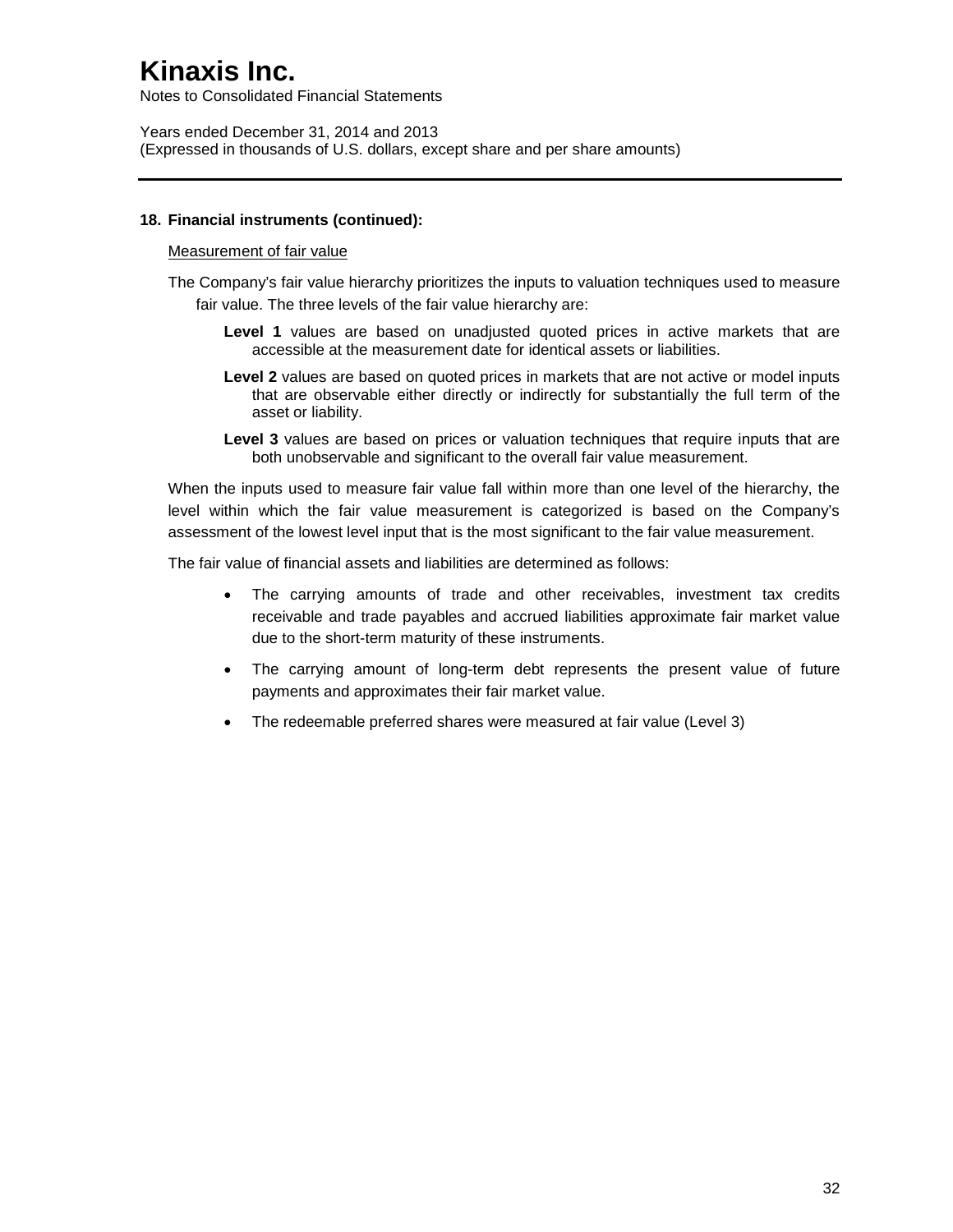Notes to Consolidated Financial Statements

Years ended December 31, 2014 and 2013 (Expressed in thousands of U.S. dollars, except share and per share amounts)

#### **18. Financial instruments (continued):**

Financial risk management:

(a) Credit risk:

Credit risk is the risk of an unexpected loss if a customer or counterparty to a financial instrument fails to meet its contractual obligations. The Company's credit risk is primarily attributable to its trade and other receivables.

The nature of the Company's subscription based business results in payments being received in advance of the majority of the services being delivered; as a result, the Company's credit risk exposure is low. At December 31, 2014, one customer accounted for greater than 10% of total trade receivables (2013 - two customers - 17%). For the year ended December 31, 2014, no customer individually accounted for greater than 10% of revenue (2013 - one customer - 10%). As the majority of the Company's revenues are earned over a period of time, the potential impact on the Company's operating results is low as any uncollectible amounts would affect trade and other receivables and deferred revenue.

The maximum exposure to credit risk for trade receivables by geographic region was as follows:

|                                                 |    | 2014                 | 2013                       |
|-------------------------------------------------|----|----------------------|----------------------------|
| Canada<br><b>United States</b><br>Other foreign | \$ | 430<br>15,049<br>908 | \$<br>721<br>10,865<br>539 |
|                                                 | S  | 16,387               | 12,125                     |

The aging of the trade receivables at the reporting date was as follows:

|                                                                      | 2014                      |    | 2013            |
|----------------------------------------------------------------------|---------------------------|----|-----------------|
| Current                                                              | \$<br>13,757              | \$ | 7,449           |
| Past due:<br>$0 - 30$ days<br>$31 - 60$ days<br>Greater than 60 days | \$<br>2,250<br>195<br>185 | \$ | 4,669<br>6<br>1 |
|                                                                      | \$<br>16,387              | S  | 12,125          |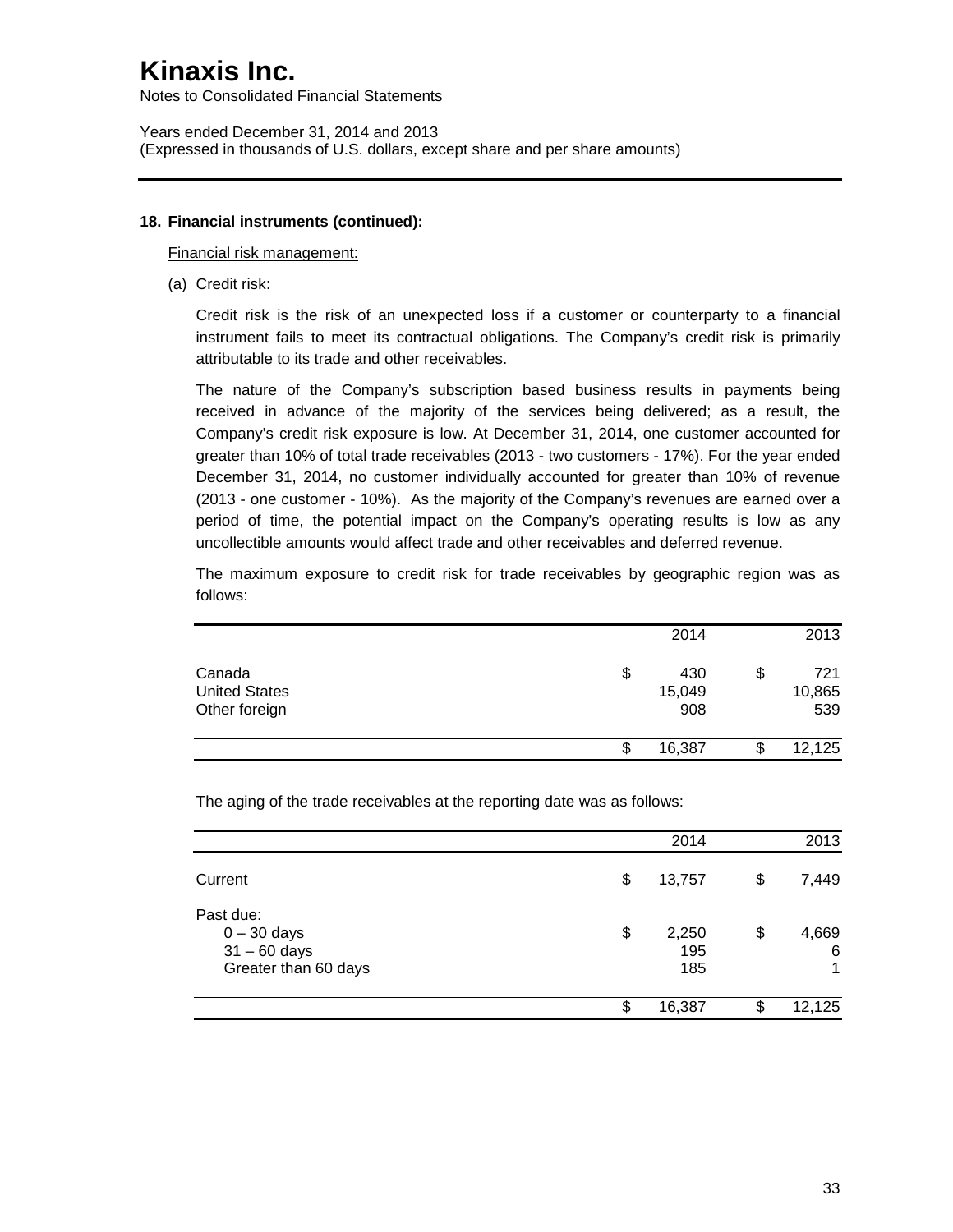Notes to Consolidated Financial Statements

Years ended December 31, 2014 and 2013 (Expressed in thousands of U.S. dollars, except share and per share amounts)

#### **18. Financial instruments (continued):**

Financial risk management (continued):

(a) Credit risk (continued):

The Company establishes an allowance for doubtful accounts based on amounts which are past due, historical trends, and any available information indicating that a customer could be experiencing liquidity or going concern problems. During the year ended December 31, 2014, the Company did not write off any trade receivables that were deemed not collectible and did not record an allowance for doubtful accounts as at December 31, 2014 (2013 - \$Nil).

The Company invests its excess cash in short-term investments with the objective of maintaining safety of principal and providing adequate liquidity to meet all current payment obligations and future planned capital expenditures with the secondary objective of maximizing the overall yield of the investment. The Company manages its credit risk on investments by dealing only with major Canadian banks and investing only in instruments that management believes have high credit ratings. Given these high credit ratings, the Company does not expect any counterparties to these investments to fail to meet their obligations.

The Company's exposure to credit risk is limited to the carrying amount of financial assets recognized at the date of Consolidated Statement of Financial Position, as summarized below:

|                                                                                               |   | 2014                      | 2013                      |
|-----------------------------------------------------------------------------------------------|---|---------------------------|---------------------------|
| Cash and cash equivalents<br>Trade and other receivables<br>Investment tax credits receivable | S | 56,725<br>17,023<br>1.974 | 13,804<br>12,449<br>1,330 |
|                                                                                               |   | 75.722                    | 27,583                    |

### (b) Liquidity risk:

Liquidity risk is the risk that the Company will not be able to meet its financial obligations as they fall due.

The Company's approach to managing liquidity risk to is ensure, as far as possible, that it will always have sufficient liquidity to meet liabilities when due. The Company also manages liquidity risk by continuously monitoring actual and budgeted expenses. Furthermore, the Board of Directors reviews and approves the Company's operating and capital budgets, as well as any material transactions out of the ordinary course of business, including acquisitions or other major investments or divestitures.

At December 31, 2014, the Company had cash and cash equivalents totaling \$56,725 (2013 - \$13,804). Further, the Company has a credit facility as disclosed in note 7.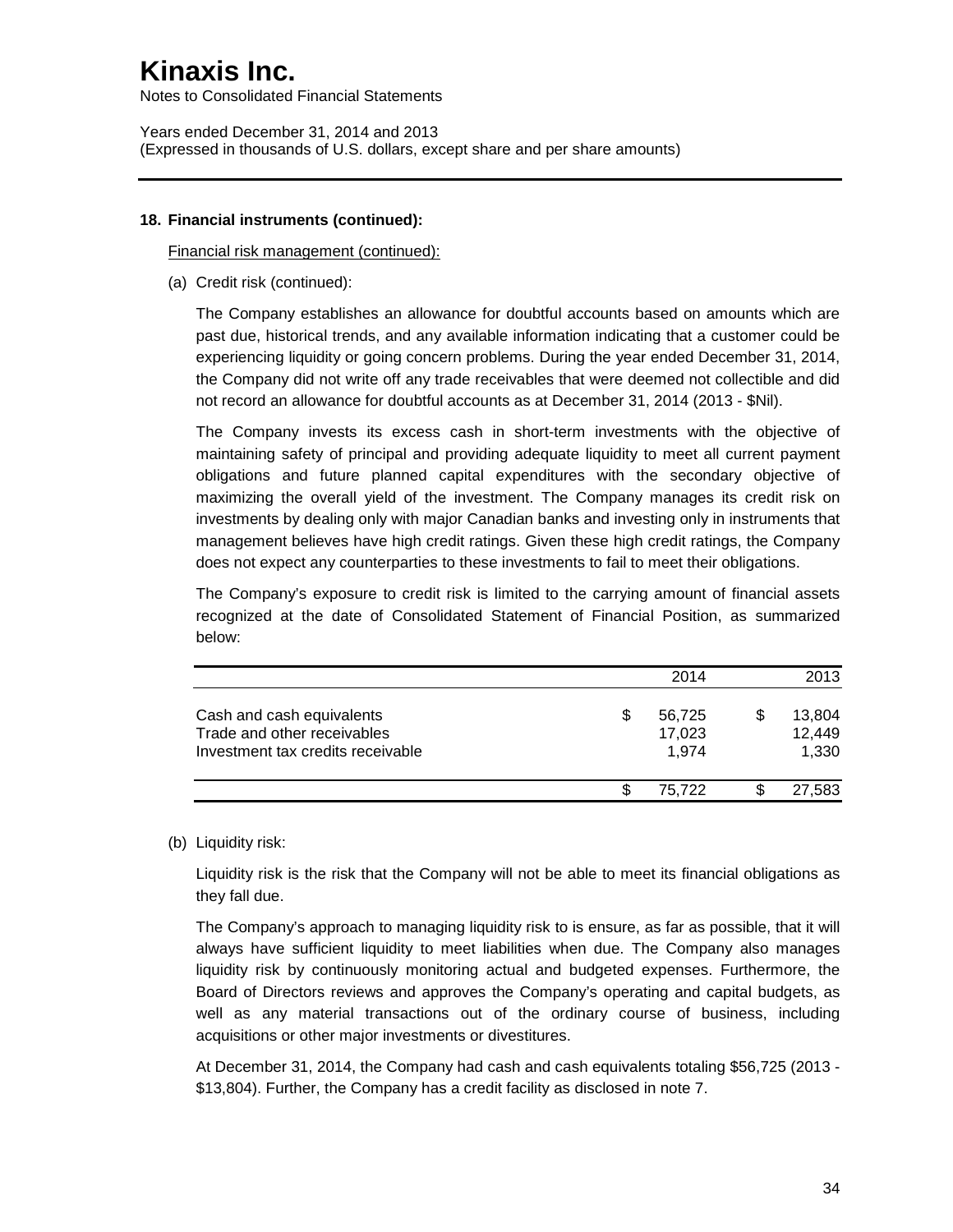Notes to Consolidated Financial Statements

#### **18. Financial instruments (continued):**

(b) Liquidity risk (continued):

The following are the remaining contractual maturities of financial liabilities at December 31, 2014 and 2013:

|                                           |                    |             |                     | Contractual cash flows |    |                   |                         |
|-------------------------------------------|--------------------|-------------|---------------------|------------------------|----|-------------------|-------------------------|
| December 31, 2014                         | Carrying<br>amount | Total       | 3 months<br>or less | 3 to 12<br>months      |    | 1 to $5$<br>years | More<br>than 5<br>years |
| Trade payables and<br>accrued liabilities | \$<br>6.945        | \$<br>6.945 | \$6,945             | \$                     | S  |                   | \$                      |
|                                           | \$<br>6.945        | \$<br>6.945 | \$<br>6.945         | \$                     | \$ |                   | \$                      |

|                      |              |     | Contractual cash flows |          |             |          |    |        |
|----------------------|--------------|-----|------------------------|----------|-------------|----------|----|--------|
|                      |              |     |                        |          |             |          |    | More   |
|                      | Carrying     |     |                        | 3 months | 3 to 12     | 1 to $5$ |    | than 5 |
| December 31, 2013    | amount       |     | Total                  | or less  | months      | vears    |    | years  |
|                      |              |     |                        |          |             |          |    |        |
| Trade payables and   |              |     |                        |          |             |          |    |        |
| accrued liabilities  | 11.062<br>\$ | \$. | 11.062                 | \$11,062 | \$          | \$       | \$ |        |
| Long-term debt       | 25,000       |     | 25,000                 |          | 4,167       | 20,833   |    |        |
| Redeemable preferred |              |     |                        |          |             |          |    |        |
| shares               | 54,135       |     | 54.135                 |          |             | 54,135   |    |        |
|                      |              |     |                        |          |             |          |    |        |
|                      | \$<br>90,197 | \$  | 90,197                 | \$11,062 | \$<br>4,167 | \$74,968 | \$ |        |

(c) Market risk:

Market risk is the risk that changes in market prices, such as foreign exchange rates and interest rates, will affect the Company's income or the value of its holdings of financial instruments.

#### *Currency risk*

A portion of the Company's revenues and operating costs are realized in currencies other than its functional currency, such as the Canadian dollar, Euro, Hong Kong dollar and Japanese Yen. As a result, the Company is exposed to currency risk on these transactions. Also, additional earnings volatility arises from the translation of monetary assets and liabilities denominated in foreign currencies at the rate of exchange on each date of the Consolidated Statements of Financial Position; the impact of which is reported as a foreign exchange gain or loss.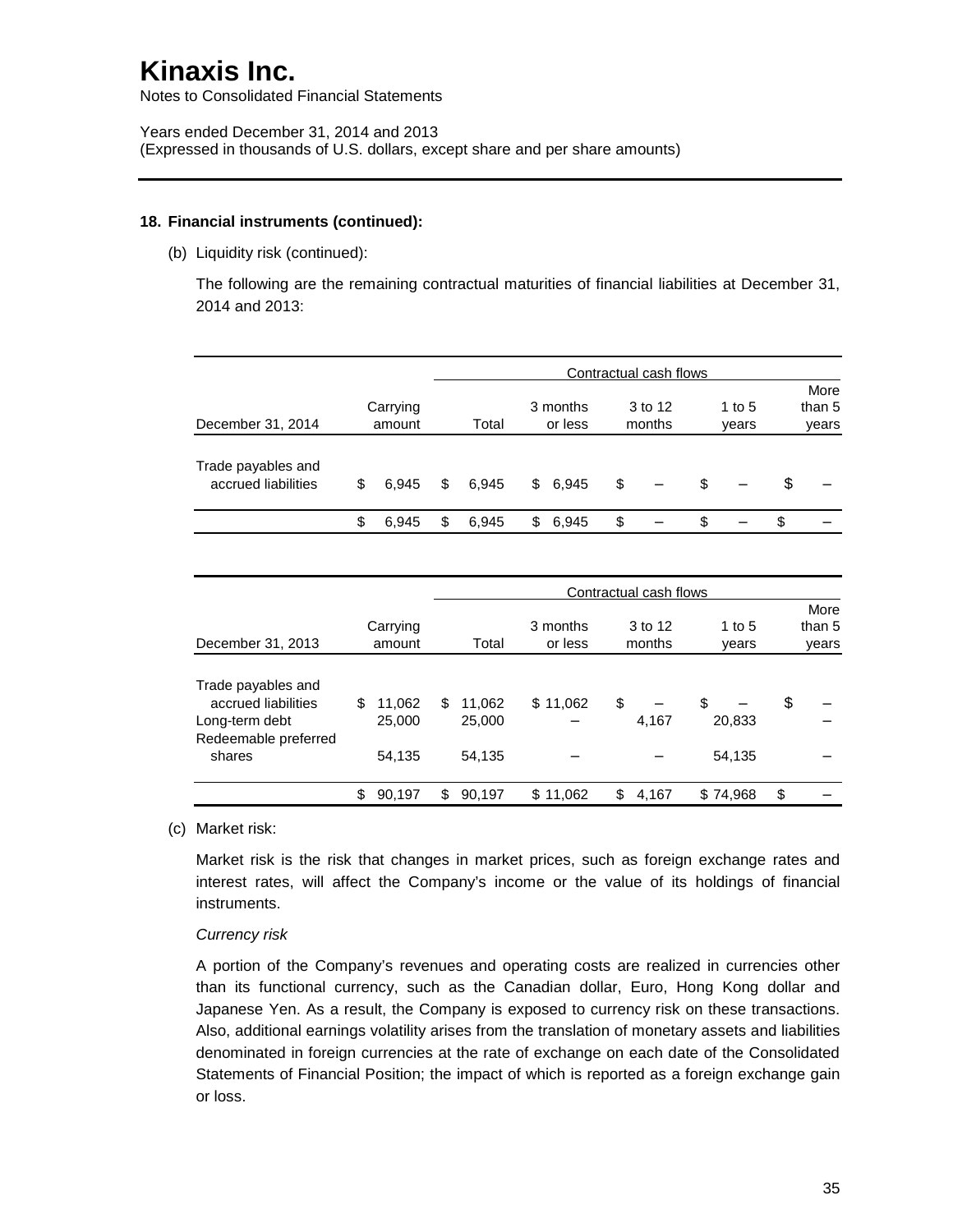Notes to Consolidated Financial Statements

Years ended December 31, 2014 and 2013 (Expressed in thousands of U.S. dollars, except share and per share amounts)

#### **18. Financial instruments (continued):**

(c) Market risk (continued):

The Company's objective in managing its currency risk is to minimize its exposure to currencies other than its functional currency. The Company does so by matching foreign denominated assets with foreign denominated liabilities.

The Company is mainly exposed to fluctuations between the U.S. dollar and the Canadian dollar. For the year ending December 31, 2014, if the Canadian dollar had strengthened 5% against the U.S. dollar with all other variables held constant, pre-tax income for the year would have been \$984 lower (2013 - \$857 lower). Conversely, if the Canadian dollar had weakened 5% against the U.S. dollar with all other variables held constant, there would be an equal, and opposite impact, on pre-tax income.

The summary quantitative data about the Company's exposure to currency risk is as follows:

| USD        | CAD                    | <b>JPY</b> | <b>EUR</b>         | <b>HKD</b> |
|------------|------------------------|------------|--------------------|------------|
|            |                        |            |                    |            |
| 15,480     |                        | 60,328     | 332                |            |
| 576        | 45                     |            | 4                  |            |
| (354)      | (25)                   | (31, 145)  |                    | (18)       |
| (3,985)    | (1,988)                | (21, 095)  | (95)               | (528)      |
| 11,717     | (1,968)                | 8,088      | 241                | (546)      |
|            |                        |            |                    |            |
|            |                        |            |                    |            |
| <b>USD</b> | CAD                    | <b>JPY</b> | <b>EUR</b>         | <b>HKD</b> |
|            |                        |            |                    |            |
|            |                        |            |                    |            |
|            |                        |            |                    | (12)       |
| (9, 162)   | (792)                  | (19, 366)  | (79)               | (507)      |
| 2,253      | (908)                  | (24,925)   | 236                | (519)      |
|            | 11,621<br>315<br>(521) | (116)      | 7,206<br>(12, 765) | 316<br>(1) |

*Interest rate risk*

Interest rate risk is the risk that the fair value or future cash flows of a financial instrument will fluctuate due to changes in market interest rates. The Company believes that interest rate risk is low as the majority of investments are made in fixed rate instruments. At December 31, 2014, the Company has not drawn on the revolving demand facility.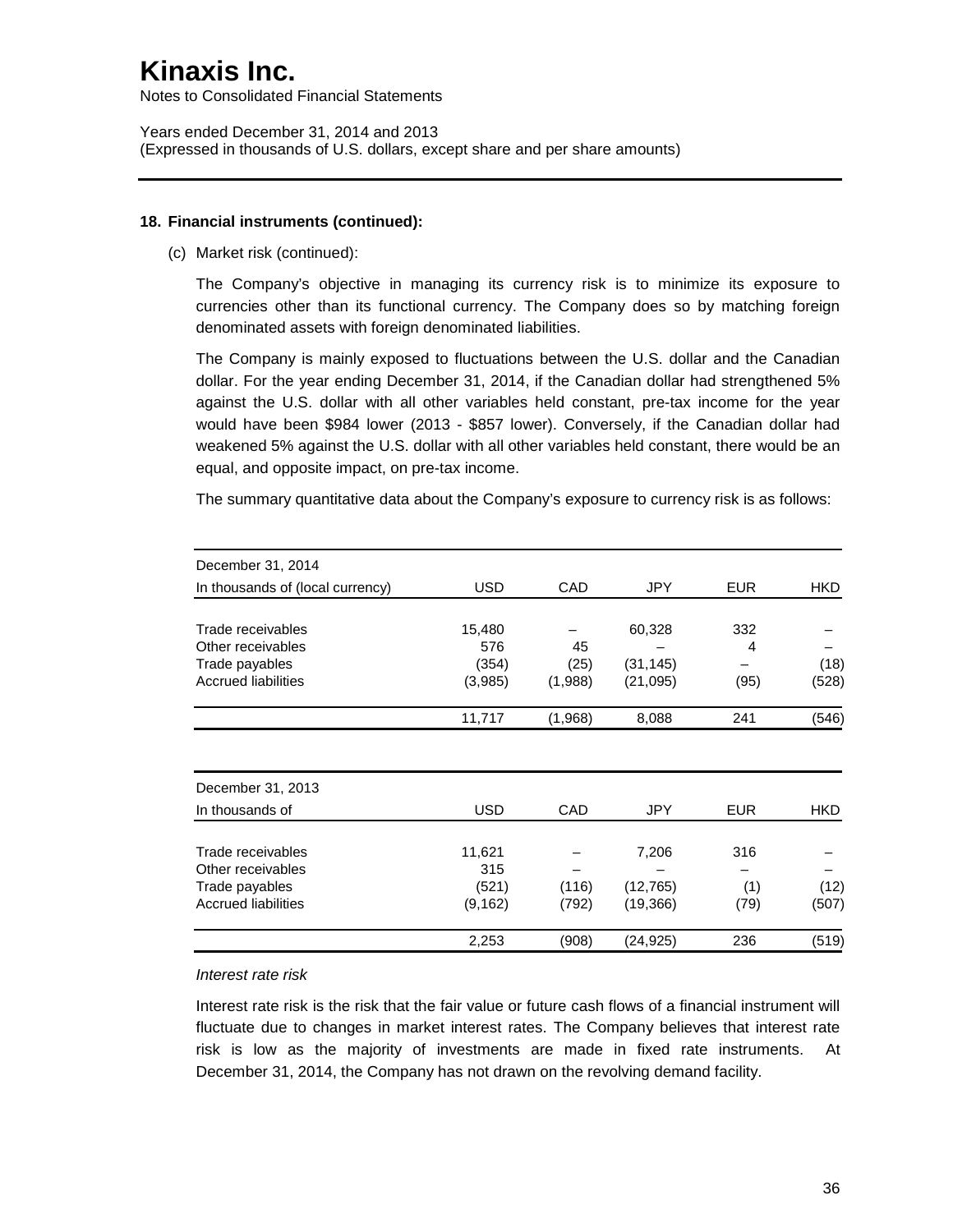Notes to Consolidated Financial Statements

Years ended December 31, 2014 and 2013 (Expressed in thousands of U.S. dollars, except share and per share amounts)

#### **19. Segmented information:**

The Company's Chief Executive Officer ("CEO") has been identified as the chief operating decision maker. The CEO evaluates the performance of the Company and allocates resources based on the information provided by the Company's internal management system at a consolidated level. The Company has determined that it has only one operating segment.

#### *Geographic information*

Revenue from external customers is attributed to geographic areas based on the location of the contracting customers. External revenue on a geographic basis is as follows:

|                                  | 2014                  | 2013                  |
|----------------------------------|-----------------------|-----------------------|
| <b>United States</b><br>Canada   | \$<br>56,317<br>5,829 | \$<br>42,025<br>9,402 |
| Europe<br>Japan<br>Other foreign | 4,077<br>3,693<br>138 | 4,481<br>4,399<br>509 |
|                                  | \$<br>70,054          | \$<br>60,816          |

Total property and equipment on a geographic basis are as follows:

|                      | 2014        | 2013        |
|----------------------|-------------|-------------|
| Canada               | \$<br>3,453 | \$<br>1,597 |
| <b>United States</b> | 1,284       | 798         |
| Japan                |             | 11          |
| Other foreign        |             | 2           |
|                      | \$<br>4,744 | \$<br>2,408 |

#### **20. Operating lease commitments:**

The Company's minimum payments required under operating leases are as follows:

| Less than one year<br>Between one and five years<br>More than five years | \$. | 1,206<br>5.498<br>2,658 |
|--------------------------------------------------------------------------|-----|-------------------------|
|                                                                          |     | 9.362                   |

The Company's operating leases are primarily for office space. These leases generally contain renewal options for periods ranging from one to five years and require the Company to pay operating costs such as utilities and maintenance. Gross rental expense for operating leases for the year ending December 31, 2014 was \$898 (2013 - \$953).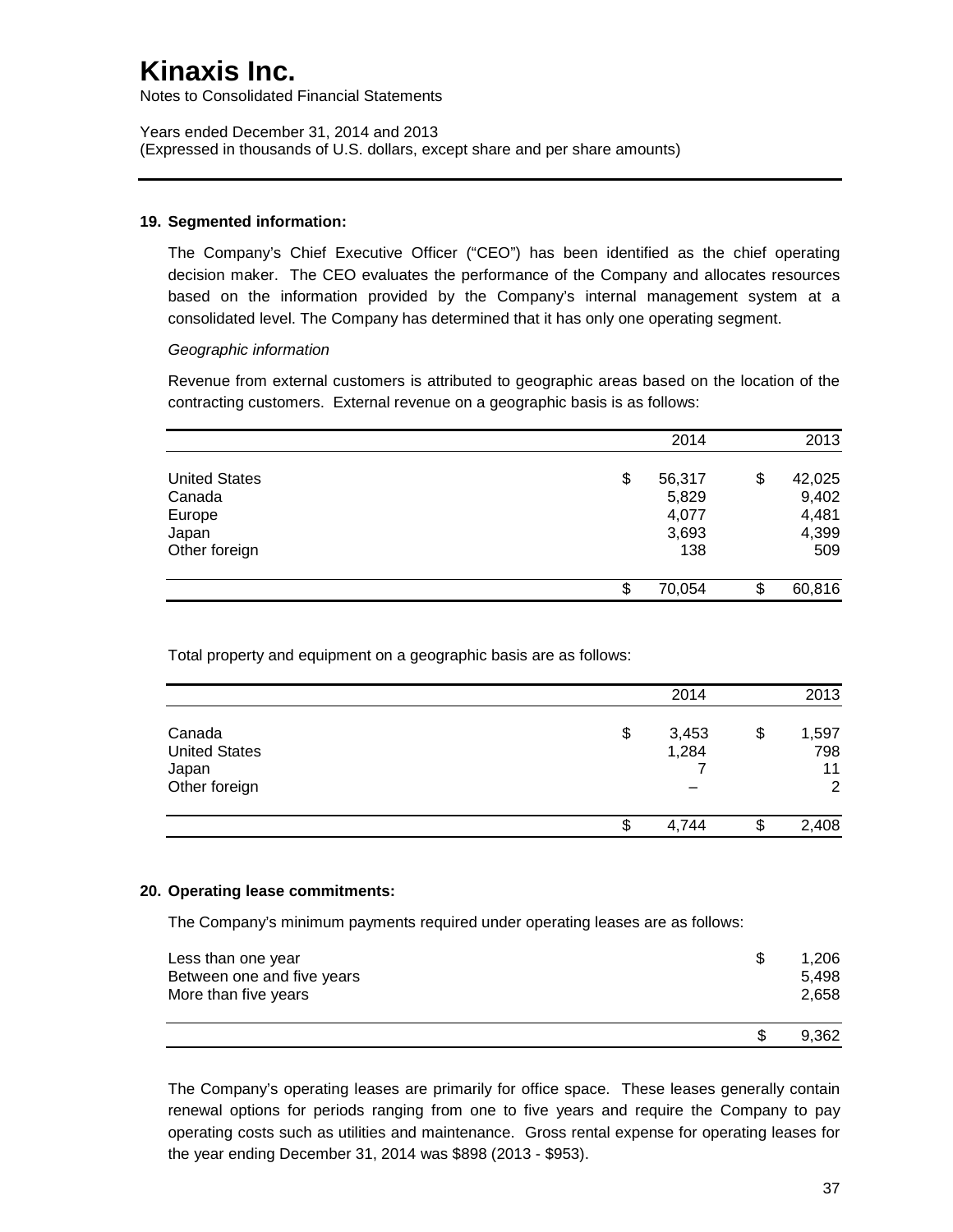Notes to Consolidated Financial Statements

Years ended December 31, 2014 and 2013 (Expressed in thousands of U.S. dollars, except share and per share amounts)

### **21. Related party transactions:**

Details of the Company's subsidiaries at December 31, 2014 and 2013 are as follows:

| Name of subsidiary    | Principle<br>activity | Place of incorporation and<br>operation                    | Proportion of ownership interest and<br>voting power held |      |  |
|-----------------------|-----------------------|------------------------------------------------------------|-----------------------------------------------------------|------|--|
|                       |                       |                                                            | 2014                                                      | 2013 |  |
| Kinaxis Corp.         | Sales                 | State of Delaware, USA                                     | 100%                                                      | 100% |  |
| Kinaxis Japan K.K.    | Sales                 | Japan                                                      | 100%                                                      | 100% |  |
| Kinaxis Europe B.V.   | Sales                 | The Netherlands                                            | 100%                                                      | 100% |  |
| Kinaxis Asia          | Sales                 | Hong Kong                                                  | 100%                                                      | 100% |  |
| Kinaxis Holdings Inc. | IP Holding            | New Brunswick, Canada                                      |                                                           | 100% |  |
|                       |                       | Kinaxis Software LLC Investment Co. State of Delaware. USA |                                                           | 100% |  |

On December 15, 2013, Kinaxis Holdings Inc. was amalgamated with Kinaxis Inc. and on December 31, 2013 Kinaxis Software LLC was wound up.

Balances and transactions between the Company and its subsidiaries, which are related parties of the Company, have been eliminated on consolidation and are not disclosed in this note.

During the year, the Company donated \$nil (2013 - \$65), in lieu of salary, to a charitable organization which is a related party to the Company's CEO.

#### *Compensation of key management personnel*

The Company defines key management personnel as being the CEO and his direct reports. The remuneration of directors and other members of key management personnel during the year were as follows:

| <b>Termination benefits</b>                                  |                      | 54                 |
|--------------------------------------------------------------|----------------------|--------------------|
| Salary and other short-term benefits<br>Share-based payments | \$<br>2,772<br>1,309 | \$<br>1,916<br>591 |
|                                                              | 2014                 | 2013               |